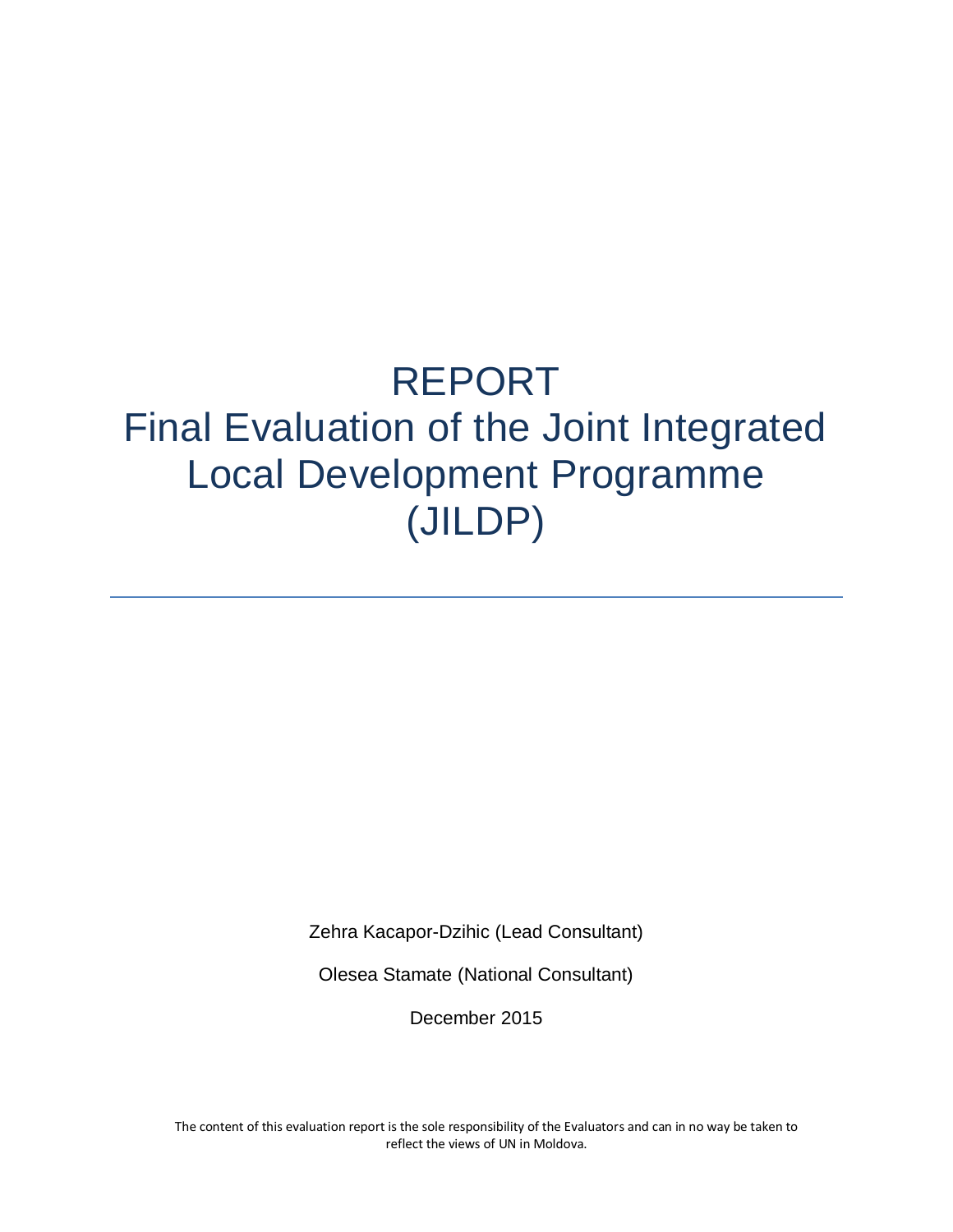# **Table of Contents**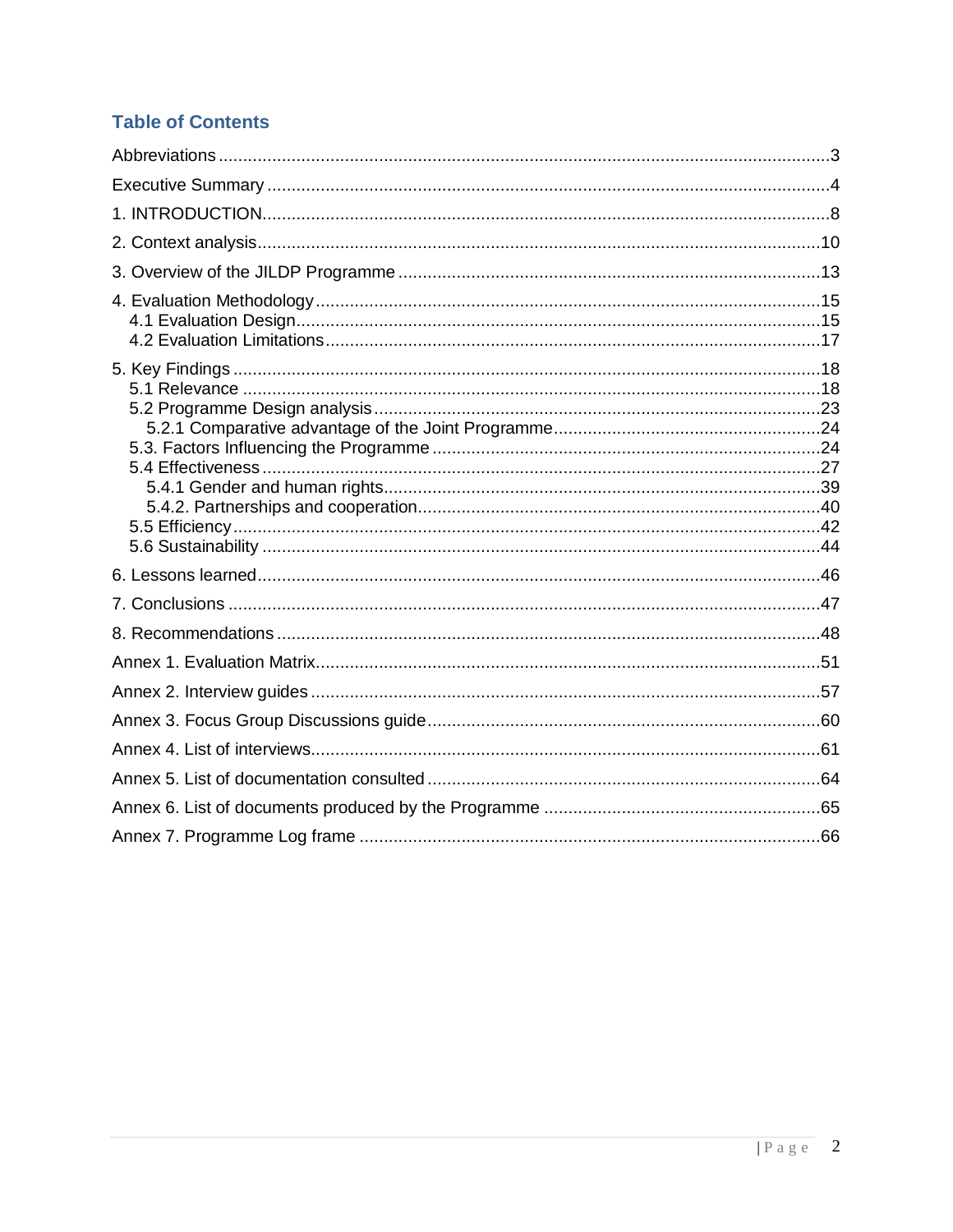## <span id="page-2-0"></span>**ABBREVIATIONS**

| <b>APA</b>      | Academy for Public Administration                                                                  |
|-----------------|----------------------------------------------------------------------------------------------------|
| <b>CALM</b>     | Congress of Local Authorities of Moldova                                                           |
| <b>CEDAW</b>    | Committee on the Elimination of Discrimination against Women                                       |
| CSO             | <b>Civil Society Organization</b>                                                                  |
| <b>DCFTA</b>    | Deep and Comprehensive Free Trade Agreement                                                        |
| EU              | <b>European Union</b>                                                                              |
| <b>FGD</b>      | <b>Focus Group Discussion</b>                                                                      |
| GIZ             | Gesellschaft für Internationale Zusammenarbeit                                                     |
| <b>HRBA</b>     | Human Rights Based Approach                                                                        |
| <b>IDRMS</b>    | Integrated Documentation and Records Management System                                             |
| <b>IMC</b>      | Inter-municipal cooperation                                                                        |
| <b>JILDP</b>    | Joint Integrated Local Development Program                                                         |
| <b>LED</b>      | <b>Local Economic Development</b>                                                                  |
| <b>MDG</b>      | Millennium Development Goals                                                                       |
| <b>NDS</b>      | <b>National Decentralization Strategy</b>                                                          |
| <b>OECD DAC</b> | Development Assistance Committee of the Organisation for Economic Co-<br>operation and Development |
| <b>PPP</b>      | <b>Public Private Partnership</b>                                                                  |
| <b>SIDA</b>     | Swedish International Development Agency                                                           |
| TA              | <b>Technical Assistance</b>                                                                        |
| <b>TOR</b>      | <b>Terms of Reference</b>                                                                          |
| <b>UN</b>       | <b>United Nations</b>                                                                              |
| <b>UNDP</b>     | United Nations Development Programme                                                               |
| <b>UN Women</b> | United Nations Entity for Gender Equality and the Empowerment of Women                             |
| <b>USAID</b>    | United States Agency for International Development                                                 |
| <b>USD</b>      | <b>United States Dollar</b>                                                                        |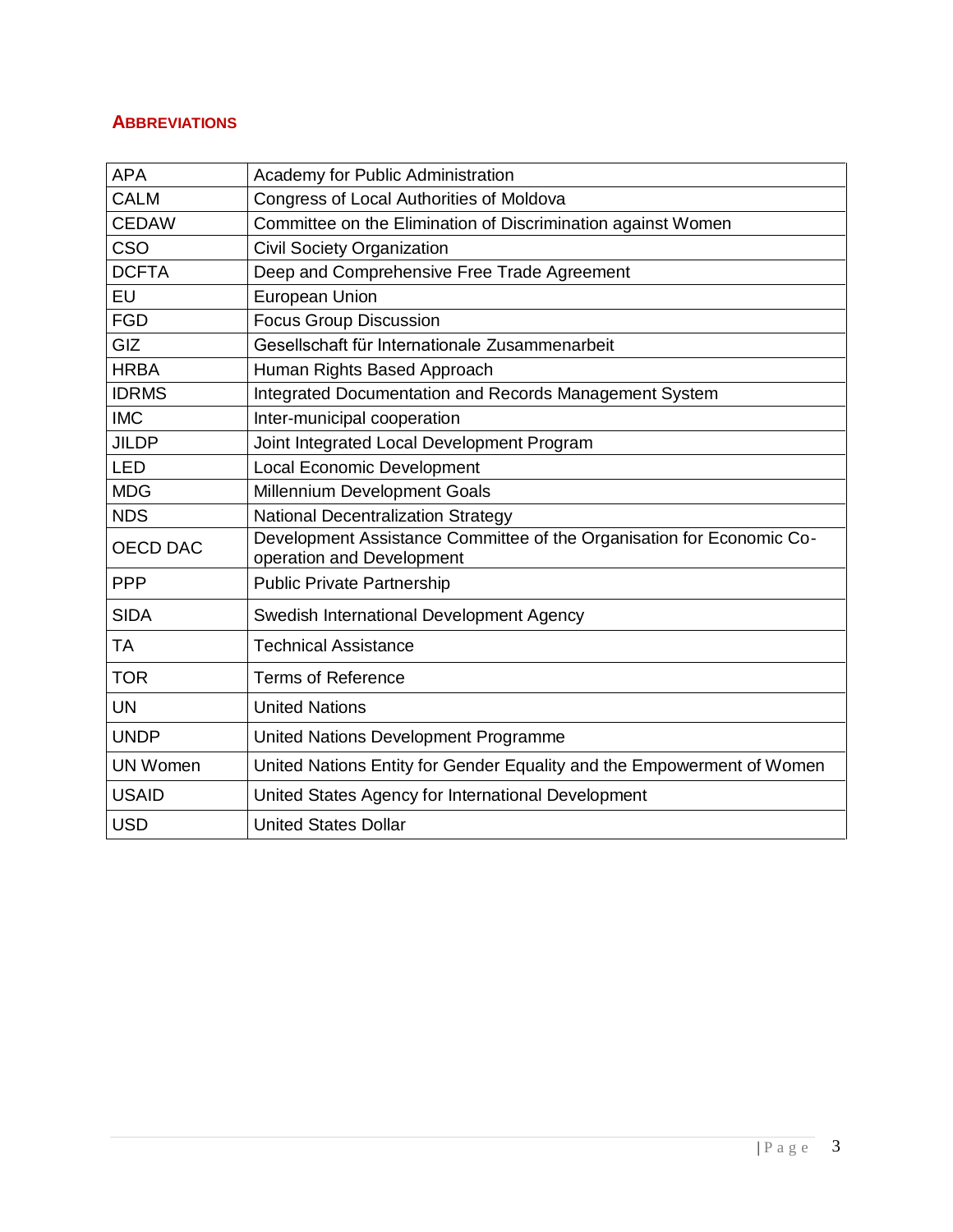## <span id="page-3-0"></span>**EXECUTIVE SUMMARY**

This document represents the Final Evaluation Report of the Programme "Joint Integrated Local Development Programme" (hereinafter called "the JILDP Programme") implemented by UNDP and UN Women in Moldova.

#### *Programme description*

The overall aim of the Programme is to is *to support better and equitable service provision and sustainable local development, facilitated by the improved legal and institutional framework resulting from the implementation of the National Decentralization Strategy*. It planned to achieve three specific objectives: (1) To support the Government in improving the policy and legal framework as mandated by the National Decentralization Strategy to ensure local autonomy, availability of resources, and more effective local management for better and equitable service provision, and (2) To improve the capacity of LPAs to deliver efficient, equitable and accessible local public services, to facilitate sustainable development and foster social inclusion. The Programme supported central and local public authorities to implement the decentralisation strategy, including support for the elaboration of sector-specific strategies and the assistance to various central government institutions to actually implement the strategy. Support for the development of an enabling environment for local civil society and business development and identification, implementation of innovative income generating and community development activities with a particular focus on vulnerable women and men was provided.

The target groups of the Programme are central and local governments, civil society, businesses and citizens themselves, particularly those belonging to vulnerable and minority groups. The total estimated budget of the JILDP was 9,000,000 USD and its duration was 2013- 2015.

## *Context of the Programme*

Moldova's transition to a market economy has been slow and challenged by slow economic and social reforms, the collapse of the industrial sector, and territorial dismantling of the country with the self proclamation of Transnistria. Political instability and slow economic development contributed to high poverty rates qualifying Moldova as the poorest country in Europe. Moldova's Human Development Index value for 2012 is 0.660, positioning the country at 113 out of 187 countries and territories and placing it in the medium human development category. Poverty levels are further compounded by non-monetary dimensions, such as limited access to water and sanitation. Moldova faces significant disparities between the capital city and the rest of the country, between urban and rural areas and, more recently, between development regions.

Employment rates in Moldova are among the lowest in Europe and Central Asia due to a significant decrease in Labour Force Participation (from 53% to 41% compared to 60-70% for countries in Europe and Central Asia). According to government statistics in 2014, 15.5% of men and 7.8% of women of working age were working abroad or looking for work abroad.

Local governance in Moldova is fragmented, underfinanced and can provide only few services, thus negatively impacting vulnerable and poor population. Education and communal services such as water, sanitation and waste management account for 80-90% of local expenditures, however large part of the population in rural areas still does not have access to these services.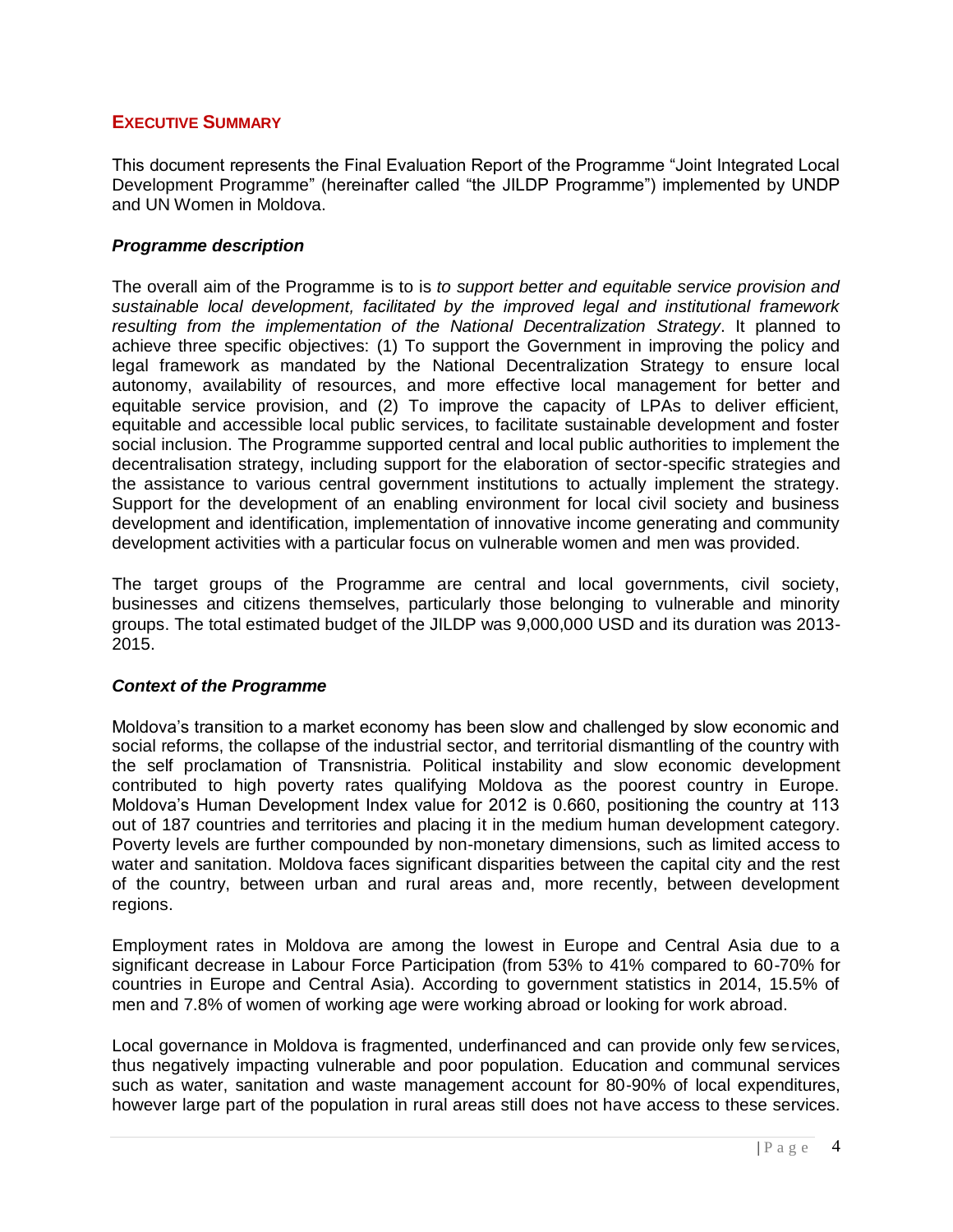Despite the solid policy foundation in the areas of decentralization and regional development since 2005, challenges in advancing local government reform and regional development persist.

## *Objective, purpose and scope of the evaluation*

The purpose of the evaluation is to *review the progress made by the Joint Integrated Local*  **Development Programme** in fulfilling its agreed objectives through the planned activities and to assess the efficiency and effectiveness with which resources have been used to generate results and achieve Programme objectives with special emphasis on impact and sustainability; and gather *findings, lessons learned and recommendations for potential follow-up interventions*, for the expansion of JILDP interventions beyond 2015, which UN Moldova could offer as support to the Government in view of advancing with the implementation of the decentralization reform.

## *Evaluation methodology*

The evaluation was carried out in three phases. Review of project documentation and relevant literature and reference documents was conducted in the Inception phase, resulting in the Inception report for the Evaluation. Within this phase, the evaluation framework, primary data collection methods and evaluation tools were developed. The Field Phase was organised within a limited timeframe, and was devoted to the collection of data from key stakeholders at central and local levels through semi-structured interviews, focused discussion groups and site visits to a limited number of municipalities. In the Synthesis Phase, the OECD-DAC criteria of relevance, efficiency, effectiveness, and sustainability were applied to assess the achievement of planned results of the programme, against which informed conclusions and recommendations were drawn.

## *Main Findings and Conclusions*

The Programme is *relevant and responds well* to the needs and priorities of the Moldovan government through furthering the decentralisation reforms and strengthening local governance and service delivery, and enhancing the opportunities of civil society and businesses to contribute meaningfully to local development. It addresses important gaps in the evidence base for existing and new policy frameworks, as well as capacity development needs of partners from government, civil society and business sector. It also addresses the challenges for service delivery through supporting municipal and inter-municipal cooperation and public-civic and public private partnerships. The Programme was designed on the basis of evidence base and lessons learned both from implementation of previous programme phases but also from assessments and studies conducted focusing on local governance and decentralisation reforms in Moldova and corresponds to the strategic and legislative framework for (fiscal) decentralisation in the country. The Programme is highly relevant for the needs of citizens, particularly vulnerable and minority groups as it provides technical assistance and empowerment measures to take more active part in community life.

As far as *human rights and gender equality* are concerned, the Programme is highly relevant for Moldova's international commitments deriving from the ratification of relevant international conventions. The Programme had a major contribution to the promotion and integration of human rights based approach and gender equality principles in the policies and mechanisms relating to decentralisation and service delivery. It managed to ensure an equity focus by orienting investment to vulnerable groups, particularly women.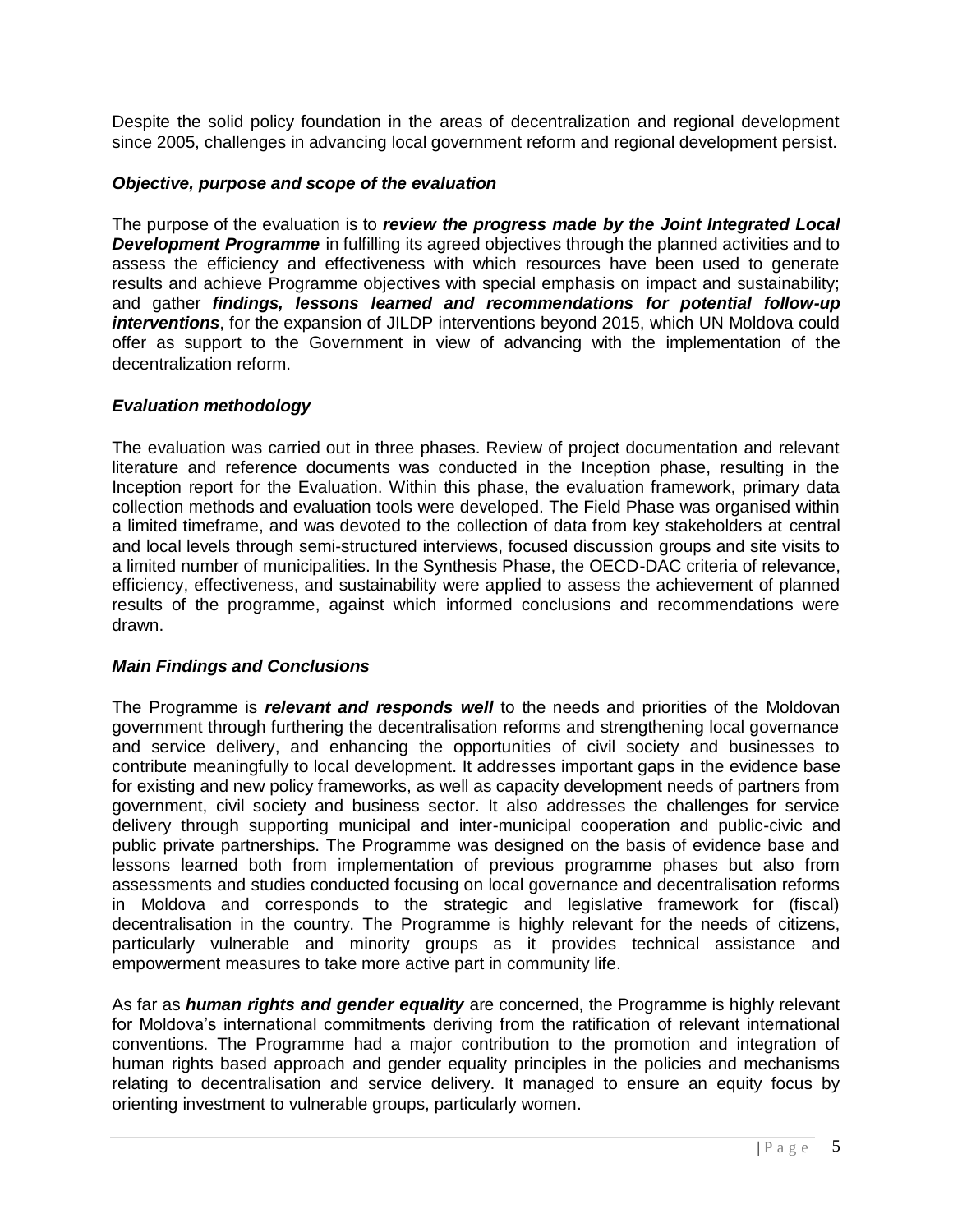The *programme achieved, albeit to varying degrees, all of its envisaged outputs, and made contributions to its planned outcomes*. Particularly strong contributions were noted in relation to strengthening the local governance and service delivery trough support to LPAs' transparency and accountability mechanisms, investment in inter-municipal cooperation and public-civic and public-private partnerships in delivery of communal services. The project succeeded in enhancing capacities of the local administration, citizens, CSOs and business securing an inclusive and sustainable local planning and development. JILDP supported technical advisory, research and analytical support to the central government, providing strong evidence base and inputs for sectoral and fiscal decentralisation policies and legislation.

The Programme was *strategic and efficient* in using available resources. Management efforts by the JILDP team were appropriate and contributed to the effective and efficient implementation of planned initiatives. JILDP put appropriate systems in place to monitor and report on project progress, thereby placing emphasis on capturing not only activities but also emerging results. The project results framework, while having a number of minor weaknesses, provided guidance in this regard. The Programme faced challenge of decreased funds due to withdrawal of Swedish funds, but the challenge was mitigated by adjusting the programme and using the core funding of UNDP and UN Women for work with national policy level. Management structure by JILDP team were appropriate and contributed to the effective and efficient implementation of planned initiatives.

*Sustainability of effects and results of the programme are mixed*. Although the current policy and legal framework governing the (fiscal) decentralisation is supportive, the lack of adoption of pending territorial and administrative reform poses constraints for adequate development and expansion of local governance and service delivery. In targeted communities, acquired skills and institutionalised governance mechanisms, practices and established municipal and intermunicipal services have higher sustainability prospects. However, external support continues to be crucial for increasing access to equitable services until solid rightsbased foundations of practices and procedures are built and capacities are in place to ensure that policies, practices and mechanisms run effectively.

## *Lessons learned*

- Investment in strengthening local level good governance through investment in LPAs and in community mobilization (through strengthening CSOs and entrepreneurship) brings positive outcomes for citizens.
- Although higher costs are associated, grants programs for LPAs constitute an important motivation for the local administration to actively participate in the capacity building activities, thus a combination of the two tools is effective.
- Local development cannot be achieved without investment in integration of good governance principles and mechanisms in practices of both duty bearers and right holders.
- Modeling new approaches to service delivery and basing advocacy for new policy or legislative solutions for improvement of public services is a good approach.
- Co-financing from LPAs may be a challenge due to reasons such as budget limitations, political interests, and lack of strategic approach in development work.
- Strengthening capacities and changing institutional culture needs champions of change, characterized by motivation, commitment and trust that the change will bring benefits to the institution and wider community.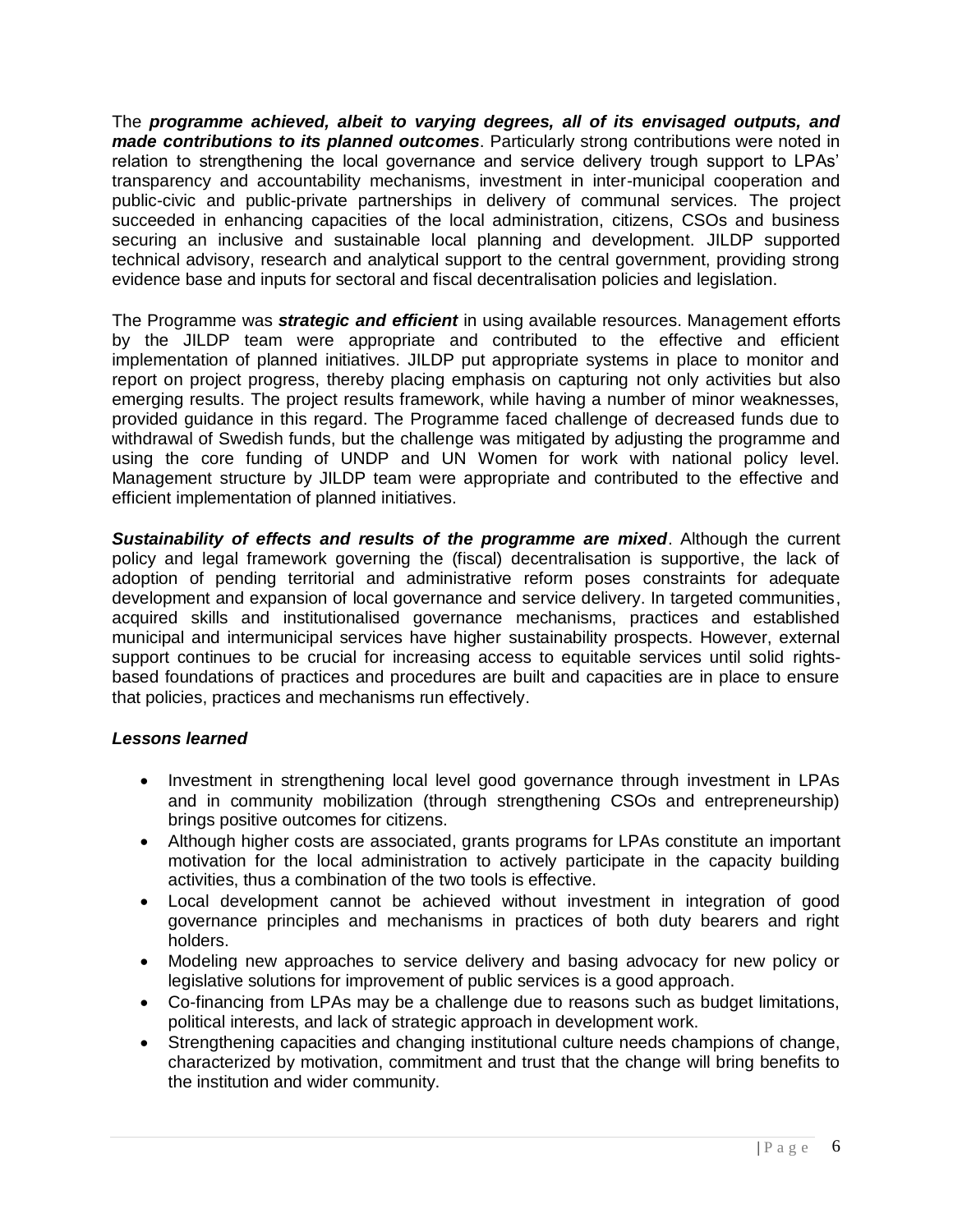- Grants for LPAs provide good opportunity to apply the community mobilization practices in small projects.
- Continued, longer term engagement with national partners facilitates results achievement.

## *Recommendations*

Recommendations have been developed on the basis of the evaluation findings and conclusions as well as on consultation with all key stakeholders that were interviewed during the field phase.

## *Strategic Recommendations*

- Continue the initiatives started by the Programme towards further institutionalisation of positive results and to contribute to the Programme goal.
- Conduct Impact Assessment of the (J)ILDP Programme(s)

## *Programming Recommendations*

- Ensure good governance principles are mainstreamed into all development efforts towards integrated local development
- **IDENTIFY and provide capacity building support to local/community experts (agents of** change) for community facilitation and mobilization (Community Facilitators)
- **Continue investing in local economic development and IMCs**
- **Invest in CSOs representing business interests (e.g. Business associations, associations** of employers, etc.)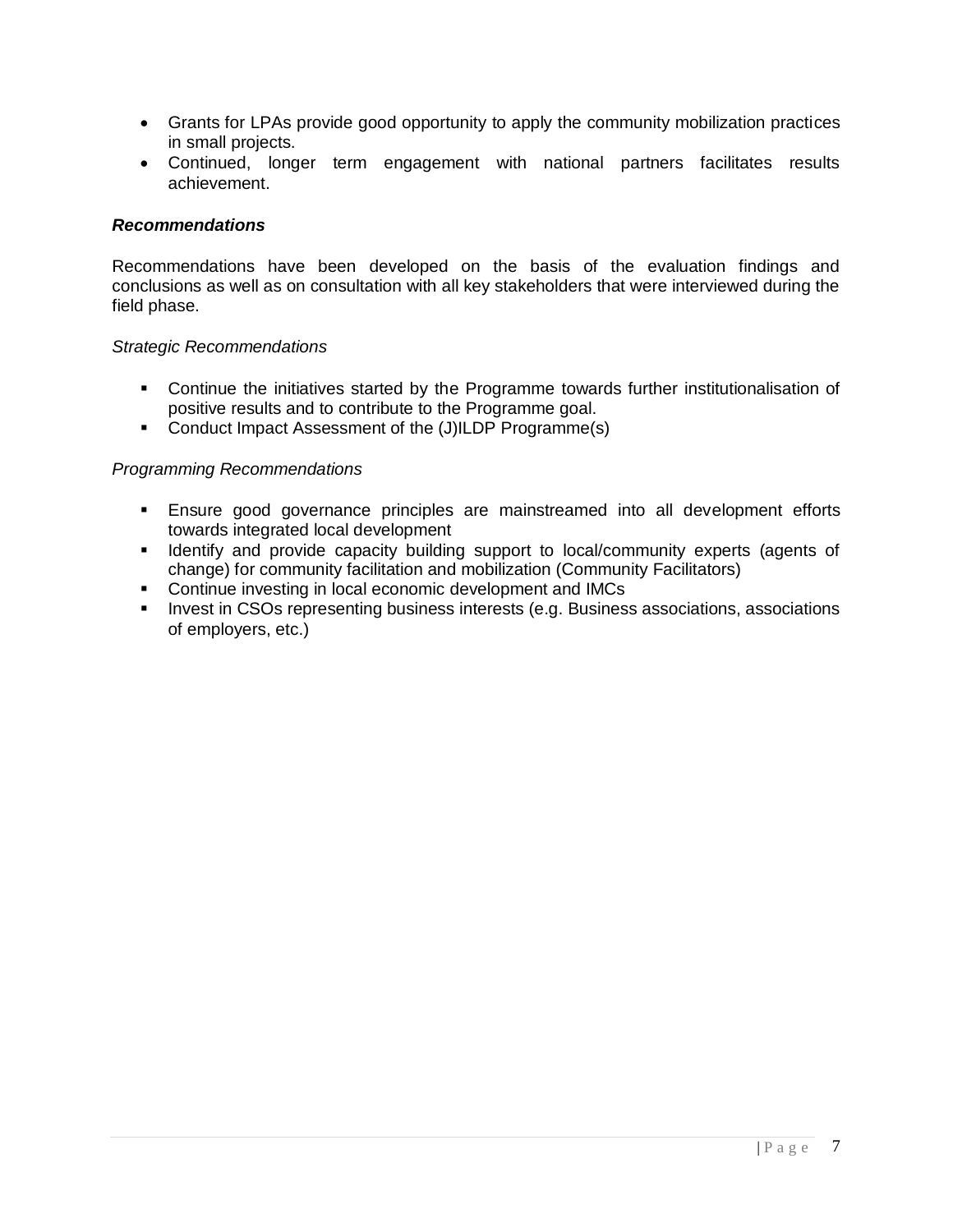## <span id="page-7-0"></span>**1. INTRODUCTION**

#### **Aims of the Evaluation**

A team of two consultants, one International Consultant – Team Leader and National Consultant, was commissioned to undertake two evaluations: Evaluation of the Sustainable local and regional development Outcome and the Final Evaluation of the Joint Integrated Local Development Programme (JILDP). The purpose of this report is to present the overall findings, conclusions and recommendations coming out of the evaluation of the JILDP. The Development Objective of the Joint Integrated Local Development Programme, implemented by UNDP and UN Women, is *to support better and equitable service provision and sustainable local development, facilitated by the improved legal and institutional framework resulting from the implementation of the National Decentralization Strategy*. The Immediate Objectives of the Programme are: (1) To support the Government in improving the policy and legal framework as mandated by the National Decentralization Strategy to ensure local autonomy, availability of resources, and more effective local management for better and equitable service provision, and (2) To improve the capacity of LPAs to deliver efficient, equitable and accessible local public services, to facilitate sustainable development and foster social inclusion. The total estimated budget of the JILDP was 9,000,000 USD and its duration was 2013-2015.

As outlined in the Terms of Reference (ToR), the overall objective of the evaluation was to assess the achievement of Programme results, help identify and critically analyse the relevance of the Programme activities, as well as, the effectiveness of the implementation. The comprehensive evaluation examined whether the activities, outputs and objectives outlined in Programme document had been achieved, and underlying factors affecting either positively or negatively the implementation of the Programme, drew lessons and make forward-looking recommendations for improvement of the sustainability of benefits obtained from the Programme.

Further, the purpose of the evaluation was to: 1) *review the progress made by the Joint*  **Integrated Local Development Programme** in fulfilling its agreed objectives through the planned activities and to assess the efficiency and effectiveness with which resources have been used to generate results and achieve Programme objectives with special emphasis on impact and sustainability; and 2) gather *findings, lessons learned and recommendations for potential follow-up interventions*, for the expansion of JILDP interventions beyond 2015, which UN Moldova could offer as support to the Government in view of advancing with the implementation of the decentralization reform.

Specific evaluation objectives included to:

- Analyse the relevance of the programme's implementation strategy and approaches to the Programme's results chain;
- Review the relevance of the logical framework and respective Monitoring and Evaluation Plan of the programme;
- Validate Programme results in terms of progress toward the achievement of outcomes and outputs;
- Assess the potential for sustainability of the results and the feasibility of ongoing, nationally-led efforts;
- Document lessons learned, best practices, success stories and challenges to inform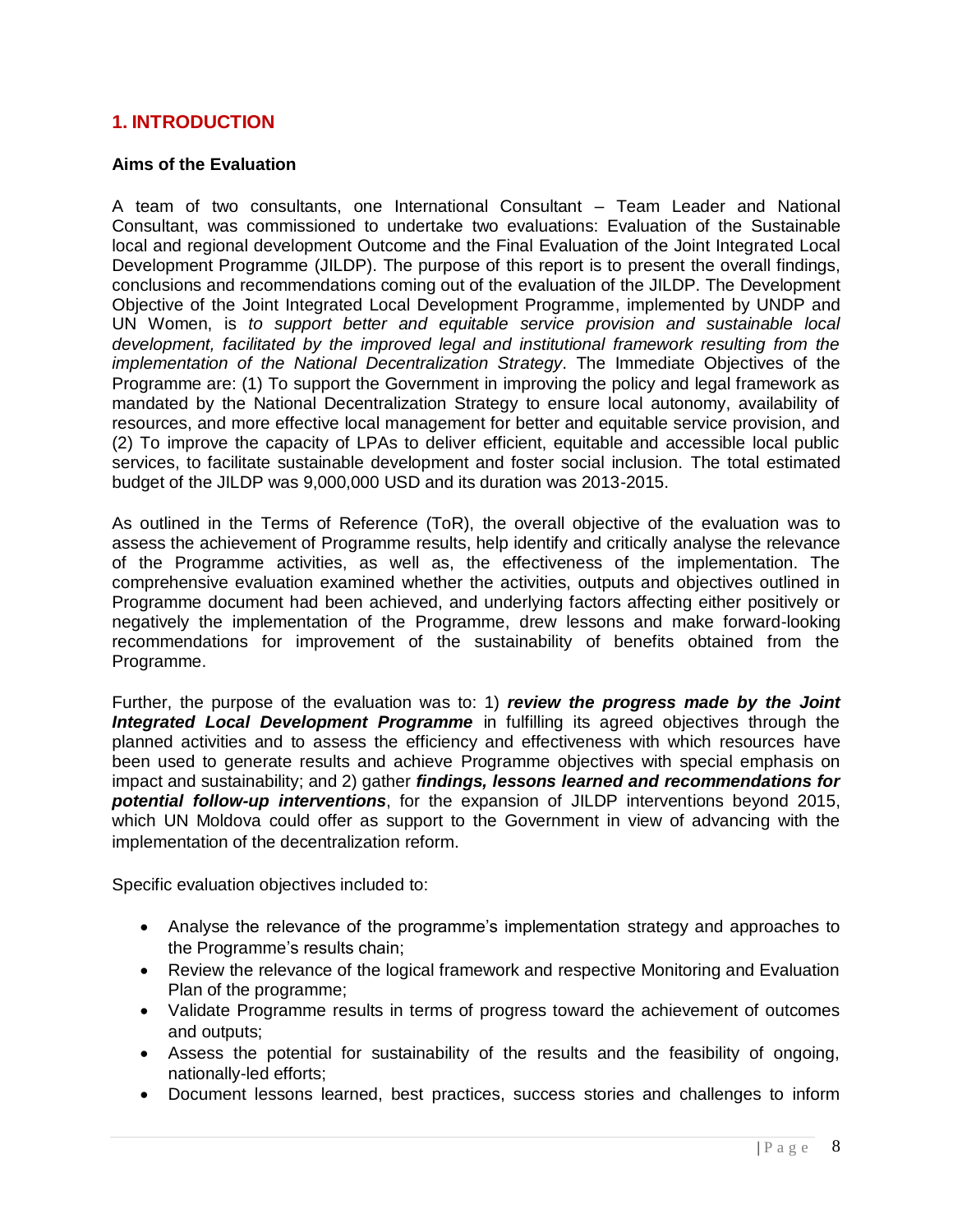future work of both UNDP and UN Women and key stakeholders on local development;

 Document and analyse possible weaknesses in order to improve future intervention interventions in the area of women, peace, and security programming.

The UNDP Country Office and UN Women Country Office accordingly will make use of the exercise as a learning opportunity for the offices and key partners and stakeholders, as inclusively and practically possible. In particular, the findings and recommendations generated by the evaluation inform the implementation and targeting of activities planned for the next stage of the project development.

To respond to the requirements of the Evaluation, a careful methodology for the Evaluation was devised in order to provide an opportunity to both look at what progress has so far been achieved and also understand how to improve and build on elements for programming of the next stage of the Programme.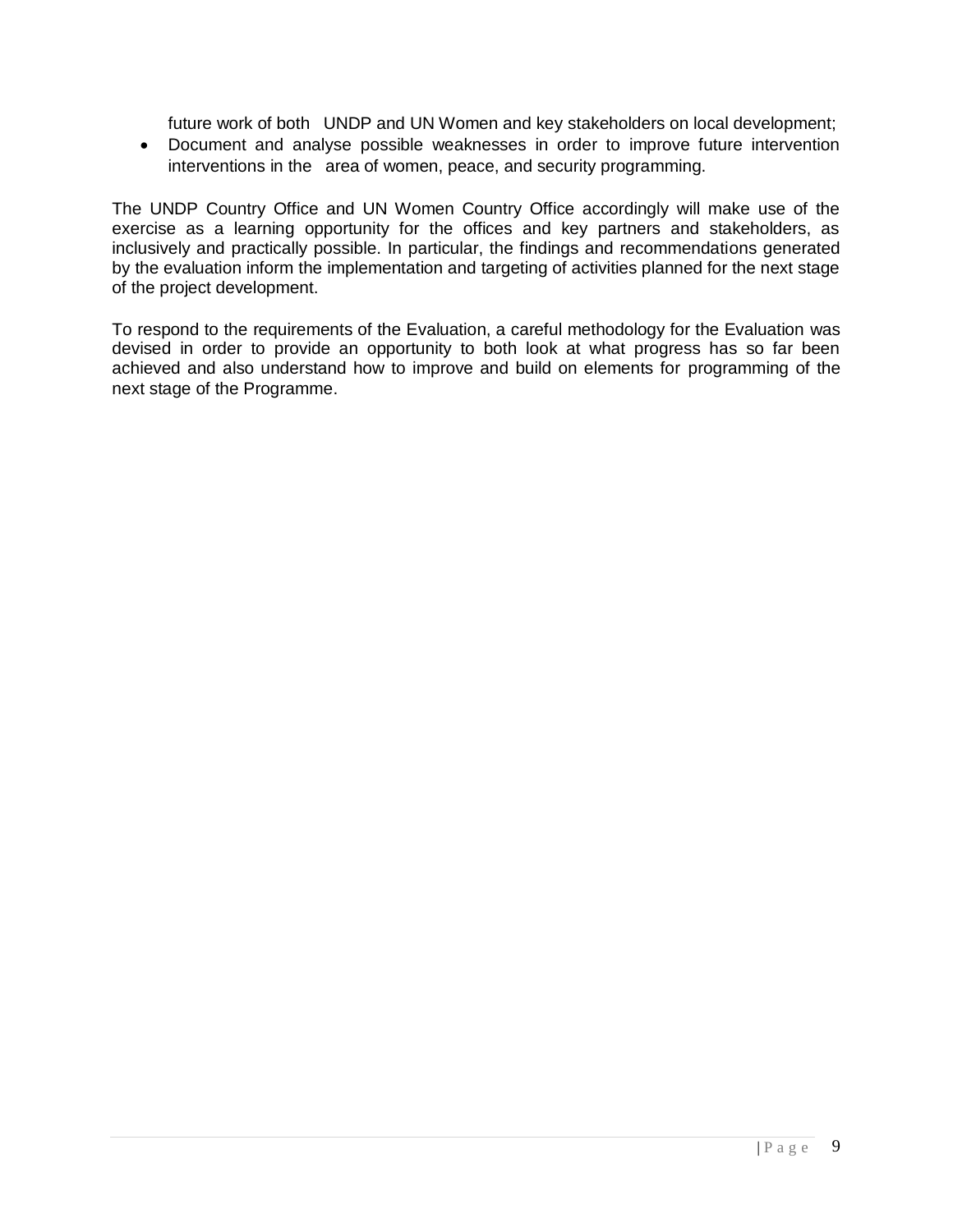#### <span id="page-9-0"></span>**2. CONTEXT ANALYSIS**

After being a part of the Soviet Union for a half century, Moldova's transition to a market economy has been slow and challenged by slow economic and social reforms, the collapse of the industrial sector, and territorial dismantling of the country with the self-proclamation of Transnistria (which once generated a third of Moldova's industrial output and almost all of its energy production). Political instability and slow economic development contributed to high poverty rates qualifying Moldova as the poorest country in Europe. Moldova's Human Development Index value for 2013 is 0.663, positioning the country at 114 out of 187 countries and territories and placing it in the medium human development category. Between 1990 and 2012, Moldova's HDI value increased from 0.65 to 0.663, an increase of 2 percent or average annual increase of about 0.1 percent. Still, Moldova has the lowest HDI in Europe today. Poverty levels are further compounded by non-monetary dimensions, such as limited access to water and sanitation. Moldova faces significant disparities between the capital city and the rest of the country, between urban and rural areas and, more recently, between development regions.

Employment rates in Moldova are among the lowest in Europe and Central Asia due to a significant decrease in Labour Force Participation (from 53% to 41% compared to 60-70% for countries in Europe and Central Asia). The general unemployment rate was 3.9% in 2014, however unemployment among youth aged 15-24 was 9.8% are a cause of concern. According to government statistics in 2014, 15.5% of men and 7.8% of women of working age were working abroad or looking for work abroad.

According to the Third Millennium Development Goals Report, the Republic of Moldova has made remarkable progress in reducing poverty. The incidence of poverty according to the international threshold of 4.3 dollars per day decreased from 34.5% in 2006 down to 20.8% in 2012. The share of the population living under the absolute poverty line decreased from 30.2% to 11,4.% in 2014, while the share of population suffering from hunger  $-$  from 4.5% to 0.1%.<sup>1</sup> In spite of these successes, special concerns are raised by the pronounced inertia of rural poverty: in big cities absolute poverty has decreased by more than two times from 2008 to 2012(from 10.9% to 4.3%), while in villages the decrease was slower (from 34.6% to 22.8%). *The gap between rural and urban living standards increased: in 2006, 75.7% of the population living in poverty were in villages, while in 2014 this percentage increased to 84%*. 2

As regards gender equality, data has not significantly improved over the last few years. The gender wage gap has actually increased, from  $76.1$  in 2010, to 87.6 in 2014.<sup>3</sup> Women participation in decision making has not increased either, in the reference period. Thus, in 2010 the percentage of seats in the Parliament held by women was 19,8, while in 2014 it was 18,8. Another significant disparity in economic opportunity between men and women related to the agricultural sector is access to land and other agricultural resources. Even if by legislation women and men are granted equal rights in access and ownership of land and natural resources, women form the minority of landholders. In Moldova 36 percent of landholders are women, while these holdings account for only 19 percent of agricultural lands. Land is a key

l

<sup>&</sup>lt;sup>1</sup> National Statistics Office reporting on MGD,

[http://statbank.statistica.md/pxweb/Dialog/view.asp?ma=ODM0101&ti=Indicatorii+revizuiti+ai+Obiectivelor+Dezvoltarii+Mileniului%2](http://statbank.statistica.md/pxweb/Dialog/view.asp?ma=ODM0101&ti=Indicatorii+revizuiti+ai+Obiectivelor+Dezvoltarii+Mileniului%2C+2000-2010&path=../quicktables/RO/ODM/&lang=1) [C+2000-2010&path=../quicktables/RO/ODM/&lang=1,](http://statbank.statistica.md/pxweb/Dialog/view.asp?ma=ODM0101&ti=Indicatorii+revizuiti+ai+Obiectivelor+Dezvoltarii+Mileniului%2C+2000-2010&path=../quicktables/RO/ODM/&lang=1) visited in November 2015<br><sup>2</sup> [http://www.md.undp.org/content/dam/moldova/docs/Publications/UNDP\\_MD\\_3rdMDGReport\\_Eng.pdf](http://www.md.undp.org/content/dam/moldova/docs/Publications/UNDP_MD_3rdMDGReport_Eng.pdf)

<sup>&</sup>lt;sup>3</sup> National Statistics Office reporting on MGD,

[http://statbank.statistica.md/pxweb/Dialog/view.asp?ma=ODM0101&ti=Indicatorii+revizuiti+ai+Obiectivelor+Dezvoltarii+Mileniului%2](http://statbank.statistica.md/pxweb/Dialog/view.asp?ma=ODM0101&ti=Indicatorii+revizuiti+ai+Obiectivelor+Dezvoltarii+Mileniului%2C+2000-2010&path=../quicktables/RO/ODM/&lang=1) [C+2000-2010&path=../quicktables/RO/ODM/&lang=1,](http://statbank.statistica.md/pxweb/Dialog/view.asp?ma=ODM0101&ti=Indicatorii+revizuiti+ai+Obiectivelor+Dezvoltarii+Mileniului%2C+2000-2010&path=../quicktables/RO/ODM/&lang=1) visited in November 2015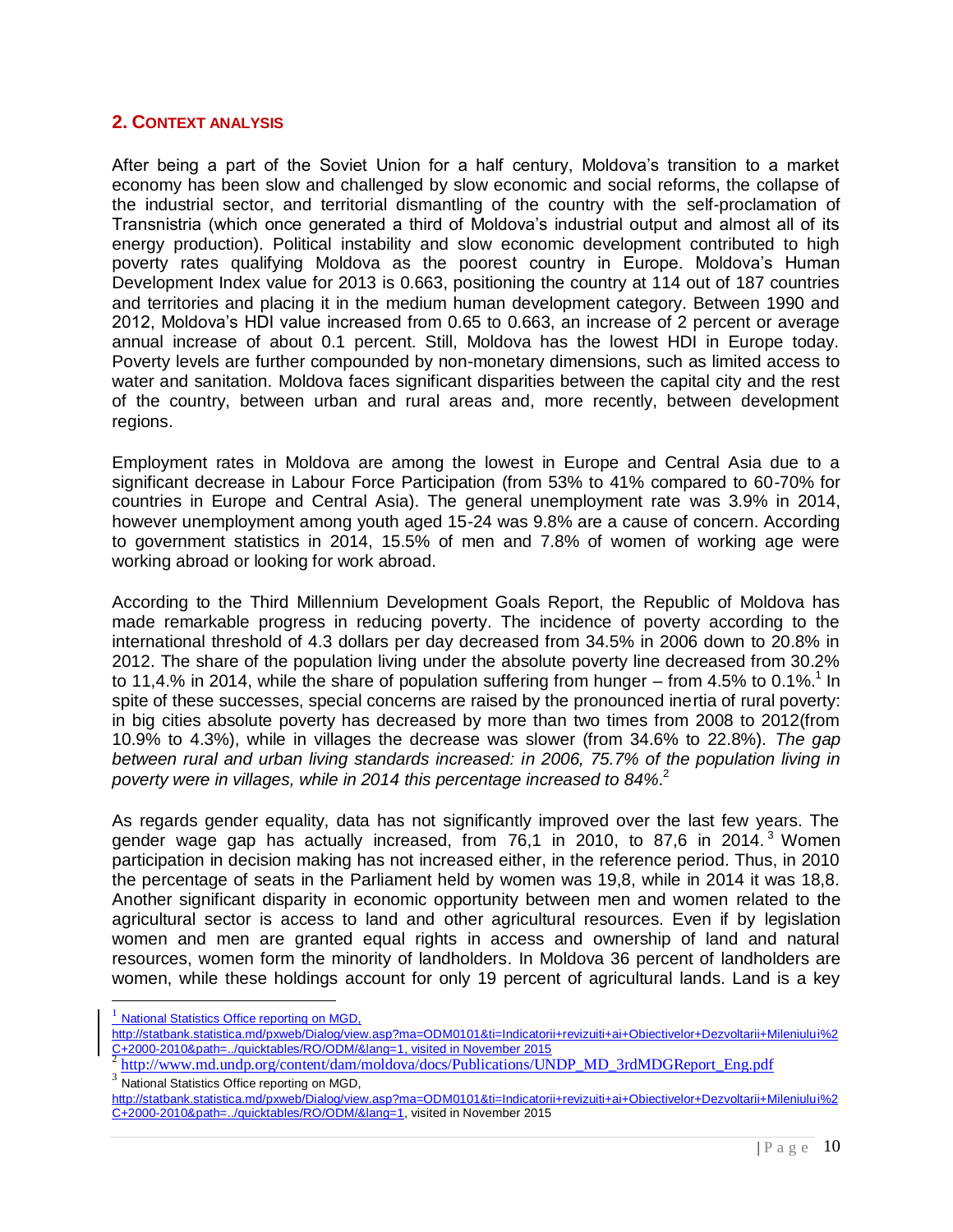agricultural resource, used for example as collateral to access credit and obtain membership of cooperatives. Thus if women are not able to fully exercise their tenure rights, food security of rural households can be severely challenged in the face of changes such as outmigration of the male head of household.<sup>4</sup>

On the policy level, in the last few years, Moldova has reached a new level in its relations with the EU. A visa-liberalization agreement entered into force in April 2014, and the Association Agreement, including the DCFTA were signed in June 2014. These new cooperation frameworks provided for whole new possibilities to implement, with considerable support from the EU, reforms in significant areas, such as the justice sector reform and the public administration reform.

In this regard, after two years of debates, the National Decentralization Strategy and the Action Plan for its implementation were adopted on April 4, 2012. The aim of the National Decentralization Strategy is to transfer competences and financial resources from the central authorities to local authorities. Implementing the reform will allow providing better quality public services at a lower price, while the overall standard of living will improve, gradually eliminating disparities between rural and urban areas.

Due to various estimations, the decentralization agenda has been so far implemented to about 50 to 70 percent, while the Action Plan expires in 2015, and most probably will have to be extended for a new period. The seven areas covered by the Action Plan are: 1) allocation of responsibilities; 2) fiscal decentralization; 3) decentralization of property; 4) local economic development, urban and regional planning; 5) administrative capacity (territorial-administrative organization); 6) institutional capacity; 7) democracy, participation and ethics.

Among the most important actions implemented with the decentralization reform was the adoption of a set of amendments to the law on local public finances, as of November 2013. These amendments provide for a whole new type of financial relations between the central public administration and the local administrations of first and second levels, securing higher degree of independence of the local authorities.

A set of actions need to be implemented in order to make the decentralization reform complete and thus successful. Sectorial decentralization strategies should be adopted and implemented to ensure appropriate delegation of responsibilities, as well as bringing vital services as close to citizens as possible. Decentralization of property is another area which needs to be tackled in a next phase of the reform.

Indisputably a territorial administrative reform is a prerequisite for an efficient decentralization reform as well as for increasing the viability and economic potential of rural communities. Considerable fragmentation is what describes the current territorial-administrative structure of the country. There are 898 first level administrative-territorial units (towns and villages) and 32 second level districts for a population of 2.9 million inhabitants. The average number of population in first level local government is 2958, while almost a third of them have less than 1500 inhabitants (which is a minimum required by the Law on Administrative-Territorial

 $\overline{a}$ 

<sup>&</sup>lt;sup>4</sup> European Commission on Agriculture, The Gender Gap in Agriculture in Eastern Europe - Results of Recent Country Rural Gender Assessments, [http://www.fao.org/3/a-au818e.pdf.](http://www.fao.org/3/a-au818e.pdf)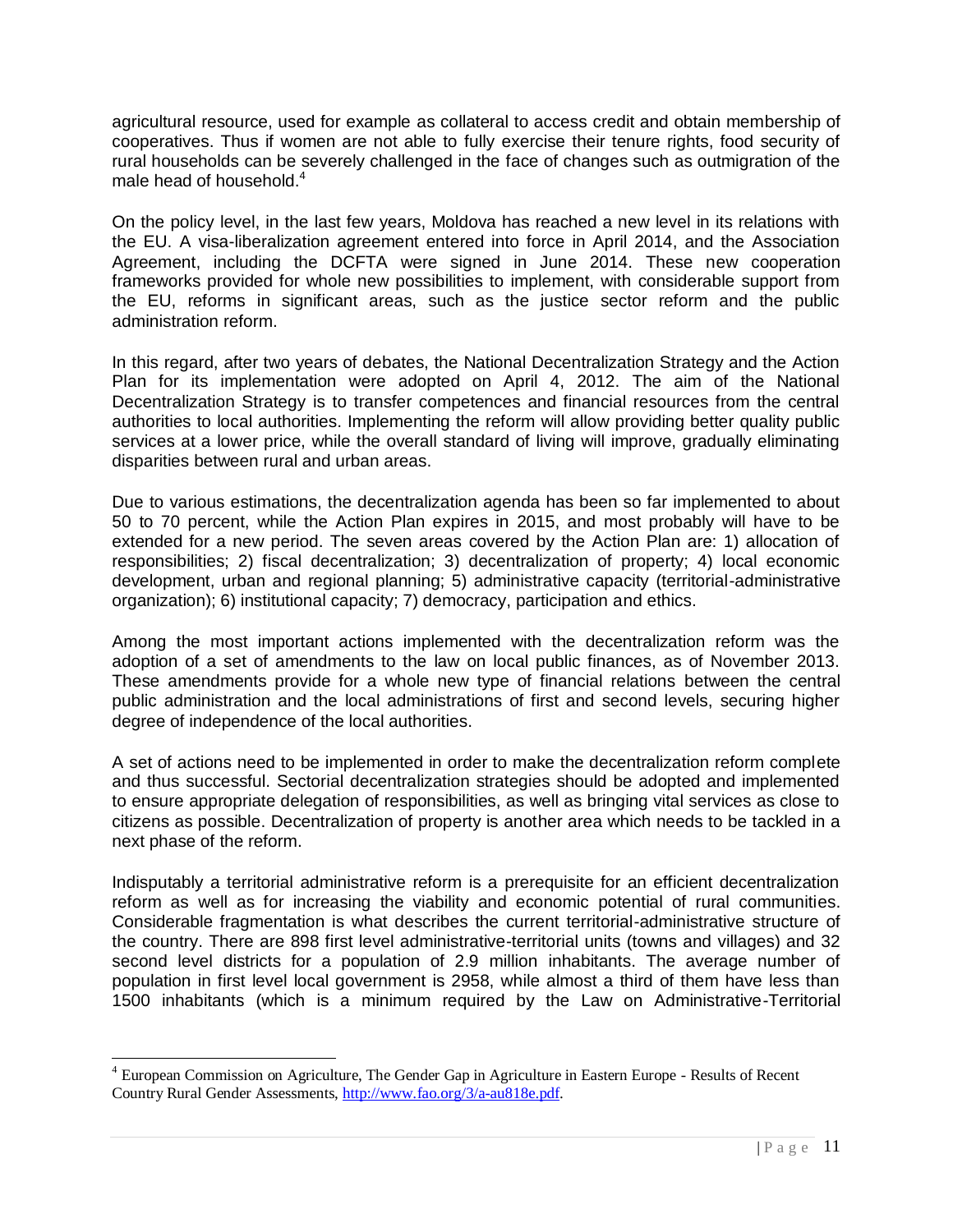Organization). At the same time, all of them are allocated the same types and number of responsibilities, which do not take into account the fiscal or administrative capacity.

An administrative territorial reform needs a stable political context, and, according to the legal framework in force, administrative territorial reorganization cannot take place in the middle of an election cycle (for local elections). These two conditions need to be met simultaneously, in order for the reform to be pursued.

After a period of relative political stability in 2014, the political turmoil has again captured Moldova in 2015. Besides the fact that in 2014 general parliamentary elections were held, and in 2015 the local ones, in just one year four governments have changed, and the last one was dismissed on October 28, 2015. In such circumstances, the implementation of fundamental reforms is on hold.

Despite deadlocks in several reform areas, one domain has advanced considerably. E-Governance is the field where significant progress was achieved. After the adoption in 2011 of the Strategic Program of technological modernization of the Government (e-Transformation), the e-Governance Center was established. During 5 years of its activity, it has managed to create and launch such important tools like MCloud, Mpass, MPay, as well as digitize 105 services and start the re-engineering of another set of services. This opens the doors to whole new range of possibilities to both the Central Public Administration and the Local Public Administration to perform and deliver its services to citizens more transparently, efficiently and faster.

Civil society remains weak, both at central and particularly at local level in Moldova. Although the normative framework is in place, civil society organizations are not particularly active in monitoring the implementation of government policies, and, when they are, very few of its recommendations are actually adopted. The "2% law" was adopted to provide for greater financial sustainability of the civil society organizations; however, until practical mechanisms for its implementation are in place, changes are not going to occur.

Regarding human rights, little progress was achieved in the integration of national minorities. Although the Bureau for Inter-ethnic Relations formed a working group to draft a 'Strategy on the integration of national minorities', the process stopped before the parliamentary elections in 2014, and has been re-launched recently. The draft strategy was published on the web for public consultations.<sup>5</sup> Insignificant progress was also made in implementing the Action Plan to support Roma minority in Moldova (2011-2015). With the recent local public finance reform, the Roma mediators position should be financed by local administration, and due to limited resources available at the local level, less than half of 24 Roma mediators positions created are currently budgeted. Although the Roma mediators' network has considerably extended, the fact that they are legally placed under the local administration' authority, which does not provide budgets for financing these positions, undermines their independence.

l

<sup>&</sup>lt;sup>5</sup> <http://particip.gov.md/proiectview.php?l=ro&idd=2373>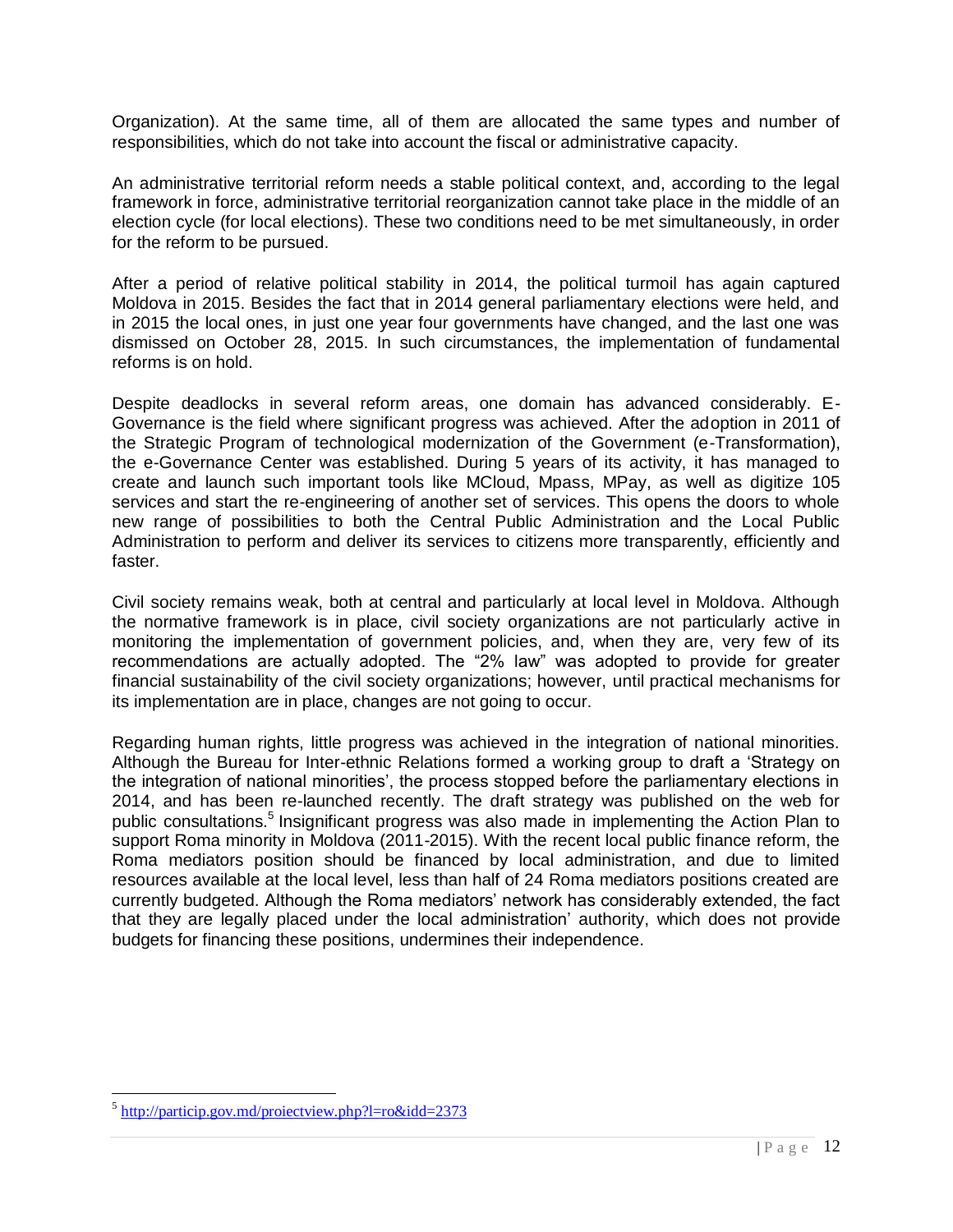## <span id="page-12-0"></span>**3. OVERVIEW OF THE JILDP PROGRAMME**

The initiative for integrated local development was initiated by UNDP in the form of the Integrated Local Development programme, with main focus on local level. In 2010, the Joint Integrated Local Development Programme was initiated by UNDP and UN Women. The Development Objective of the JILDP is *to support better and equitable service provision and sustainable local development, facilitated by the improved legal and institutional framework resulting from the implementation of the National Decentralization Strategy*. The joint programme is in its second phase, making it the third phase of the interventions as a whole.

The joint programme was funded by the Danish and Swedish governments, which were interested in supporting the governments and the reforms with programmes based on the human rights based approach and the gender equality principles, making the two UN Agencies perfect fit for applying these principles in local development. The Programme has twofold approach: support to policy processes and support to local level development, results in each reinforcing the other.

The Immediate Objectives of the Programme are: (1) To support the Government in improving the policy and legal framework as mandated by the National Decentralization Strategy to ensure local autonomy, availability of resources, and more effective local management for better and equitable service provision, and (2) To improve the capacity of LPAs to deliver efficient, equitable and accessible local public services, to facilitate sustainable development and foster social inclusion. The Programme consists of two inter-related outputs as follows:

#### *Output 1: Policy and legal frameworks to support autonomous, efficient and financiallysustainable LPAs developed and implemented.*

Activities under the output 1 aim to support for the elaboration of sector-specific strategies and the assistance to different central government institutions to actually implement the NDS. From 2014, financial resources for the JILDP activities under this output were not available, except for some interventions on specific topics that were financed from UNDP's and UN Women's TRAC funds, as well as by other donors and with the active involvement of the JILDP team. In 2014- 2015 JILDP activities was limited in the assistance to the rayons piloting the new local public finance system and the elaboration of the sectoral decentralization strategies for communal services. Another important activity was providing assistance to Government in developing a public policy document on the territorial administrative reform in the Republic of Moldova. The project also continued its support in strengthening the capacities of the CALM, namely support in CALM Women's network Strategy and Action Plan development, as well as support in creation of another professional network – CALM Network of women secretaries of LPAs.

*Output 2: Capacities of LPAs and communities strengthened to deliver better services to citizens and create models of LPAs - in line with changes brought by the Decentralization Strategy.* 

Under Output 2, the interventions at the local level aimed at developing models of operational local governments - 'champions of change' - by providing support to implement changes in the operation and structure of local governments in line with the changes brought by the Decentralization strategy. JILDP assisted LPAs in improving their capacity and operations and support 30 pilot target communities and their local authorities to provide quality public services to achieve sustainable economic and social development, in the main areas affected by the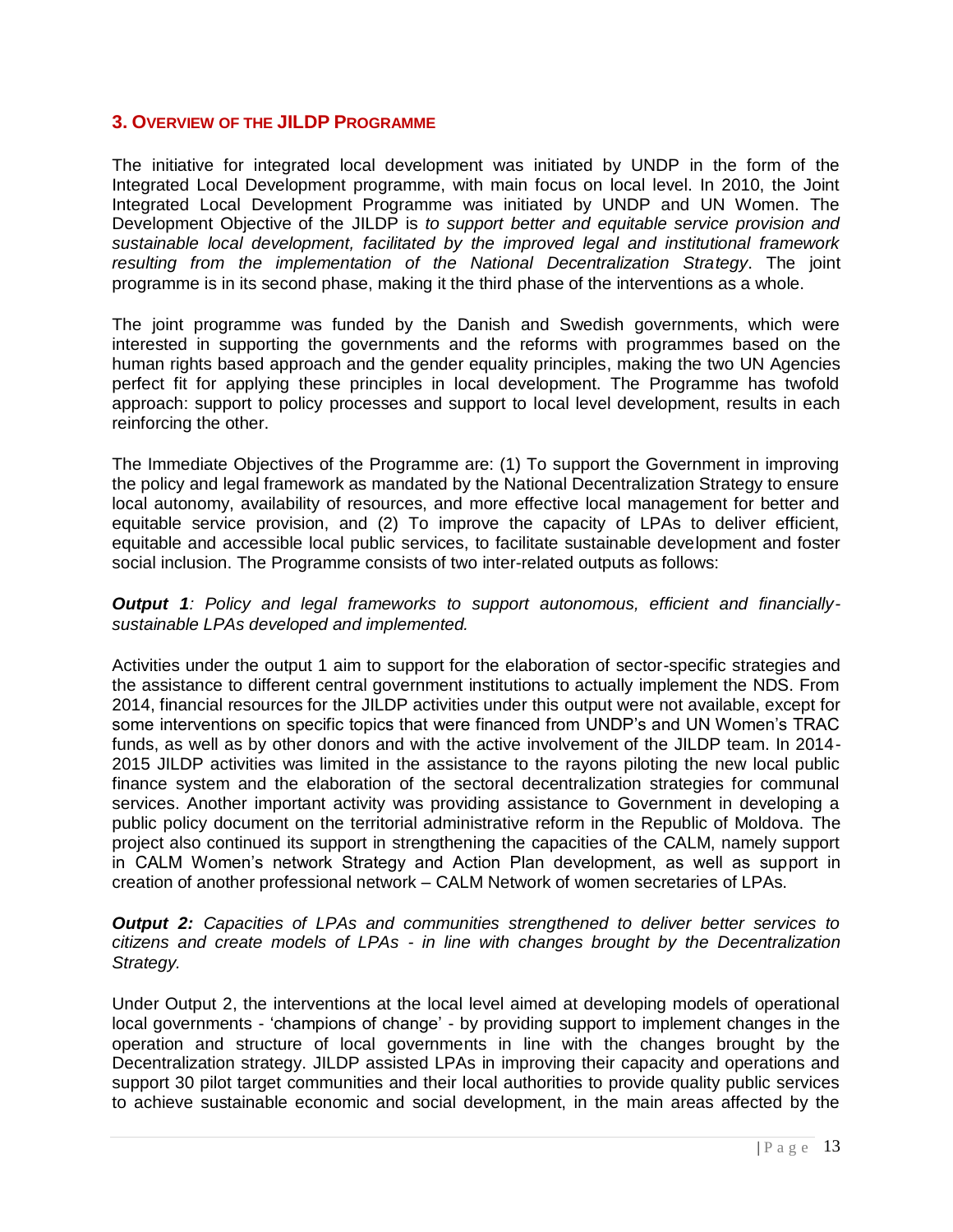Decentralization strategy. The quality of life of local communities as well as empowerment of the most vulnerable women and men, increased through further supporting to implementation of the Programmes (in 20 communes and 10 clusters of communities) using innovative tools such as inter-municipal cooperation, private-public partnerships and e-governance, among others, to serve as best examples of decentralized arrangements for service provision at local level. To ensure an integrated approach to local governance and development, support for the development of an enabling environment for local business development and identification, implementation of innovative income generating activities with a particular focus on vulnerable women and men was provided.

As per the Programme document, the programme utilised a pass-through funding modality whereby the Participating UN Organizations (PUNOs) have appointed, through a Memorandum of Understanding (MoU), the UNDP Multi-Partner Trust Fund Office (MPTF Office) to perform the role of the Administrative Agent (AA). Under this system, the donor transferred the funds to the MPTF Office, pursuant to the duly signed Standard Administrative Arrangement (SAA). UNDP served as a Participating UN Organization in connection to this Joint Programme. UNDP and UN Women managed their own funds in accordance with assigned responsibilities under the Joint Programme Proposal and Budget, and as set forth in more detail in the MoU. They managed the funds in accordance with their individual organizational internal rules and regulations.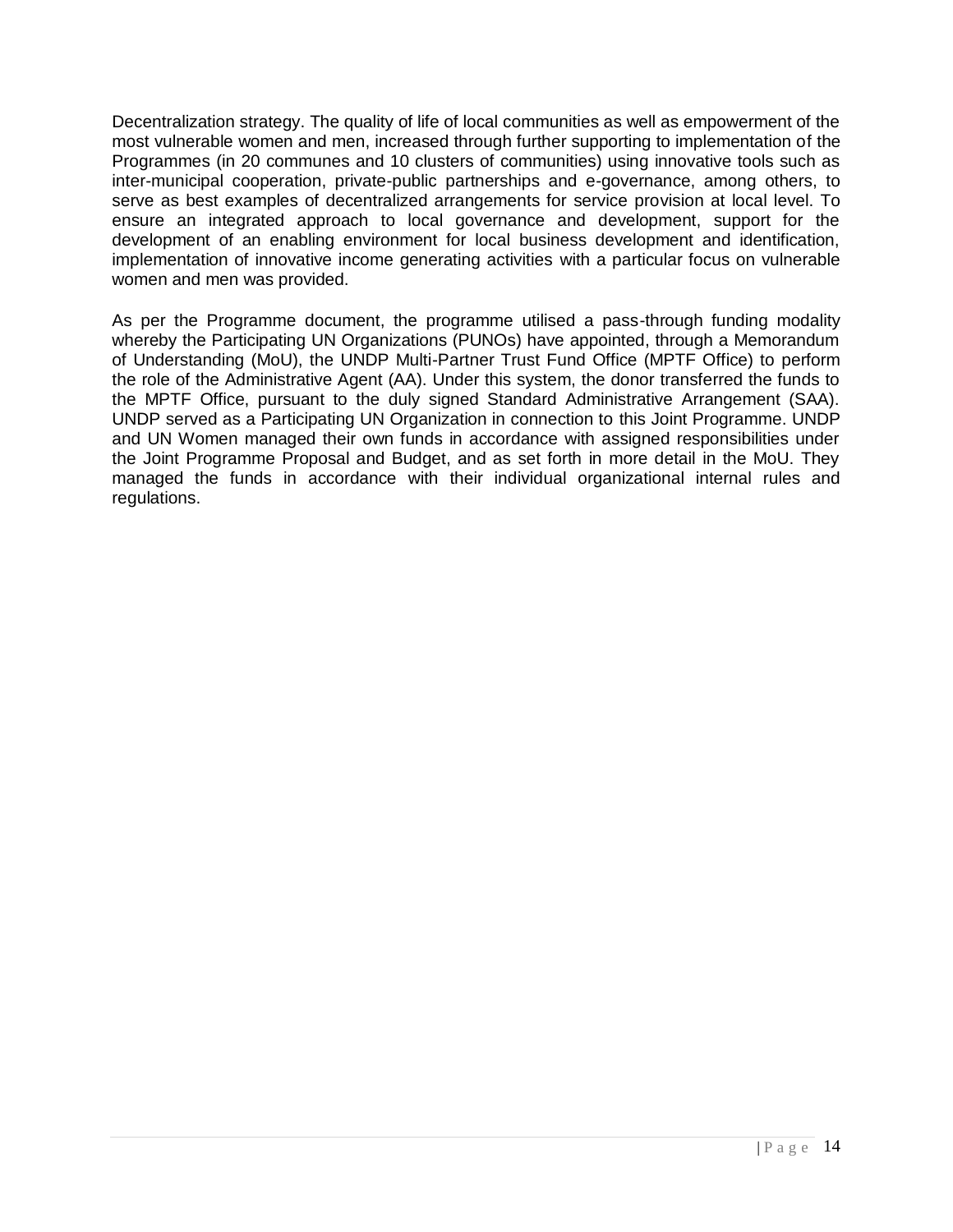## <span id="page-14-0"></span>**4. EVALUATION METHODOLOGY**

The evaluation methodology was in line with the Development Assistance Committee of the Organisation for Economic Co-operation and Development (OECD-DAC) Evaluation Quality Standards and responded to the requirements as set out in the ToR for this evaluation.

The evaluation methodology was based on ratings of the four<sup>6</sup> OECD-DAC established evaluation criteria: relevance, efficiency, effectiveness, impact and sustainability:

- a) **Relevance**: concerns the consistency of activities and targets with national and local development programmes and national development challenges, and the needs of intended beneficiaries. It also relates to the relevance to UNDP/UN Women's corporate and human development priorities.
- **b) Effectiveness:** refers to the manner in which the intended outcome targets were achieved. Measuring effectiveness will involve - to the extent possible - an assessment of cause and effect, and judging the extent to which observable changes be attributed to Programme activities.
- **c) Efficiency:** refers to how economically resources (funds, expertise and time) were used to achieve results.
- **d) Sustainability:** refers to the extent to which the benefits of the results will continue beyond the support provided. Assessing sustainability involves evaluating to what extent capacity can be maintained.

The evaluation applied "mixed methods" to optimise the potential of the analysis and to reach sound evaluation. That is, the evaluation applied qualitative and quantitative methods and instruments, such as focus groups and interviews, as well as document review, and meetings with UNDP/UN Women staff, government partners, donors, other UN agencies and international and national partners.

#### <span id="page-14-1"></span>**4.1 EVALUATION DESIGN**

l

The evaluation was carried out in three phases:

- The inception phase and the document review;
- The fieldwork phase comprising the field visits to the target communities and follow-up interviews.
- Analysis and report writing phase. This phase was marked by two main points of consultation, the field work de-briefing meeting with the UNDP/UN Women team, and the final presentation of the report.

Qualitative data was collected by using a number of methods including:

 **A critical desk review of materials related to the Programme**, as well as any material that is provided by UNDP such as Programmes' reports and annual work plans, data on achievement of performance indicators, etc. This review also extended to documents external to the UNDP/UN Women that were identified by the consultants through own research or through informants, which have a bearing on the evaluation questions. The Evaluation team conducted a comprehensive review of historical information and reports

 $<sup>6</sup>$  As per the ToR, Impact criterion was not be included in this evaluation</sup>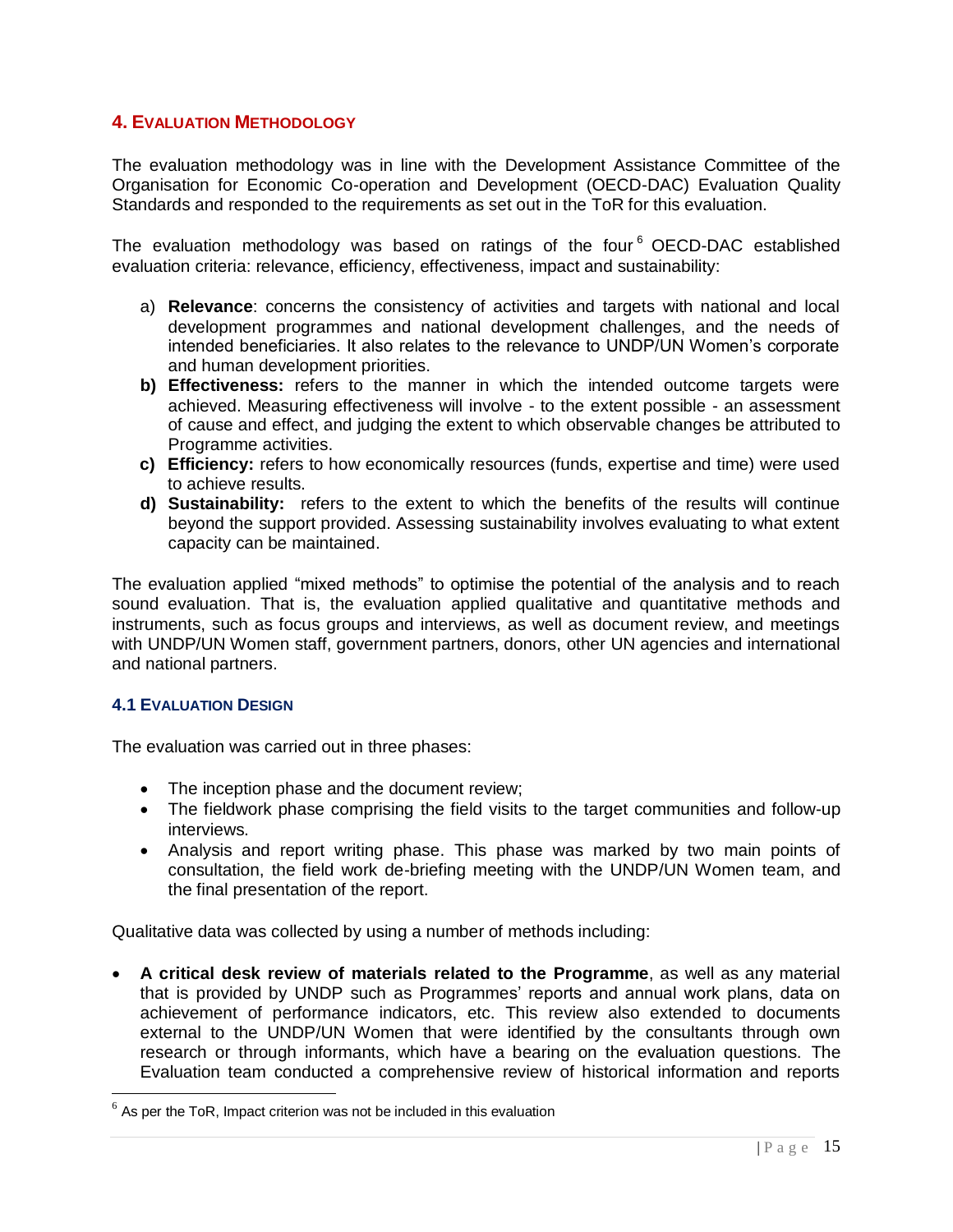pertaining to the JILDP since its inception, and earlier, as necessary. This information was analysed and the results were tailored to answer the main evaluation questions outlined in the ToR.

- **Interviews with UNDP/UN Women teams**. Joint and individual meetings with team members from the two Agencies have been conducted to gather the more detailed information on the programme implementation, efficiency and value added.
- **In-depth, semi-structured interviews** with representatives from the government counterparts. Semi-structured interviews were conducted as a more appropriate and valuable technique, because they allowed partners to present and explain points freely. Purpose of in-depth interviews was to familiarise and assess the use of Programme's delivered outputs by beneficiaries, be it a government institution or local community.
- **In-depth interviews with a variety of representatives of the beneficiaries and partners** (e.g. managers and users of public services, IMCs, local governments, CSOs, etc.)
- **Field visits and meetings with partners in target communitie**s as envisaged in the ToR. These visits were an opportunity to meet some of the beneficiaries, to conduct field observation, and gather best practices and lessons learned from programme implementation as well to observe changes towards achievement of the outcome.
- **Follow up phone interviews with local communities**. During the field phase, the Team realized the need for gathering additional information on experiences and benefits of the programme to the local communities, besides the field visits to the two communities, so phone interviews with a total of nine (9) communities (of the target communities) have been conducted. The community sample included two (2) large communities (over 10,000 inhabitants), and eight (8) medium communities (between 4,500 and 10,000 inhabitants). The municipalities reached were: Bratuseni, Edinet; Sculeni, Ungheni; Pirlita, Ungheni; Chiscareni, Singerei; Zaim, Causeni; Vulcanesti, UTA Gagauzia; Carpineni, Hincsti; Corlateni, Riscani; Mingir, Hincesti.
- **Interviews with other international donors or implementing agencies**, especially those involved in supporting local economic development in Moldova, as well as representatives of other UN Agencies. This allowed obtaining information about the expertise of other development organizations and their partnerships with the Programme in delivering development initiatives related to local economic development.
- **Focus Group Discussions (FGDs)** to obtain qualitative information to strengthen analysis and understand the relationship between the interventions and the results they achieved, within the given context in the country. Focus groups discussions were primarily conducted with government counterparts and final beneficiaries of Programme interventions (e.g. trained and supported government representatives, local services users, etc.) Selection of participants of focus group discussions was conducted by UNDP.

**Quantitative** data collection methods consisted of:

- Review of data sourced from the interventions on indicators related to the Programme
- Collection and review of secondary data from the analysis of the strategic framework, including but not limited to the National Decentralization Strategy, the National Strategy for Regional Development 2013-2015, etc.
- Review of data from other secondary sources.

## **Data Analysis**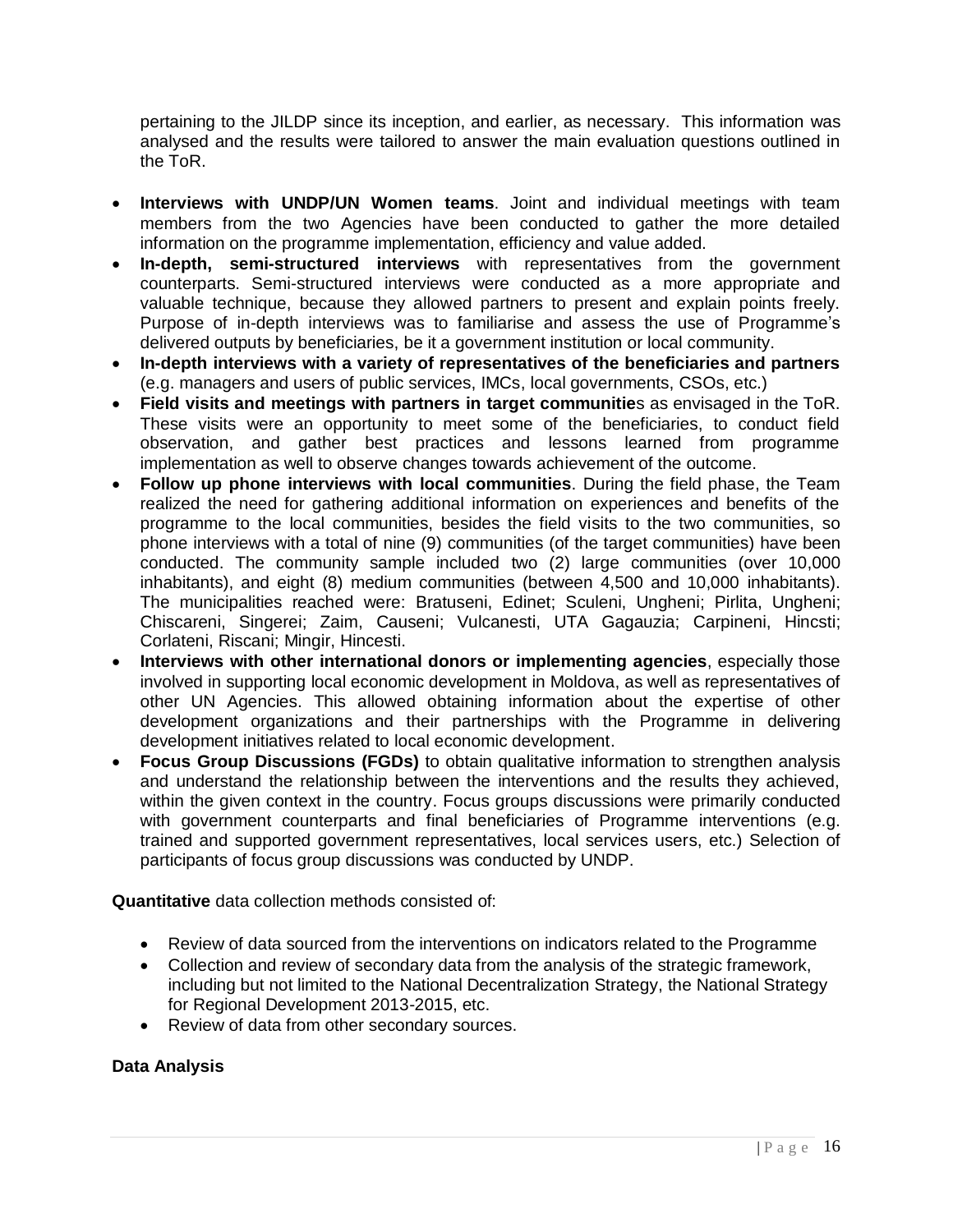Data analysis was guided by the Evaluation matrix developed during the inception phase of the evaluation process. In order to ensure that findings and related conclusions are objective and evidence based, triangulation was used to identify inconsistencies and ensure reliability. Also, the evaluation team used both the descriptive statistic but also more advanced analytical exercises such as measures of correlation (say, between geographic region and success rate) to strengthen the evidence base for findings and conclusions.

## **Ethical considerations**

The evaluation approach was to combine the Results-Based Management with a Human Rights-Based Approach to evaluation i.e. achievement of planned results through morally acceptable processes to realise human rights. The Evaluation team applied the Human Rights based approach, whereby the five core principles of normativity, participation, nondiscrimination, accountability and transparency were guiding the Evaluation as per the document Common Understanding on Human Rights-Based Approaches to Development Cooperation and Programming, approved by the United Nations Development Group in 2003. At the same time, the evaluation was guided by gender equality and gender mainstreaming principles, in line with Moldova's international commitments, most notably the CEDAW, and UN Women's and UNDP's gender mainstreaming policies and principles. The evaluation used to the extent possible disaggregated data by gender and deprivation profiles.

The evaluation team encouraged active participation and gave the opportunity of all key stakeholders in the evaluation process to provide data, information and feedback, but also space for stakeholders to discuss and share top priorities for the continuation of reforms in the area of decentralisation and good governance as well as to validate the findings and recommendations of this evaluation report. Overall, there has been a high level of participation of stakeholders in the evaluation process.

During data collection, the evaluation team ensured that the evaluation process is ethical and that participants in the process can openly express their opinions, protecting the confidentiality of their answers. All interviewed people were informed in advance about the purpose and the themes of the interviews, focus groups and discussion groups, as the case.

## <span id="page-16-0"></span>**4.2 EVALUATION LIMITATIONS**

l

There was one limitation encountered during this evaluation:

**Limited number of visited communities.** Due to time constraints, the team could not conduct site observations in more than two communities targeted by the programme. To mitigate the risk of biased conclusions regarding the local level work of the programme, the Team conducted phone interviews with the total of  $9<sup>7</sup>$  communities to include the views and experiences of these communities in the data pool for triangulation.

<sup>&</sup>lt;sup>7</sup> Bratuseni, Edinet; Sculeni, Ungheni; Pirlita, Ungheni; Chiscareni, Singerei; Zaim, Causeni; Vulcanesti, UTA Gagauzia; Carpineni, Hincesti; Corlateni, Riscani; Mingir, Hincesti .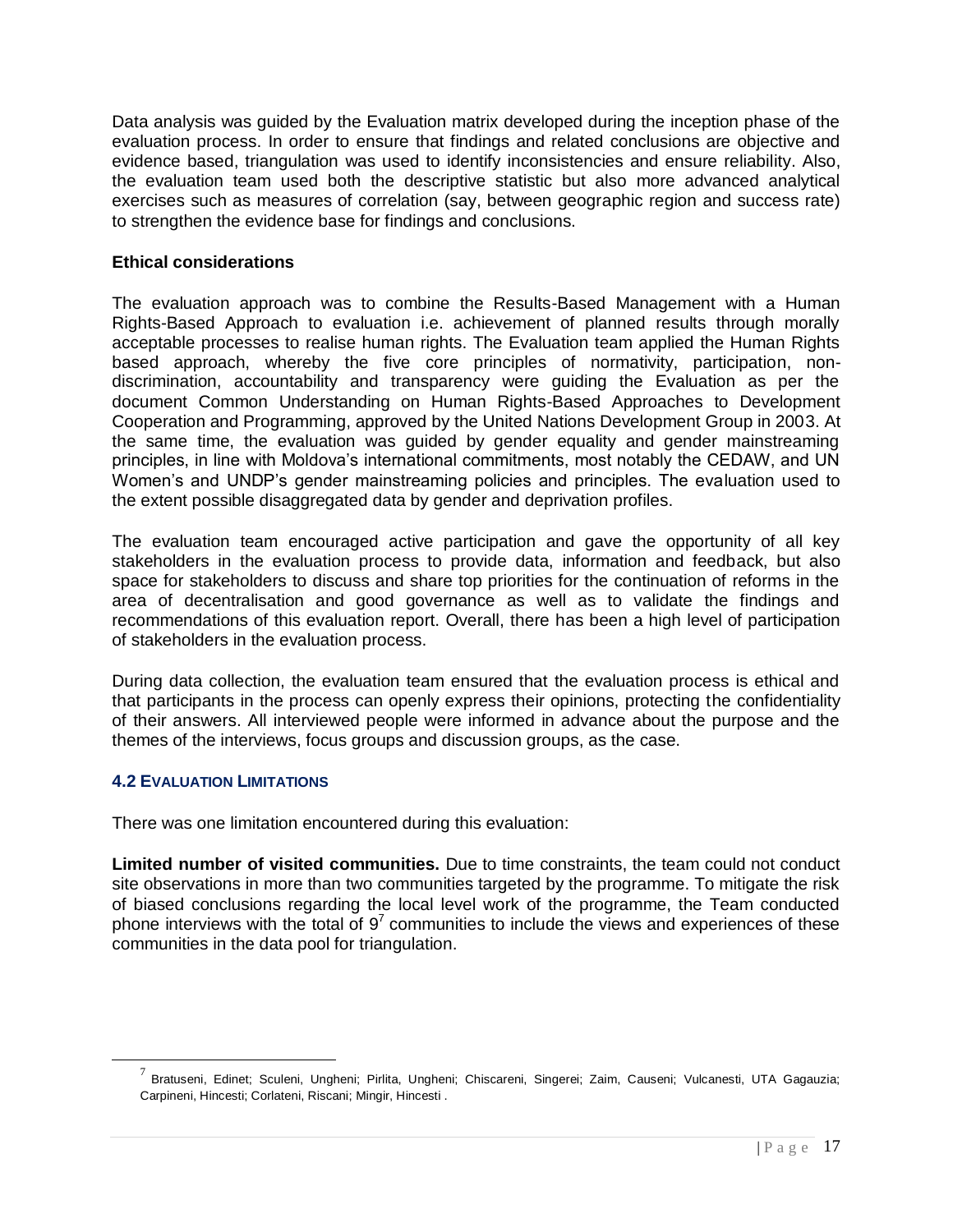## <span id="page-17-0"></span>**5. KEY FINDINGS**

JILDP is a Programme that includes a holistic approach with comprehensive set of interventions working towards enhancing municipal and inter-municipal management capacity to develop and implement developmental policies and projects, and enhancing socio-economic development. The Programme is implemented in a complex socio- economic and political context and includes a range of partners from national and local governments and CSOs, as well as a range of developmental partners active in the region. This Chapter examines the performance of the Programme and analyses its work in terms of relevance, efficiency, effectiveness and sustainability prospects. The consideration of these criteria is based on a set of evaluation questions and related evaluation criteria and indicators as detailed in the Terms of Reference and the Evaluation Matrix provided in Annexes 1 and 2. For easier reference, relevant Evaluation Question is highlighted to guide the analysis. Also, analysis of the Programme design and Factors influencing the programme are provided as separate sections in this Chapter as input for better understanding of the programme performance.

## <span id="page-17-1"></span>**5.1 RELEVANCE**

How does the Programme design match with the complexity of national structures, systems and decision-making processes?

Is the Programme design based on quality analysis, including gender and human rights based analysis, risk assessments, socio-cultural and political analysis?

Were the programmatic strategies appropriate to address the identified needs of beneficiaries?

The relevance of the Programme has been assessed using available data, facts and statistics for year 2012 when the Programme started as well as relevant legal and strategic documents of the Government and the Parliament as well as Moldova's international commitments. Interviews with key stakeholders were also used to triangulate findings.

Its main objective was *to support better and equitable service provision and sustainable local development, facilitated by the improved legal and institutional framework resulting from the implementation of the National Decentralization Strategy.* 

**The Programme supports the provisions of article 109 of the Constitution of the Republic of Moldova**, which states that *Local public administration is being established on the basis of principles of local autonomy, of decentralization of local services, of eligibility of the local public authorities and of citizens' consultations on issues of primary interest. <sup>8</sup>* The project has contributed to strengthening the local autonomy by assisting the national authorities to develop, adopt and implement the fiscal decentralization reform, namely through amendments to the Law on local public finances, no. 397 as of 16.10.2003, adopted in November 2013.<sup>9</sup> These have contributed to establishing a new type of relations between the central pubic authorities and the local public authorities of first and second level, increasing the equity and transparency of the state-local transfers. This will, as well, increase the possibilities of local authorities to strengthen their fiscal basis and generate more income. It has also contributed to launching the process of decentralization of local services, through the development of sectorial decentralization strategies (e.g. in education, social protection, water and sanitation, waste management). The strategies have been developed by the responsible central public authority with the advisory assistance provided by the Project, thus ensuring strong ownership of the results. Besides these

l

<sup>&</sup>lt;sup>8</sup> Constitution of the Republic of Moldova, <u>http://lex.justice.md/index.php?action=view&view=doc&lang=1&id=311496</u>

<sup>&</sup>lt;sup>9</sup> <http://lex.justice.md/md/350367/>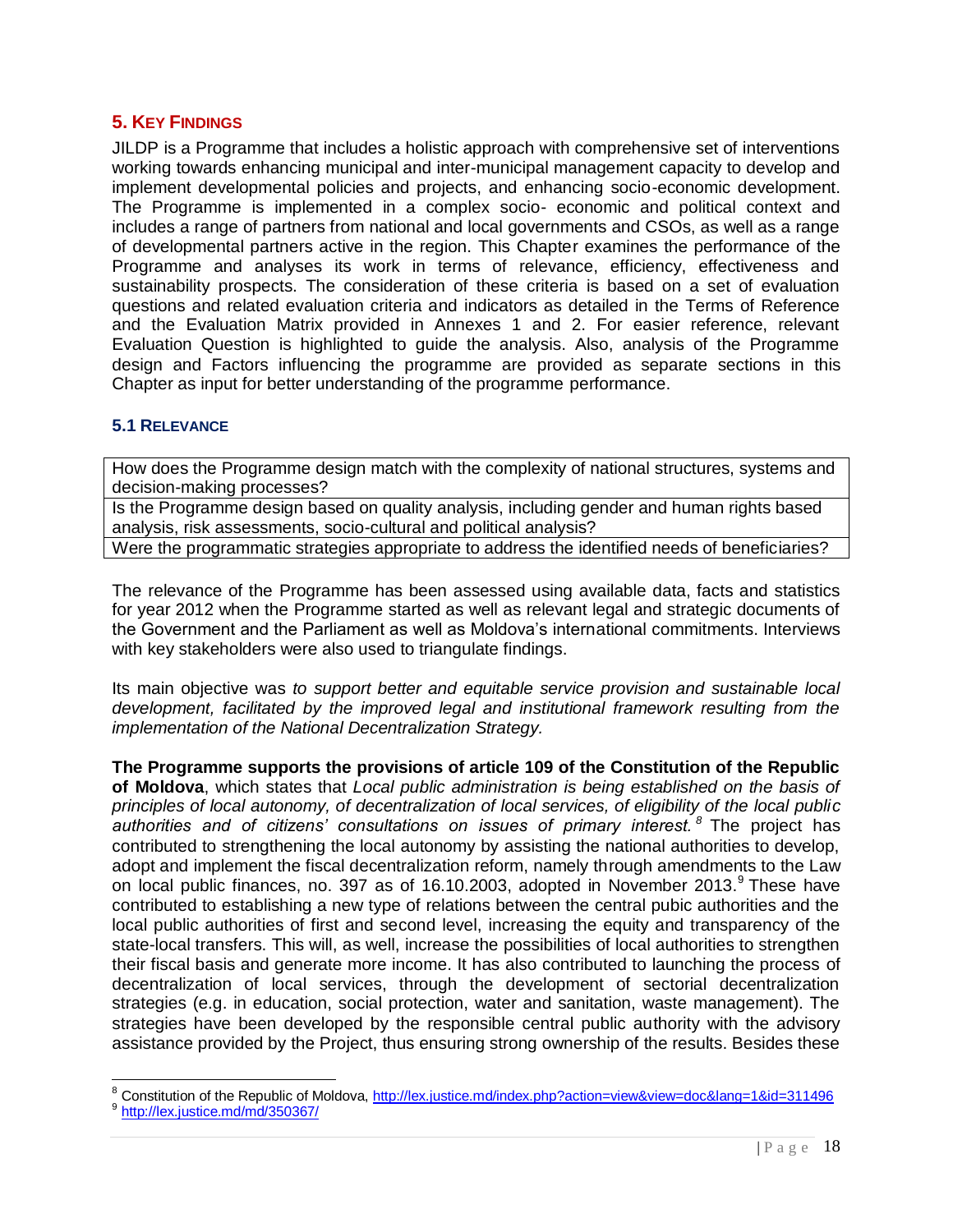two important areas, the Project has also contributed to re-launching the process of citizen's consultations at local level, in the 30 target communities, on issues of particular importance for the community. Or, this principle, enshrined in the Constitution, has been long forgotten in Moldova.

The review of the national legislation confirmed that the Project has been fully in line with the provisions stated therein. The **Law on Administrative Decentralisation** (No. 435-XVI of 28 December 2006) sets forth nine principles for administrative decentralisation. The Programme was resonant to a number of them, specifically:

- principle of local autonomy, which means guaranteeing the right and the effective capacity of the local public authorities to regulate and administer, according to the law, and by their own responsibility, in the interest of the local population, a large share of public affairs;
- Principle of equity, which means guaranteeing equal opportunities and conditions to all local public authorities to attain its objectives that come from the carrying out of their competencies;
- Principle of correspondence of resources with competences, which means that financial resources allocated to the local public authorities should correspond to the nature and amount of competences assigned to them;
- Principle of partnership between public-private, public-public, public-civil, which brings about guaranteeing real cooperation possibilities between government, local authorities, private sector and civil society.

The Programme has contributed to strengthening local autonomy, as well as securing equity and correspondence of resources and competences through assisting the Government in developing policy instruments that would ensure predictability of local incomes via transfers from the central budget, and equal treatment of local administration based on fully transparent fiscal relations as compared to the old system where political "colour" of the local administration influenced the amount of transfers received by the locality. There is no need to repeat the above mentioned adoption of amendments to the Law on local public finances, and the development of the sectorial decentralization strategies. At the same time, the Programme has engaged in a set of activities to foster partnerships. Public-civic partnerships have guided most of the Programme activities related to policy development, organizing wide consultations on central, regional and local levels. Public-private partnerships have been fostered through the establishment of the Inter-municipal enterprises whereby 4-5 local administrations joined their effort in order to be able to provide better public services to their communities. This was not an easy task, as local administrations are used to "do business" alone, and many of them had to overcome this approach and give up on the role of leader in favour of public benefit.

Further on, the Project's objective and activities are in line with the principles laid down in the **Law on Local Public Administration** (No. 436-XVI of 28 December 2006), stipulating that the local public authorities have decision-making, organizational, and financial autonomy; are entitled to carry out local public affairs management, and to exercise their authority according to the law within the limits of their jurisdiction.

The evaluation has also revealed evidence of significant relevance of the Programme in the context of the **National Decentralization Strategy** (hereinafter NDS). Its main aim is *to ensure a local public administration which operates democratically and autonomously, has the necessary resources and capacity to provide local services according to the needs and demands of the beneficiaries-including with respect to the rights of the vulnerable groups-and*  functions effectively, efficiently, equitably-and following fiscal discipline. Building on principles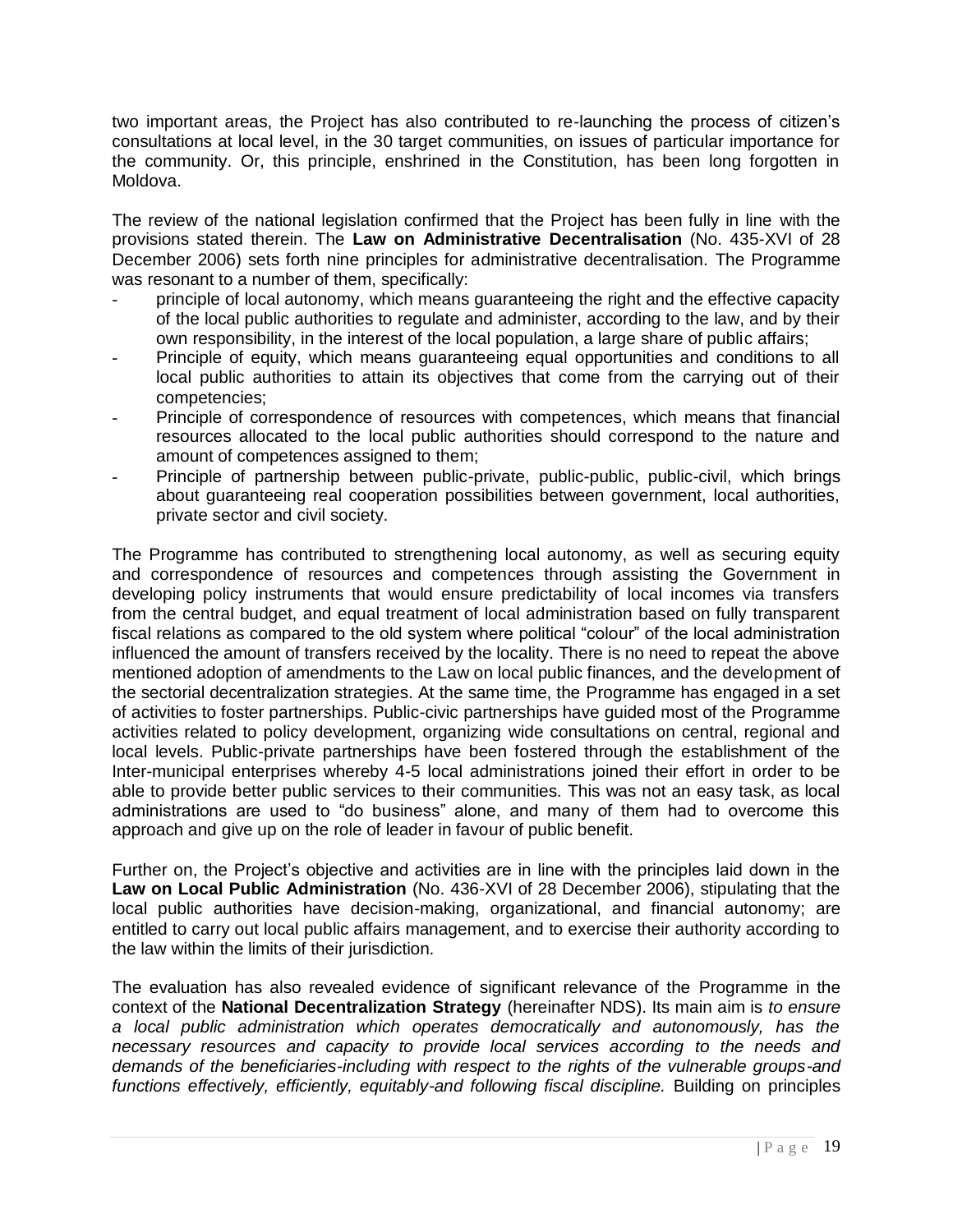set out in the legal framework (outlines above), the NDS puts forward a set of seven objectives, as follows:

- Decentralization of services and competences
- Fiscal (Financial) Decentralization
- Decentralization of property (real assets)
- Local development
- LPA administrative capacity
- Institutional Capacity
- Democracy, ethics, human rights and gender equality

The Programme was designed in a way that it covered most of the areas mentioned in the NDS. As described above, it has backed the process of decentralization of services and competences and the fiscal decentralization. It has also embarked in a process of boosting local development through various mechanisms: enhancing the capacity of the LPA, mobilizing community groups, contributing to enhanced transparency and participation in local decision-making, offering small grants for community-based activities as well as for institutional strengthening of the LPAs, strengthening local economic development – support to local administrations, existing businesses and women and men willing to create new businesses. Human rights based approach and gender mainstreaming cross through all Programme components, from policy development to community mobilization.

The Programme is also bringing value to the **Action Plan to support Roma population in Moldova 2011-2015** (approved by Government Decision no.494 as of 08.07.2011<sup>10</sup>), as it addressed Roma ethnic groups in a particular manner, aiming to capacitate Roma local groups, including Roma women groups, as well as to break the stereotypes of the inhabitants of the local communities and of the public administration and secure Roma inclusion in the social, economic and political life of the country.

The Programme is fully in line with Moldova's international commitments. One of them is **European Charter of Local Self-Government**, ratified by the Republic of Moldova on July 16, 1997, which guarantees the right of local public authorities to have effective capacity to solve and manage an important share of the public affairs according to the law, under their own responsibility and for the public benefit.

The Programme also addressed some of the issues set forth by the **Millennium Development Goals**. It has directly contributed to promoting gender equality and empowering women, by streamlining the gender perspective into national policies and consolidating women groups at local and central levels. For example, the Programme has invested significant efforts in mainstreaming gender and human rights into relevant policies (e.g. Decentralisation Strategy). Also, the programme worked with women grass roots groups and particularly Roma women groups, making progress in women empowerment, particularly for political participation (See Section on Effectiveness).

The relevance of the Programme should also be noted in the context of **EU-Moldova relations**. At the time the Programme launched, the EU has recommended Moldova, *inter alia*, in the ENP Progress Report for 2012, to *step up the reform of the public administration and start implementing the decentralisation strategy, with a view to strengthening institutional capacity, efficient use of public resources and optimization of local administration*.

 $\overline{a}$ <sup>10</sup> <http://lex.justice.md/index.php?action=view&view=doc&lang=1&id=339319>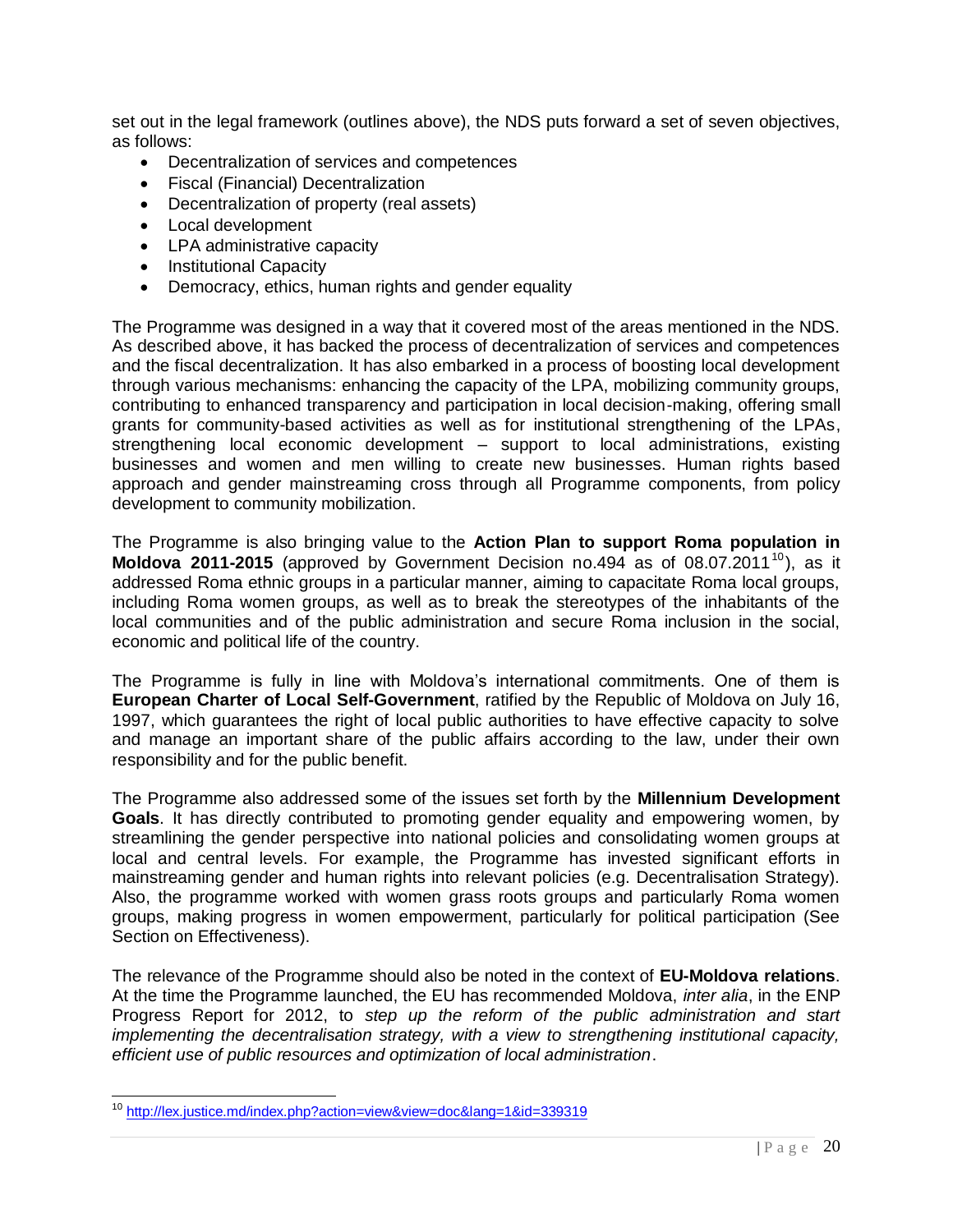The Programme was formulated in coordination with the key national stakeholders, primarily the State Chancellery as the primary institution responsible for the decentralisation reform. Therefore, all interventions were highly relevant and needed in the reform context. Moreover, the Programme matched the complexity of national structure, providing targeted assistance to the institutions mostly involved in the decentralisation agenda. The Programme Board was chaired by the State Chancellery and was composed of representatives of line ministries and local public authorities, together CSOs and donor institutions, thus securing effective coordination of all Programme activities and timely interventions in case of need. Besides a Programme Board, an Advisory Group and an Inter-agency coordination committee have been set up to provide substantive advice for an effective and quality implementation and coordination of the project.

The Programme was highly responsive to the needs of beneficiaries, and interviews with all stakeholders demonstrated that the Programme has managed to rise up to their expectations providing maximum possible support in the identified intervention areas. To illustrate this, the Program has responded to Government request and extended its capacity building efforts to all 898 mayors and accountants (one one-day newly elected mayors' induction training and two one-day trainings in the field of Performance Based Budgeting). Also, the Program implemented capacity building activities in all 30 communities, and not in the originally planned 20, reacting to the requests coming from the respective LPAs.

The Programme has incorporated two innovative approaches. The **Human Rights Based Approach** (hereinafter HRBA) is an approach of mainstreaming the content of the international human rights treaties in development work. As per JILDP Programme Document, operationalizing HRBA into the decentralization and local governance reform in the first place means focusing on the practical implementation of the following human rights principles: Participation, Non-discrimination, Transparency and Accountability in each component of the project. As outcomes, HRBA aims for increased human rights empowerment for people and communities, social inclusion for vulnerable or marginalized groups, and aims to ensure that, in development processes, equality of outcome and dignity for all are core results.

Analysis of Programme results, documents, as well as interviews with stakeholders and beneficiaries demonstrated that HRBA was applied in programme's implementation. For example, policy design was done in a highly participatory manner, both at central and local levels. Community mobilization activities, on the other hand, empowered marginalized groups to take action and to be "heard" by the public administration and by the community.

Another innovative tool used by the Programme was **gender mainstreaming,** which is a globally accepted strategy "for making women's as well as men's concerns and experiences an integral dimension of the design, implementation, monitoring and evaluation of policies and programmes in all political, economic and societal spheres so that women and men benefit equally and inequality is not perpetuate<sup> $n11$ </sup>. In the context of the decentralisation reform, the Programme progressed to make gender mainstreaming a "local" practice in the Moldovan Government.

**Women's Empowerment** is another universal approach that concerns women gaining power and control over their own lives. The Programme has particularly worked with women community groups, to build their self-confidence, inform them of various opportunities as well as, raise awareness among local decision-makers about the importance of women participation

l

<sup>&</sup>lt;sup>11</sup> Platform for Action, UN Fourth World Conference on Women, <http://www.un.org/womenwatch/daw/beijing/platform/decision.htm>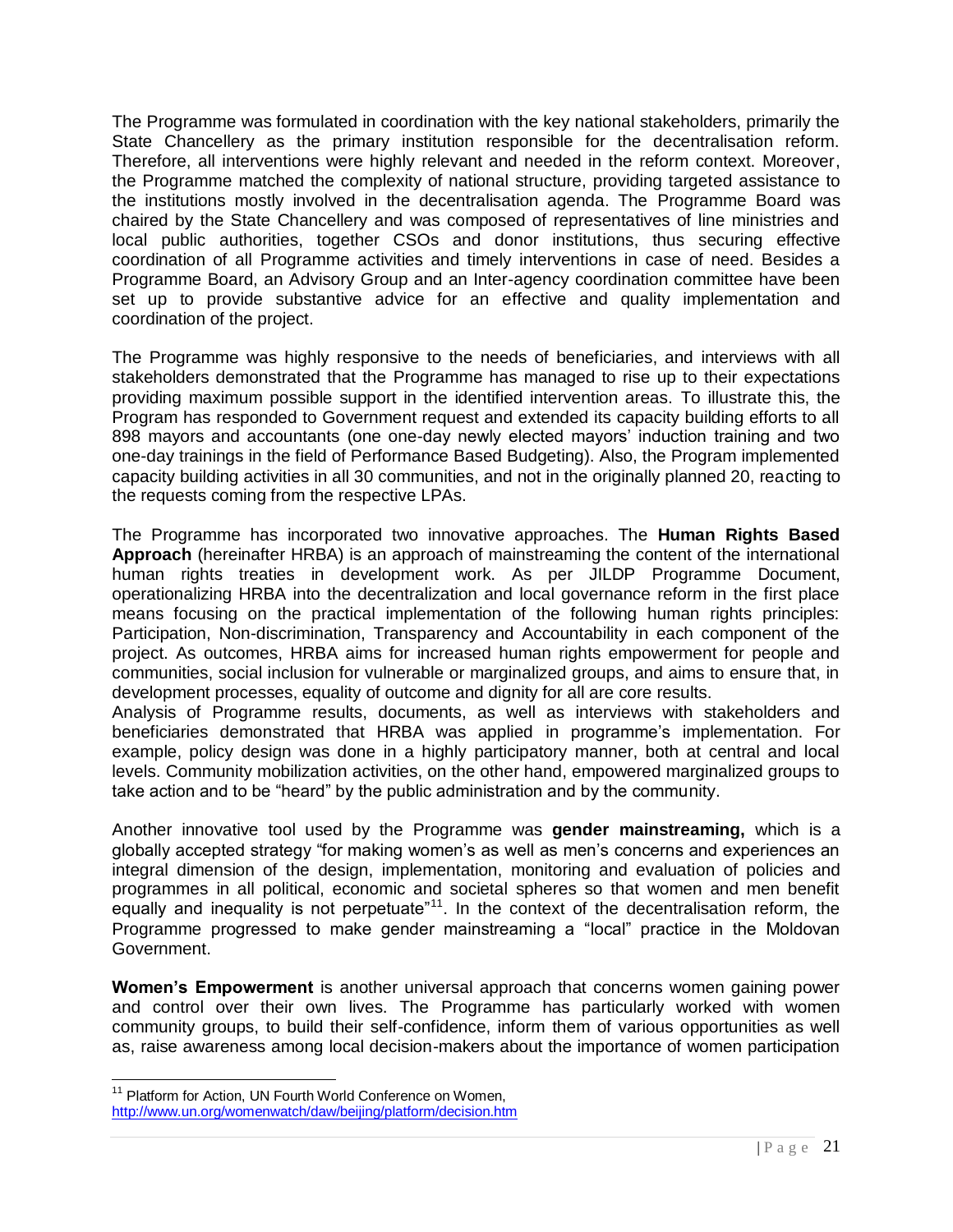in local governance. The Programme worked also towards creation of a Roma women's network, further supported by a grant, and towards establishment of the Women's Network of CALM – professional network of women mayors, as well as towards creation of network of women secretaries of LPAs. As result of these efforts, women from these networks were further empowered and strengthened by support from another UN joint project "Women in Politics".

The **chosen programmatic strategies** were appropriate to secure successful implementation of Programme activities as well as to respond to the needs of the target groups. The perpetual combination of policy and piloting activities has proven to be highly effective. On one hand, pilot activities were constantly backed by policy research, and on the other, pilot activities were the ones to show communities immediate results as compared to the long-run policy changes.

The Programme has correctly **identified the needs of each target group** and acted accordingly. It has positioned itself as a key advisor and provider of technical expertise to the Government on decentralisation subjects. Interviewed stakeholders acknowledged that many of the policy changes might not have happened without Project's support.

At the same time, it has rightly responded to the needs of the local public administration in capacity and institutional building activities. Trainings provided to local authorities were greatly relevant taking into account the changing legislative framework and necessity to adapt to new regulations. In the public finance sector and budgeting alone, several essential acts have been amended and local authorities need to adjust their way of operation accordingly. In this regard, consultants hired by the Programme provided valuable support through both training and on-site coaching on program based budgeting, on new budgetary classification, new provisions in the area of local public finance. Classical subjects such as human resources management, transparency and participatory decision-making have completed the training curricula, so that the newly elected officials (and old ones) are equipped with necessary knowledge and information to fulfil their tasks at a higher quality level.

To secure lasting results within the LPA, the Programme has embarked into a complicated process of community mobilization, with the aim to empower local inhabitants to keep the government accountable for its actions, as well as, to undertake joint activities with the local government in order to improve the situation in their communities. Local community groups have become aware of their rights in relation to the local authorities, they have been consolidated around common interests and provided assistance in how to develop and implement community projects. This intervention is particularly relevant in the context were Moldovan citizens are not taking an active role in their communities, and are, as a rule, expecting the authorities to take care of everything. Thus mobilizing and empowering local communities is an important step towards the establishment of a participatory democracy in the country.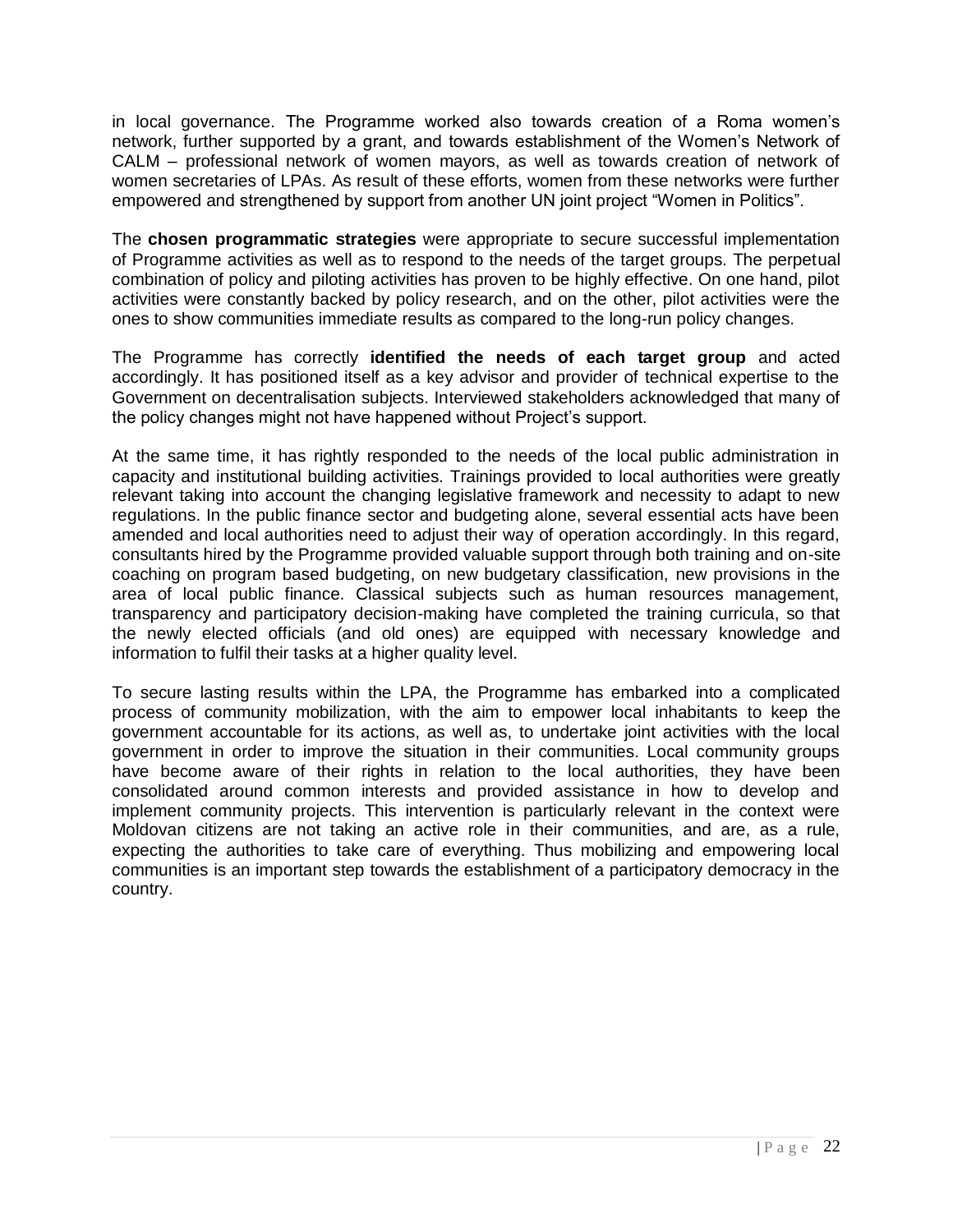#### <span id="page-22-0"></span>**5.2 PROGRAMME DESIGN ANALYSIS**

Programme design of the JILDP represents a **holistic approach** to increasing municipal and inter municipal capacities through support and mentoring to design and implement local policies integrating good governance and citizen participation mechanism, while at the same time supporting designing policies and legislation to support these needed changes at local level.

Common area of concern, and thus policy priority identified in JILDP, is the need to create sustainable mechanisms for appropriate decentralisation reforms, supported by capacities and knowledge of partners at state and local levels to implement the policy instruments. For many municipalities, the lack of capacities is perceived as deterring both new investments and design of inclusive policies based on good governance and democracy. Municipalities face difficulties in designing appropriate local development and economic policies, which when accompanied with lack of coherent and consistent governance mechanisms, create a major deterrent to local development and investments. It is obviously important to actively address such institutional weaknesses as an integral and essential element in donor programmes promoting decentralisation.

**With its focus on both the central and local levels of governance, the support to policy making, capacity building, community mobilisation, local economic development and inter-municipal cooperation, JILDP is a complex intervention, particularly if the local capacities and current political and developmental climate in Moldova is taken into account.** The Programme is in its third phase, envisaged as a three-year intervention, the period during which a number of positive changes were be achieved. Reform processes supported by the Programme require long term support to enable that changes in approaches, mind sets and procedures become embedded within the municipal administration but also to be accepted as developmental objectives by the central government. The Programme has picked up on the experiences of the previous interventions (ILDP and JILDP previous phase), but the analysis of the local governance capacities show that there is a significant need to continue providing this approach in the medium term. Also, the current political and developmental context of the Republic of Moldova is such that policies supproted by the Programme are on stand-by and there is no certainty that they will be adopted (or implemented) in the short to medium term At the moment, JILDP is time-framed to a three year period and has, as yet, no funding commitments from donors to cover the essential follow-up activities necessary to firmly embed the initial improvements, which is a challenge for achievement of overal goal and sustainability of the action, except in case of newly developed flagship programmes of UN Women which provide for follow-up on mainstreaming gender in fiscal laws, policies and national action plans. That is why**, the follow up programme to build on the achievement of the JILDP and its predecessor programmes would be important instrument for institutionalisation of new practices and mechanisms introduced by the current programme**. Yet, we should mention that UNDP managed to mobilize resources for a new project, called Migration and Development Project, whereby some of the success practices from JILDP will be up-scaled and replicated.

Technical review of the Programme's logical framework shows the **weaknesses in reflecting the scope and holisticness of the programme's strategies to achieve the overall objective**. The log frame contains the overall objective, two specific objectives and two expected results. The specific objectives and expected results are repetition of each other and neither provides any cause-effect relationship, which would be needed to adequately represent the changes to be achieved. Also, the programme's log frame does not capture all results and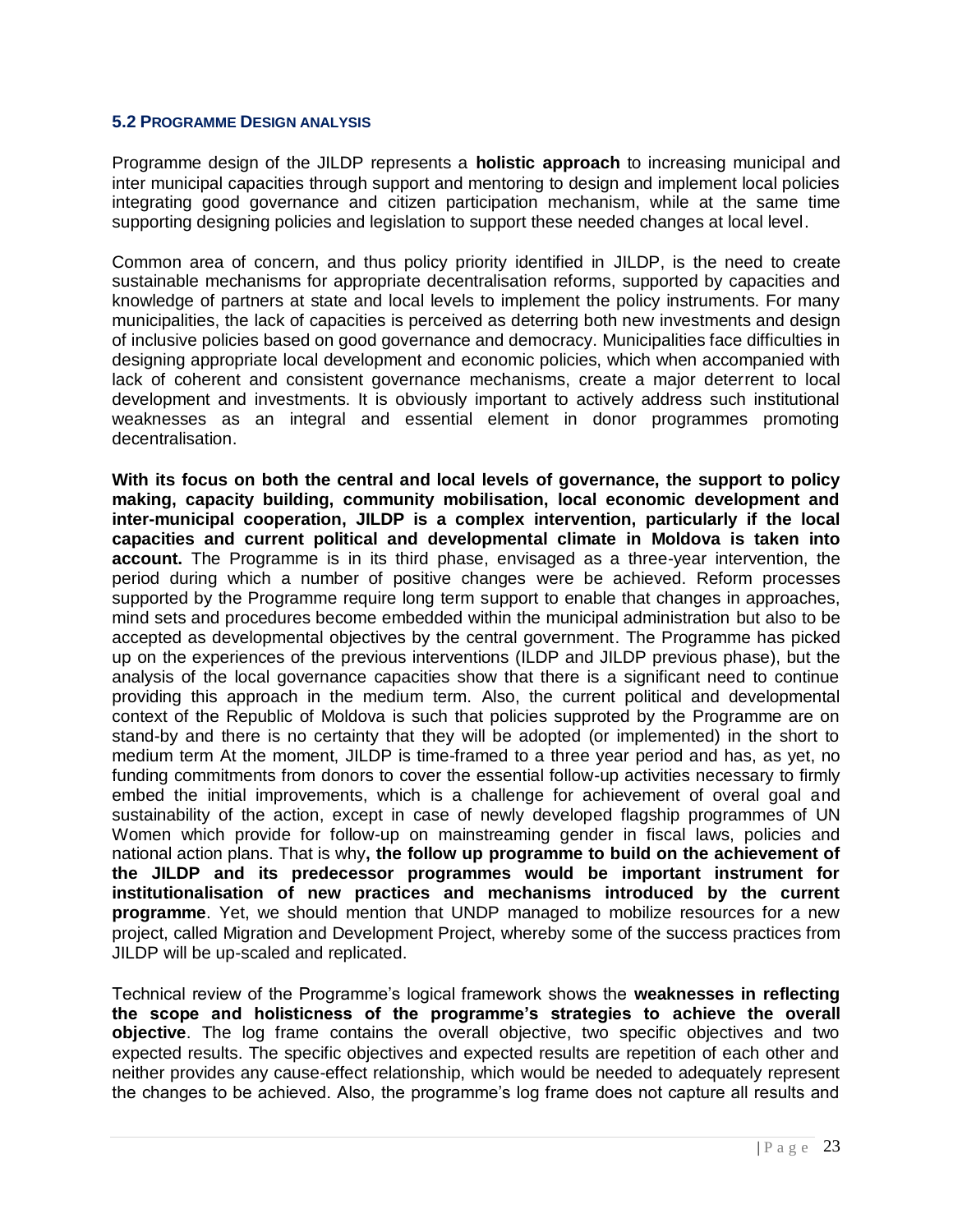objectives to be achieved, as there are a number of indicators that are numbered differently and do not relate to any of the two designated objectives/results (e.g. business development). Only in indicators, the true scope of the asssitance may be seen, while some of the areas reflected in indicators cannot be linked directly to any of the results (See log frame of the Programme in Annex 7).

## <span id="page-23-0"></span>**5.2.1 Comparative advantage of the Joint Programme**

The intervention started as a UNDP Integrated Local Development Project in 2007, followed by the current Joint Integrated Local Development Programme, implemented by UNDP and UN Women. Joining forces of two agencies was a welcome intervention, particularly as it introduced a fresh and innovative gender dimension to the local governance development and decentralization. Also, it is an important move taking into account the gender face of deprivation and social exclusion in the country. Thanks to the programme's imperative of mainstreaming gender in all supported processes, Moldovan policies focusing on decentralization (in draft and those adopted) reflect gender principles and human rights. In that sense, the Joint Programme has its value added in good combination of more classical UN approach to development assistance coupled with innovative tools such as HRBA and gender mainstreaming, which were enshrined in programme activities.

At the same time, the **JILDP is a good example of how joint programming should work in practice in development context**. The field research and interviews with both UN Agencies teams and stakeholders reveal good cooperation, complementarity and cohesiveness of the mandates and approaches of the two agencies towards common goal. There have been no major weaknesses in joint management of the current programme, and both agencies confirm that the cooperation has been improving with mutual understanding of the need and value of working together on this intervention.

## <span id="page-23-1"></span>**5.3. FACTORS INFLUENCING THE PROGRAMME**

This section presents relevant drivers and hindering factors for the programme success as identified through document and literature review, stakeholder consultations, and observations during the site visits.

## **DRIVERS OF SUCCESS**

The main driver of the Programme has been the good cooperation of UNDP and UN Women with government and development partners and recognition of the two UN agencies niche and expertise in the decentralisation and local development. Programme's holistic approach to addressing the issues of local development through modelling innovative services and interventions, bringing lessons learnt from modelling processes to policy agenda, while simultaneously building capacities of duty bearers and right holders to organise and take active part in decision making processes brings valuable results and changes, particularly in targeted local communities. Data derived from document and literature review, stakeholder consultations, and observations during the site visits confirm that such approach builds confidence social capital in terms of relationships with partners and commitment and ownership over results. Grants to LPAs and community groups, efforts to improve transparency and accountability of LPAs empower right holders to enhance their participation in social sphere through joint initiatives address jointly identified local needs and priorities. General agreement among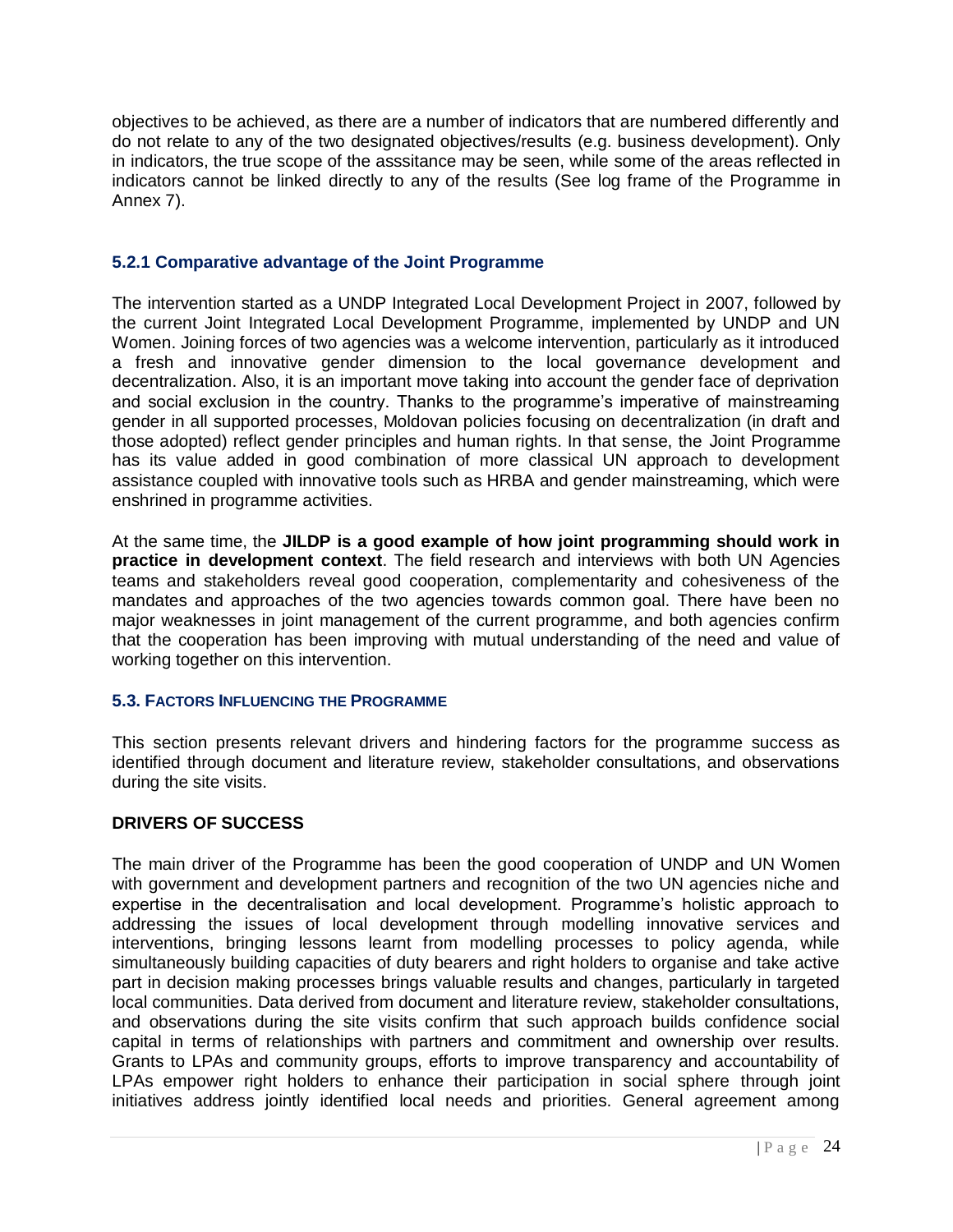stakeholders participating in interviews and in group discussions is that the JILDP interventions has been valuable and positive experience to all parties and brought change, particularly at local level.

Another driver of success of the Programme was application of individualised approach. Programme interventions at local level were based on needs assessments and recognition that each community has its own reality and that, while overall needs fall within same category, individualised approach to the communities is needed. Approach by which community facilitators were backstopping targeted communities provided hands-on and strong support based on the needs and levels of development for each community.

## **HINDERING FACTORS**

Moldova suffers from complex political and institutional context. Besides the fact that Moldova held Parliamentary elections in November 2014 and local ones in June 2015, during the last two years four governments have changed, the last one being dismissed just after the evaluation mission was finalized. The governing Alliance for European Integration which has been in power since 2009, did not do much to advance reforms, particularly not in the sensitive areas. It has been active in designing and adopting reform strategies, but much less with their actual implementation.

Similar was the situation with the decentralization agenda. The Strategy has been adopted in 2012, and almost two years later, with much insistence from the development partners and civil society have the new amendments to the local public finance law been adopted. A crucial step, however, the territorial-administrative reform is still on hold. There was a clear lack of political will to implement it before the local elections in 2015, and now one has to wait up to the next local elections in order not to "break" the local election cycle.

After the recent dismissal of the government, the so-called Alliance for European Integration broke up. The chances that a pro-European alliance will be re-shaped are very small. In case a centre-left governing coalition is formed, the future of the decentralization agenda becomes even more questionable.

Besides political constraints, there are institutional factors hindering the implementation of the decentralization reform. Moldovan public administration is challenged by low capacities and small salaries, political changes affecting turn over of officials and staff in mid- or higher – levels; which provide for significant obstacles to sustainability of efforts of development partners towards improvement of public administration and decentralisation. Capacity building efforts often do not provide sustainable institutional changes as trained civil servants move to other positions either within public administration or other sectors due to political (changes in political leadership inducing changes in the division of roles) or other reasons.

Many new mechanisms introduced by development partners rely on new technologies (internet) and use of computers (e.g. e-governance, data management, transparency through websites and online transfer of sessions, etc.). While Internet connection in Moldova is good; computer literacy especially among public servants at lower levels of government is very limited, making it difficult for them to use new technologies in their work. The Programme invested in egovernance, but it is only slowly taking root due to these challenges.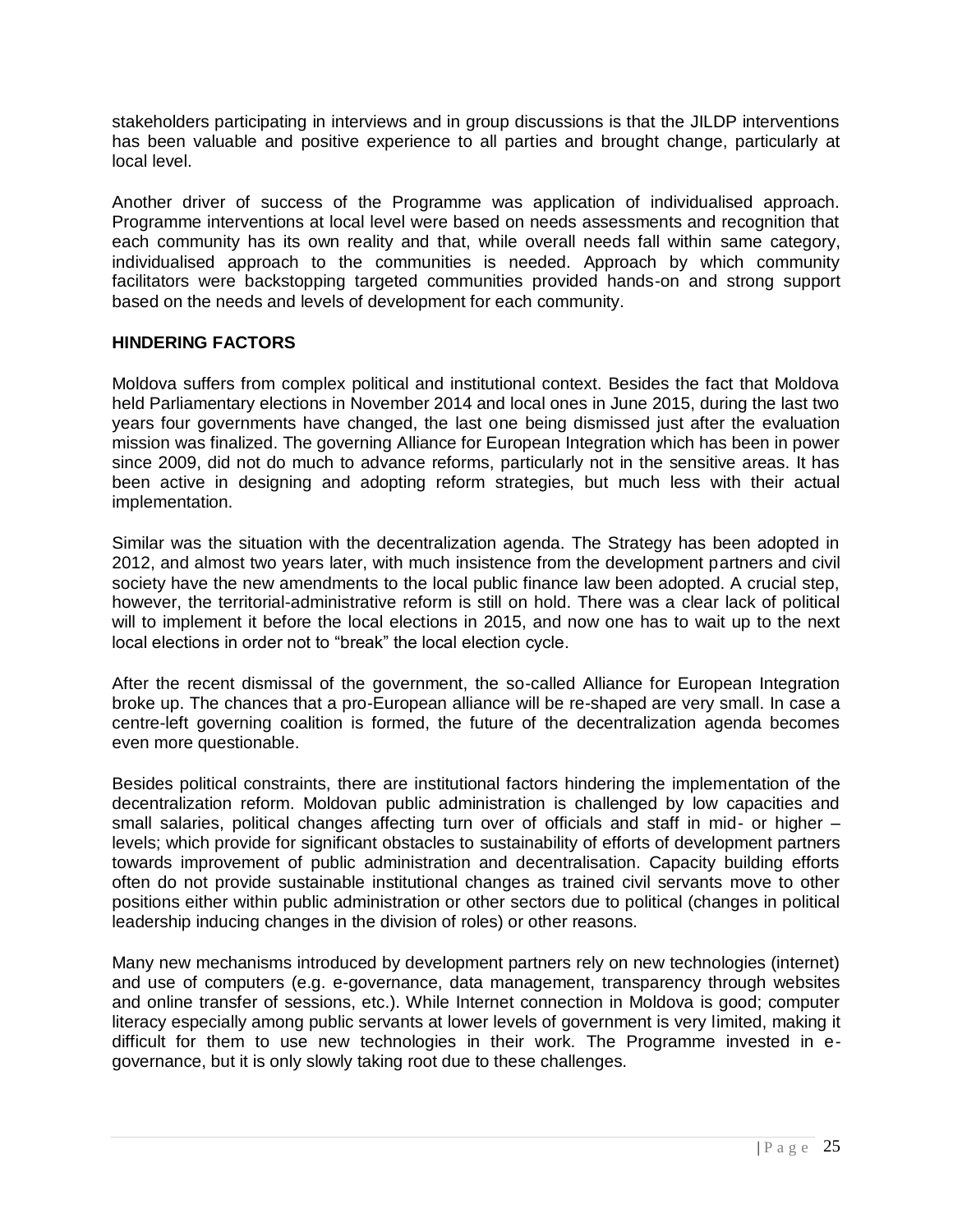On a programme level, main hindering factor for success of the programme was withdrawal of the SIDA funding for the policy component of the programme. During the programme design phase, SIDA committed 5 million USD for support to programme. However, due to the lack of political commitment to push further the decentralisation and territorial and administrative reform, SIDA decided to withdraw from supporting any policy work in this sector. This was a huge drawback for the programme, mitigated partially by use of core funding of UNDP and UN Women, but still affected achievements in this component significantly.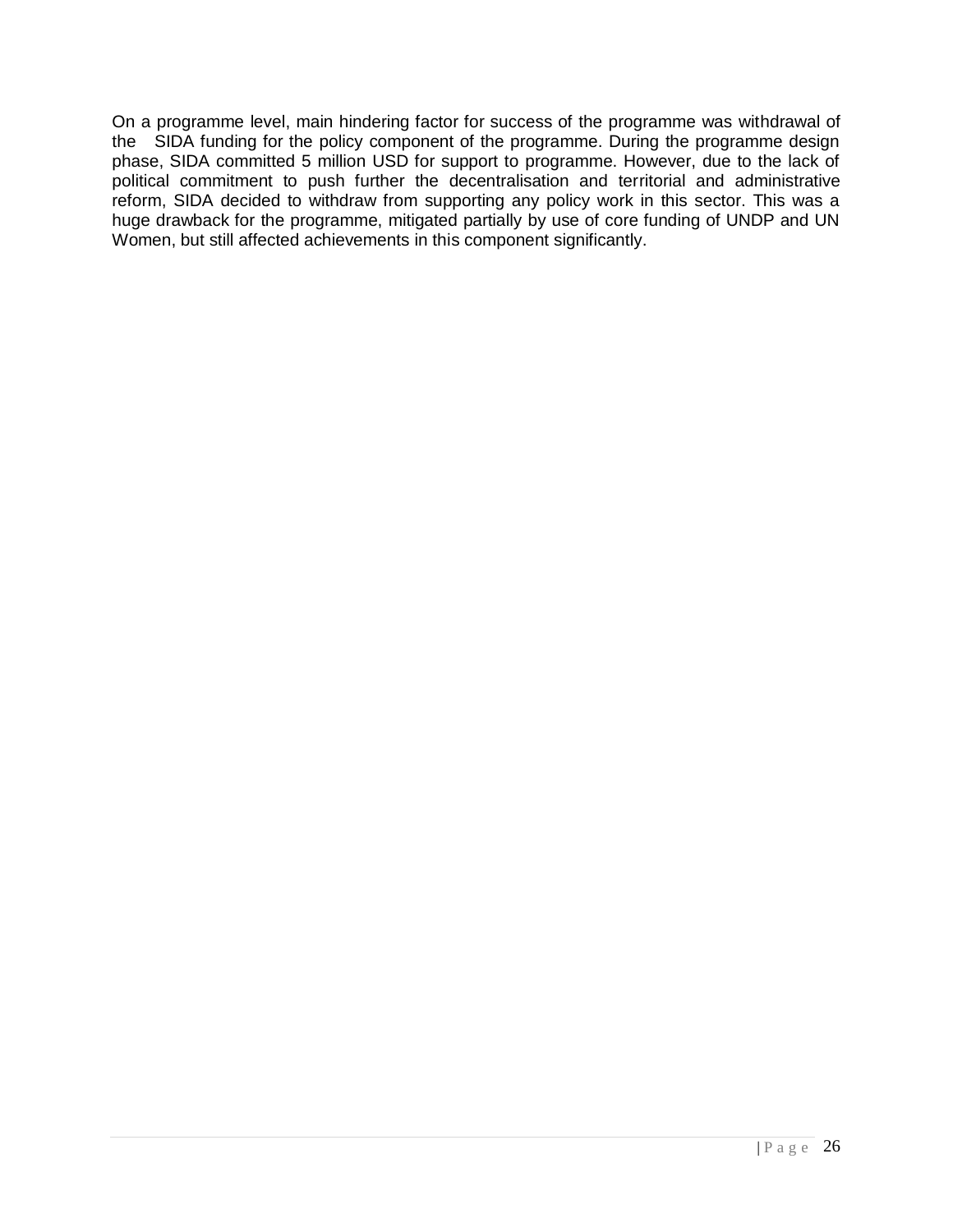## <span id="page-26-0"></span>**5.4 EFFECTIVENESS**

What has been the progress made towards achievement of the expected outcomes and expected results? What are the results achieved?

What were the key factors influencing the achievement or non-achievement of the Programme objectives to date?

To what extent have capacities of relevant duty-bearers and rights-holders been strengthened? To what extent has the joint programme promoted or led to improved communication, synergies, coordination and collaboration among national stakeholders, e.g. between different line ministries and among government and civil society?

To what extent this joint programme affected increased collaboration, coordination, and information exchange between UNDP and UN Women in relation to local development?

To what extent has this joint programme modality contributed to inter-agency networking, informal information exchange, a constructive team spirit, a conscious feeling of being a member of one UN family, etc. among the UN agencies involved in the design and implementation of this programme?

The Programme, in its previous phases, supported the development and adoption of the Decentralization Strategy as overarching framework for decentralization in the country. The Strategy envisaged a number of reforms at different levels and different sectors, and the Programme's strategy was to continue supporting further decentralization efforts through strengthening policies and central and local public authorities with the support mechanisms to implement this strategy and support to the development of viable models of operational local governments. At the same time, the Programme supported communities – citizens, grass root organisations and businesses, creating a holistic approach to community development and good governance.

As mentioned already, the programme has two specific objectives to which two related expected results are tied. The two specific objectives define desired changes at two levels: the central (policy) level and the local governance level. This section summarizes evaluation findings on programme contributions to results at the levels of expected results and specific objectives, as well as on internal and external factors supporting or hindering programme performance.

Evaluation findings on programme contributions to its envisaged objectives are generally positive. Varying degrees of progress have been made towards achieving the results formulated in the programme log frame, and contributions towards the two formulated objectives were observed. While available data do not permit measuring the extent to which the programme has made progress towards its overarching goal of contributing *to better and equitable service provision and sustainable local development, facilitated by the improved legal and institutional framework resulting from the implementation of the National Decentralization Strategy,* available data indicate that it has made meaningful contributions to strengthening the capacities and awareness of key actors and their efforts to this end at national and local levels, as well as to strengthening the enabling environment for change in local communities in Moldova.

**Specific Objective 1. To support the Government in improving the policy and legal framework as mandated by the National Decentralization Strategy to ensure local autonomy, availability of resources, and more effective local management and service provision.**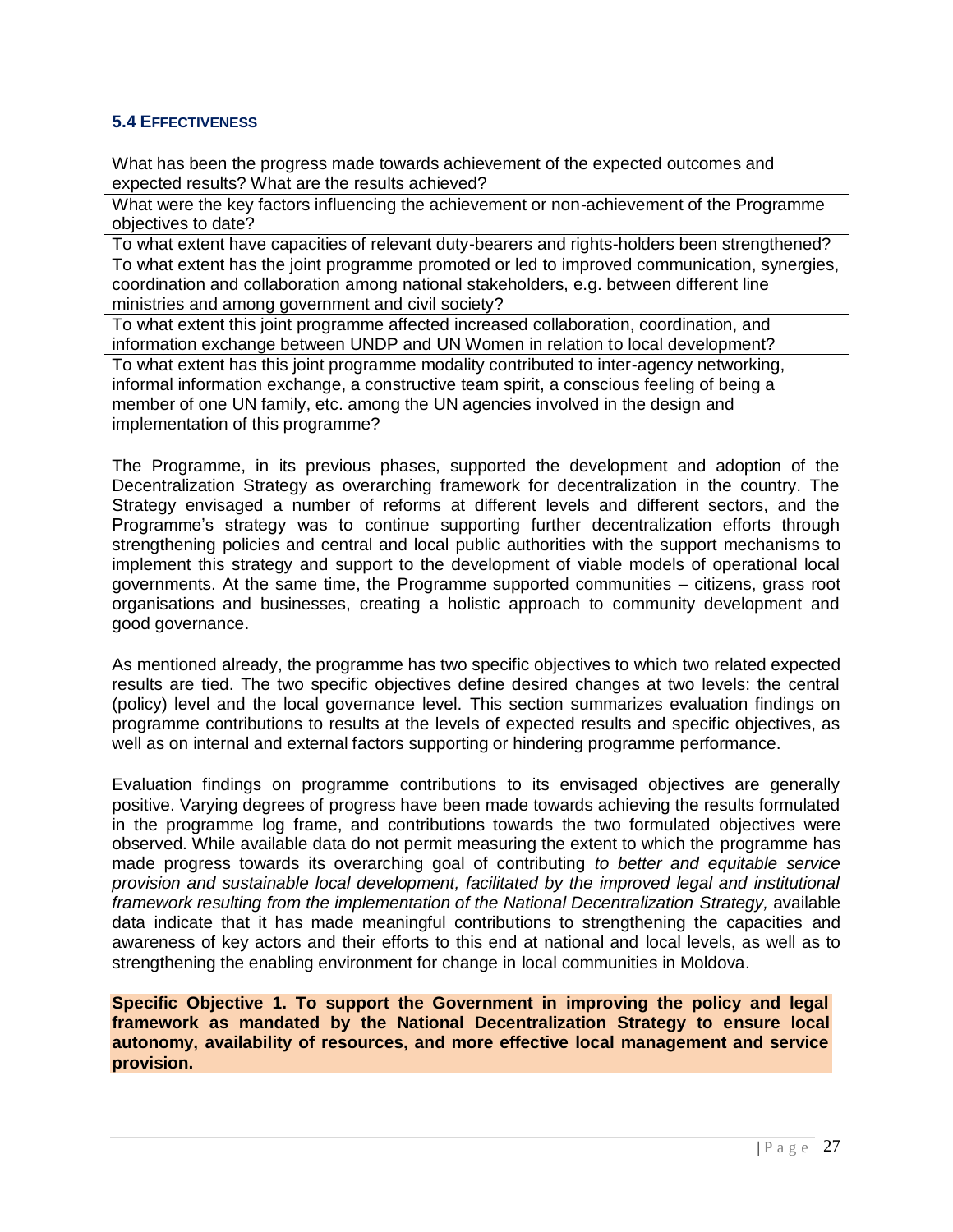*Output 1.1. Policy and legal frameworks to support autonomous, efficient and financially sustainable LPAs developed and implemented.* 

**Based on evidence from the documentation review and stakeholder consultations, it may be concluded that the Output 1.1 has been partially achieved.** Reviewed documents and consultations with stakeholders showed that throughout programme implementation, the Programme made successful efforts to encourage and facilitate meaningful **dialogue and evidence based policy making processes** among various duty bearers as well as among and with rights holders. The respective dialogue mechanisms varied, and included regular working groups, public hearings, as well as formal and informal meetings with and among stakeholders. Research and policy studies commissioned and/or supported by the programme included consultations and dissemination sessions with duty bearers, e.g. in form of presentations, working group or round table discussions involving a broad range of stakeholders. Policies and legislative solutions for many reform areas have been supported, but adoption and further implementation of many of the supported ones are pending or in question, mainly due to political reasons. It is clear that many of the supported strategies have not been adopted yet or there are issues with budgeting for implementation, the evaluation team did not find sufficient supporting information on the extent to which the various changes in laws, policies or strategies have been implemented at national and local levels, and with what effects in view of improvements of governance. This is not surprising given that most of the noted achievements are fairly recent. Thanks to programme support, government has all necessary justification for new reformist laws and strategies but it needs political will and support for adoption and further implementation. These reform processes are complex, and the Programme's value added was support to necessary reform preparations, so that the government has all background information and policy options on the table for faster decision making and adoption of the documents. Another value comes from the fact that all processes included local government counterparts, ensuring the information, ownership but also informed advocacy by local governments for adoption and implementation of reforms.

The Programme's plan was to support to the government in the process of improving the policy and legal framework stemming from the Decentralisation Strategy and to move the reforms further towards an overarching territorial and administrative reform. However, the envisaged support to reforms at central level could not be implemented as planned due to withdrawal of the Swedish SIDA funding (5 Million USD), due to which the policy support of the programme was very limited and funded by UNDP core funds. The Programme mitigated the risk of lack of support to policy level by ensuring core funds from UNDP and UN Women to continue working with central government. Another important factor influencing the programme support to central government and policymaking process was the complex political situation in Moldova. The detailed account of these and other hindering factors is presented in the section on hindering factors below.

Despite the drawback of funding for the policy work, the Programme continued supporting the needed reforms with much smaller funds allocated for this component (amounting to 300,000 USD). As reflected in the original programme document, the respective policy framework for decentralisation in general was already set at programme onset. However, a number of gaps existed, which the programme helped identify and address. These areas were the need to support the 1) sectorial strategies (education, social protection, etc.); 2) public finance reform; 3) property delimitation; 4) territorial and administrative reforms.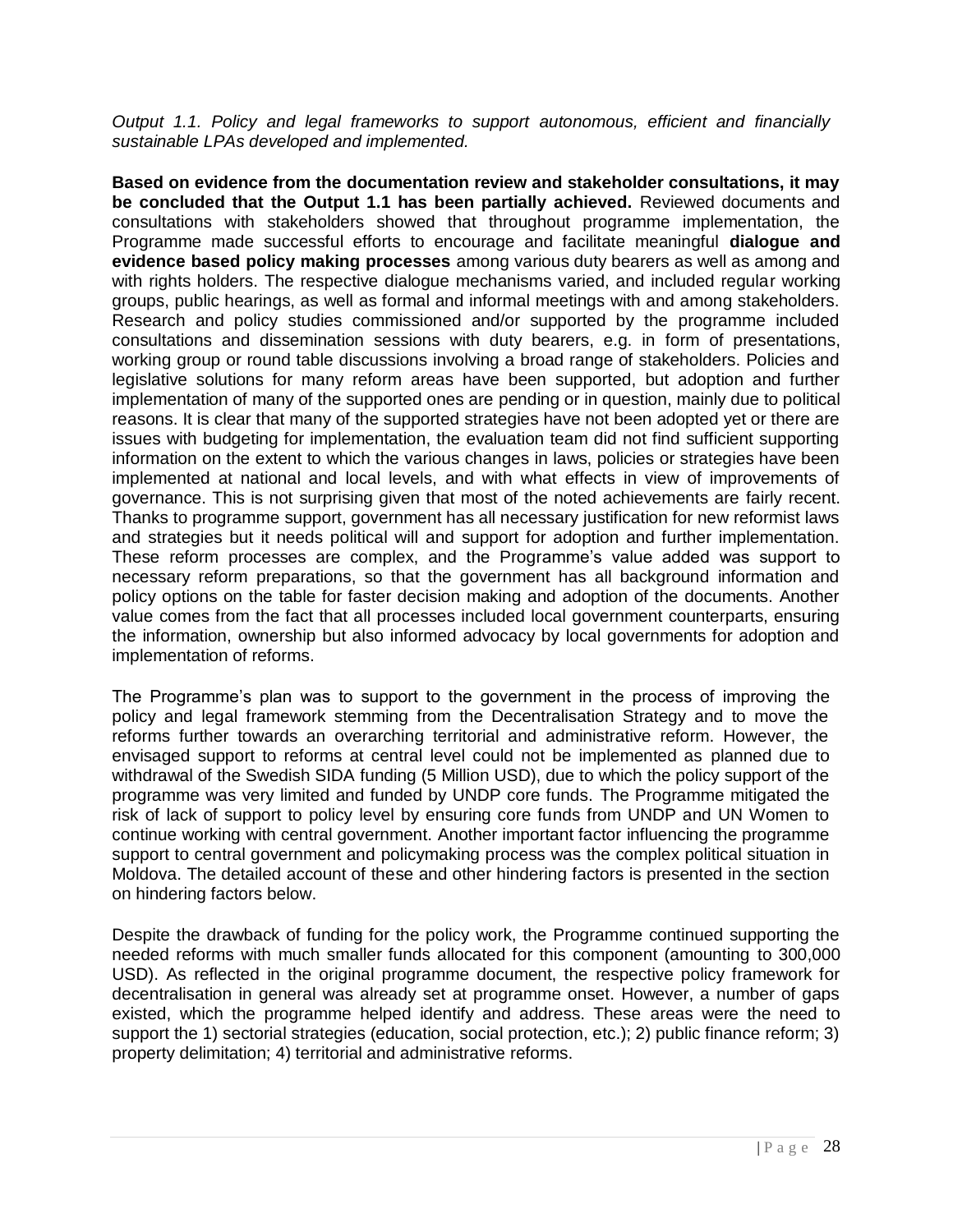Data derived from document review and stakeholder consultations indicate that the various **research and policy studies and related publications<sup>12</sup>** commissioned and supported by the programme were (and continue to be) effective tools in facilitating the adoption or amendment of existing legal and policy frameworks and budgets. The programme also supported capacity building of government institutions and public consultations for inclusive development of policies of interest of the programme through Technical Assistance (TA) and direct logistics and management support. Evidence gathered through document review and stakeholder consultations points to changes resulting from the programme support, as detailed below.

**Support to elaboration of Sectorial decentralization strategies (education, social, water and sanitation, solid waste management, property delimitation; local public finance law).** The Programme support to elaboration of these sectorial decentralization strategies was in the form of analyses, TA to the process of policy development, ensuring that the strategy development is evidence based (analysis) and participatory (TA for public consultations and capacity building). Importantly, the processes supported by JILDP placed Ministries in the driver seat, ensuring full ownership of the process. The Technical assistance and analytical support provided by the Programme came upon request of the government and included full support to consultation process, and public hearings. Also, it included national and international expertise, which was added value to the process, bringing in European and regional experiences and expertise.

In education sector, the JILDP supported elaboration for **Education Sector Decentralisation Strategy**, the Ethical Code of educational professionals and also the Nomenclature of competencies in education with participation of sector experts, public consultations with teachers, educational professionals but also parents and students. The process was inclusive and participatory, but in the meantime, the new Educational Code was adopted in November 2014, integrating many segments of the policy, making the adopted of the policy itself redundant. All interviewed stakeholders from the sector agree that this is an acceptable arrangement as the law is binding and the implementation is now mandatory.

Programme support to the **Social Protection Decentralisation Strategy** was similar (TA and analytical support) and resulted in strategy adoption by the Ministry of Labor, Social Protection and Family. However, the Ministry lacks funds for full implementation and this is the main hindering factor to moving the needed reforms in the social protection sector forward. The lack of financial support to this strategy also has repercussions on the state of local communities and deprivation.

The **Property Delimitation sector strategy** and the drafting the Law on delimitation of local/state property was probably the most complex supported reform besides the territorial and administrative reform. This sector is very complex, depends on many vested interests, lack of understanding and clear definition of public property as well as lack of clear political decision on the criteria for the property delimitation. The programme supported the strategy and law development through bringing local and international expertise and also the TA. The law is developed but it still does not ensure clear delimitation of property and criteria for this process. The Law is still not adopted.

Another area of JILDP support was the **Local Public Finance law** (including inter-budgetary relations), which was approved in 2014 for piloting in three rayons and Chisinau. Due to the

l

 $12$  The programme produced a range of documents including draft strategies; guidelines; methodologies, etc. The full list of documents produced is listed in Annex 6.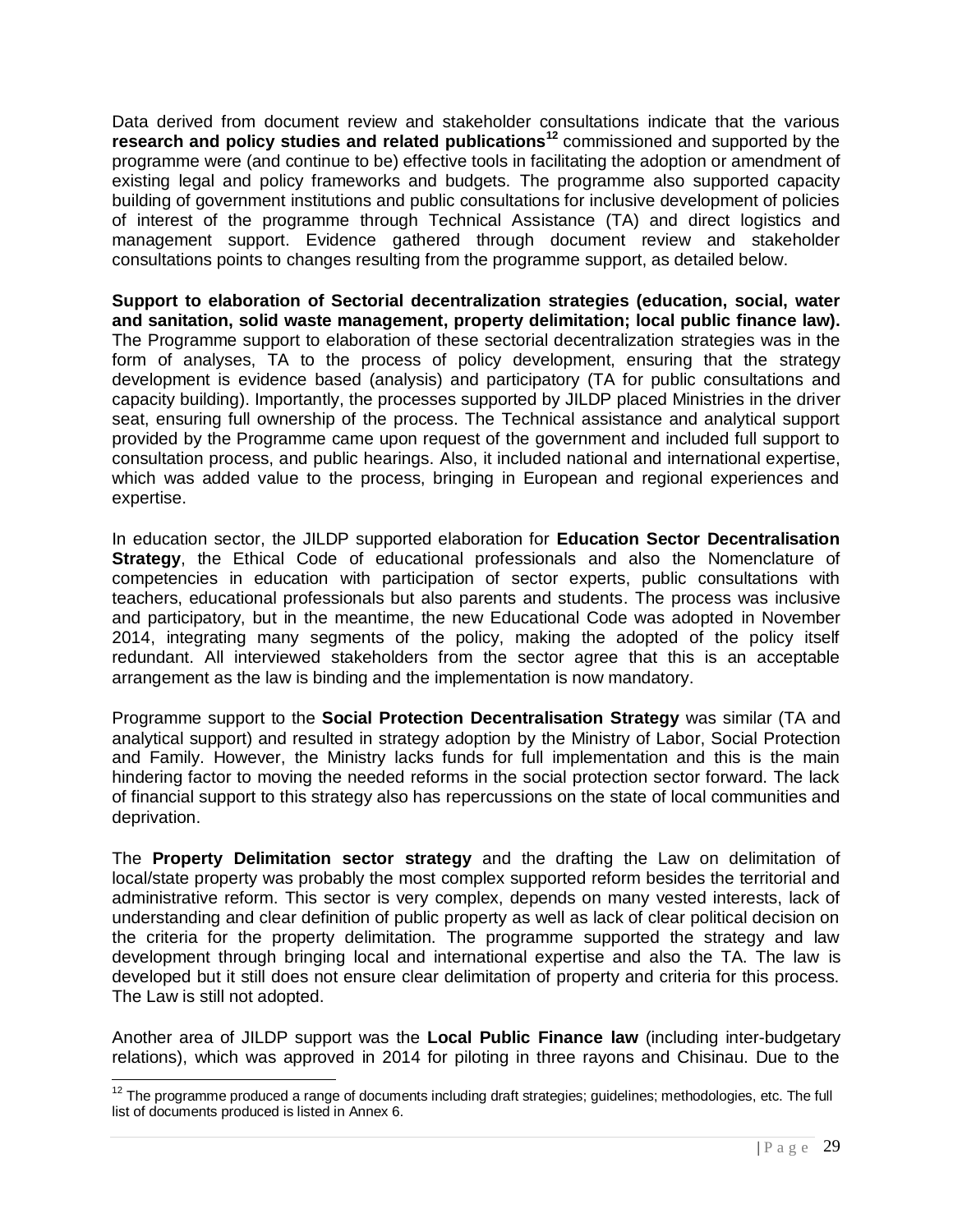political reasons, the government decided to only pilot the reforms and not to initiate full fledged reform process of public finance. The new system, introduced by the Local Public Finance Law, introduces a formula for distribution to ensure appropriate proportionality. JILD support was directed towards supporting the programme measures at local governance level to help the improvement of policy and legislative framework for better context for activities of local governments. Importantly, the Programme supported piloting of fiscal decentralization by analysis of local revenues (in 74 local governments), process, which resulted in a number of recommendations on how to develop new budgets. Also, the programme assisted in development of the Revenue Increase plans in the four rayons (74 communities) through coaching and mentoring local governments in developing these plans.

JILDP supported the development of the **sectoral decentralization strategies for water and sanitation and for solid waste management**. The strategies were developed by consultants contracted by JILPD together with responsible counterparts from the Ministry of Environment. The strategies have not yet been adopted. Due to some internal changes in the Ministry of Environment, the strategies are now being updated and their unification in one document is considered. JILDP has contributed to the process with preparation of necessary background documentation to assist the Ministry of Environment in finalising the strategic framework.

One more relevant achievement of the programme was the **adoption of the government Decision for establishment of the common service operators**, so to improve institutionalization and sustainability of the Inter-Municipal Cooperation (IMC) mechanisms, supported by the programme. This decision was a result of bottom-up approach, testing new models of IMC in communal service provision and advocacy with central government to recognize the model through legislative mechanism.

Support to the **territorial and administrative reform** was another complex area of intervention of the programme. The reform is a needed intervention towards making the local governments more efficient, effective and able to initiate developmental projects and attract investments. At the moment, there are almost 900 LPAs in Moldova, and majority of them is not in position to initiate any developmental projects. That is why, the State Chancellery requested support of JILDP in bringing international and local expertise towards development of policy documentation and a Roadmap for the reform. Territorial administrative reform contributions were done through extensive analysis of the current state of play in the territorial and administrative structure of Moldova, regional and international experiences with such reforms, resulting in the policy documentation including several policy options - territorial-administrative changes scenarios with costing and potential pros and cons of each choice. The draft Strategy with policy options was presented twice to the Parliament of Moldova. There is a wide agreement that such reform is needed in Moldova but that, due to political instability, Moldova is not ready for its adoption and implementation.

The programme has supported important initiatives within the decentralization agenda. There is a need for further efforts in the short to medium term in connecting all strategies/policies in line ministries between them, under one "decentralization umbrella", which will have synchronised concept and vision. Otherwise, there is a high risk of conflicting provisions affecting the implementation of decentralization-related activities. Examples of such lack of coordination have been shared with the Evaluation team; e.g. existing regulations at the Ministry of Environment are countering the IMC regulation, as the Ministry regulation stipulates that no joint land fields should be established at the level of district or several communities. This goes against the initiative of creating IMC which would organise waste management services operating within the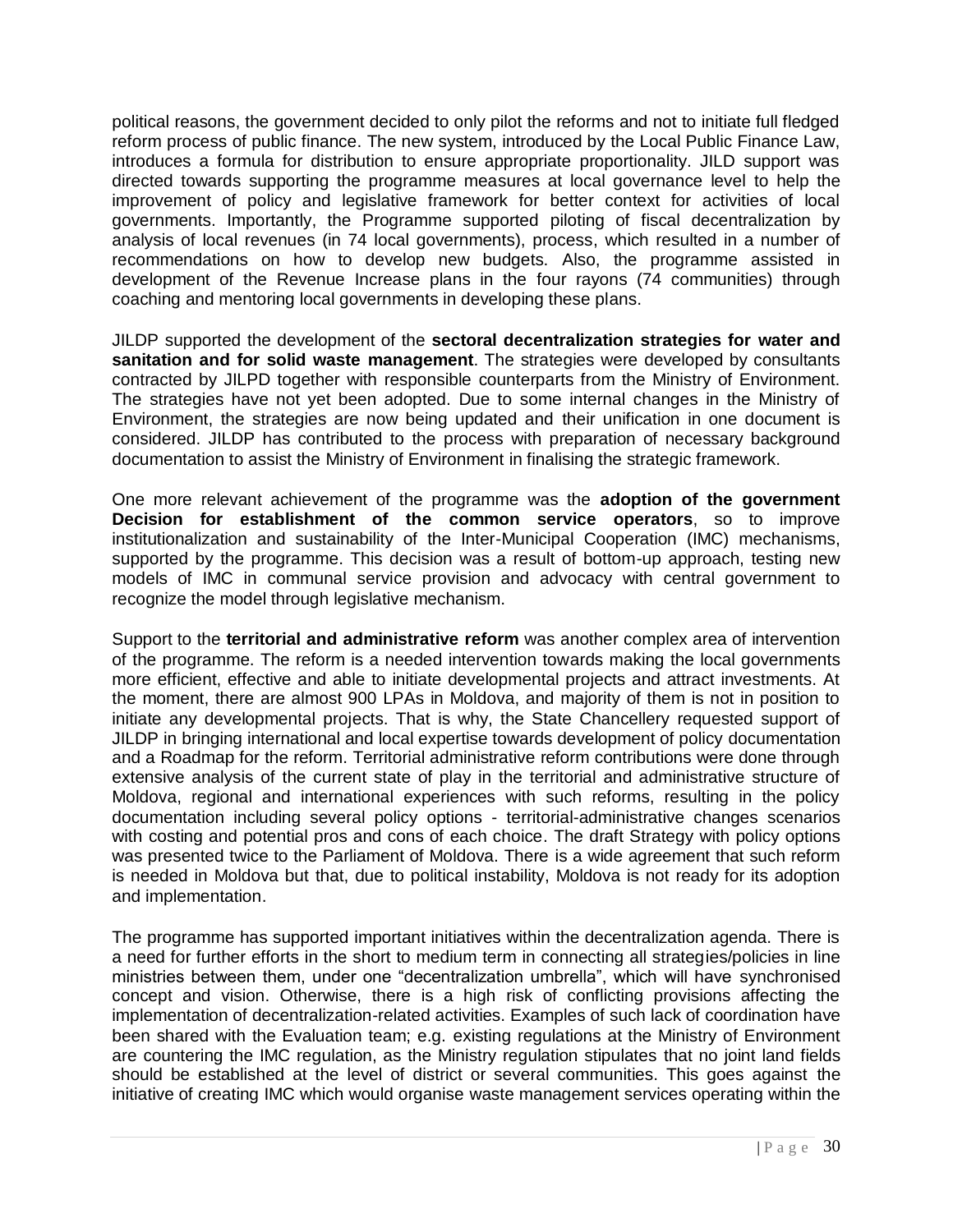region of several communities. This is the area for further focus of support of UN and other development partners.

#### **Specific Result 2. To improve the capacity of LPAs to deliver efficient, equitable and accessible local public services, to facilitate sustainable development and foster social inclusion.**

*Output 2.1. Capacities of LPAs and communities strengthened to deliver better services to citizens and create models of LPAs - in line with changes brought by the Decentralization Strategy*

The Programme engages with local public administrations (LPAs) with a goal to establish and pilot/test models of change as showcase of how LPAs can develop and offer better local public services and development interventions to their citizens.

## **Capacity development**

Support to strengthening LPA capacities was multi-fold. It goes hand in hand with the efforts at central level, bringing lessons learned to policy agenda and transforming good reform models to the local stakeholders, at the same time building their capacities, awareness and responsiveness to citizens. The programme utilized different methodologies to achieve necessary changes with LPAs: facilitation role and capacity development for local development tools, leadership, community mobilization tools; and professional development of local government staff through specialized and advanced trainings, coaching in local finance, human resource management, procurement, project writing, IT skills, etc. Additionally, quarterly mayors' meetings to support

A total of 60 communities were included in the Programme: ten (10) communities as cluster centers selected for IMC models and 30 communities benefiting from them; as well as 20 communities provided with assistance to become 'champions of change', benefiting from full fledged support in different areas of governance and community mobilization. Initially, the IMC support was planned for less communities, but due to interest in IMC and possibility to get more effective support with allocated resources, the number increased to 40 for IMC support. Selection of communities to be supported ensured that vulnerability, geographic distribution, and population size (more than 4,500 people) was respected (as per Communities selection criteria, JILDP target communities are with over 4,500 inhabitants). The decision was not to work in bigger cities and rayons in order not to duplicate efforts with USAID and GIZ.

networking, learning and advocacy; reflection (on success of the programme in local realities) and study visits between communities were integral part of the programme – bringing competitive feeling and exchange of examples. The methodology and process of capacity development was based on the thorough needs assessment (NA) conducted at onset of cooperation with local governments, based on which the support was provided. The methodology for LPAs needs assessment was developed with support of JILDP during previous phase, and was improved during the current phase within the evaluation exercise with target communities. The support was individualized as the NA showed different levels of development and different needs of target communities.

The project has invested considerable effort in building capacities of the mayors, local councillors and mayoralty staff. Through joint training programs, circa 95% of public servants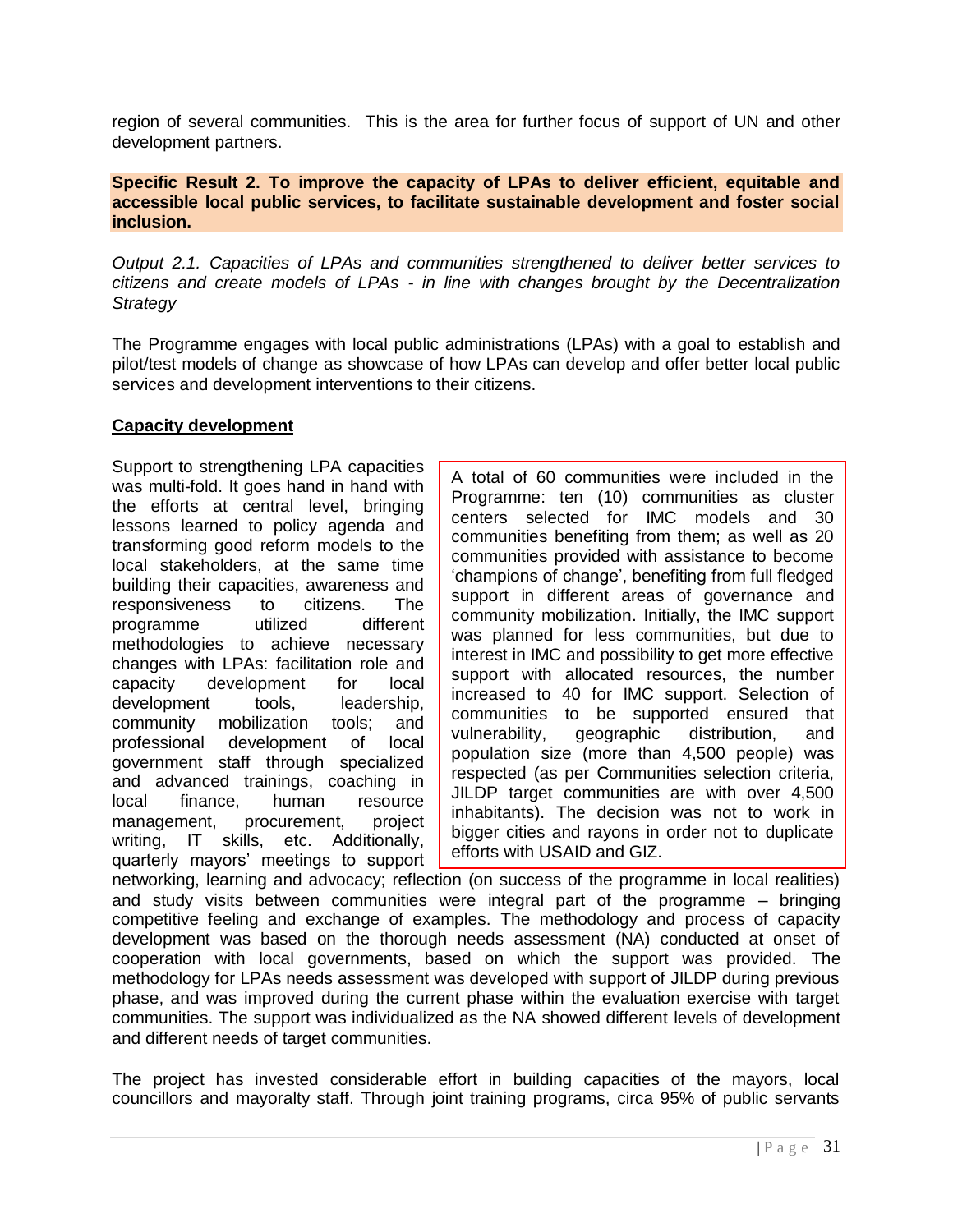from 30 target communities (354 public servants, including 222 women and 132 men) improved their knowledge and management skills in their core areas of activity during comprehensive professional development trainings programs in human resource management and public procurement (four training days for each programme), public finance management (nine-days training programme); tax collection and public property management (three-days training for each programme). At the same time ICT skills, webpage development, and HR soft trainings were provided for local secretaries – 552 public servants, including 386 women and 175 men. Although initially the training program was designed only for the 20 communities part of the community mobilization component, at the request of the ten communities involved in the IMC activities, the latter were also included in the capacity-building programme. In addition to this, 313 Mayors and accountants from 74 pilot localities improved their knowledge in public finance management. Extensive support was offered by the Program to local governments in applying the new performance based budgeting methodology when developing the budget for 2016. A nation-wide training program for 1480 representatives of first level local governments and public institutions (chief accountants, accountants, mayors, heads of public institutions, rayon representatives) was implemented with program's support. An important element of joint training activities was networking between training participants, providing for possibility for mayors and councillors from different communities to interact and share experiences.

In order to secure sustainability of the capacity building effort, a partnership with the Academy for Public Administration (hereinafter APA) was established. In this context, four Training programmes were elaborated on public property, public procurement, public finance management and tax collection, and human resource management in cooperation with APA. Further, training of APA trainers was organized for three of the programmes and the training materials transferred to the Academy to be further used in their regular curriculum. Interviews with APA representatives confirmed that they do use the training programs developed with JILPD support in their courses for training local elected officials.

Also, the programme recognized the need to offer local expertise, which would allow also building capacities of individual community facilitators, CSOs and consulting service providers to be partners of LPAs in development work. That is why, community facilitators were hired to offer backstopping, mentoring and overall supporting role to the LPAs in their everyday efforts to improve their operations. For training components, several local CSOs have been contracted to provide training and coaching to LPAs in various fields, such as: strategic planning, local economic development, land relations, human resource management, public relations, inclusive and transparent budgeting, but also raising awareness of existing legislation in different areas of good governance13. With this strategy, the Programme enabled mutual learning, capacity building, which also affects positively the sustainability of the knowledge acquired on both the giving and receiving ends of the trainings component. The Programme's insistence in participation and inclusive local development brought additional value of local strategies reflecting community priorities based on articulated needs of inhabitants through community forums.

Evaluation data indicate that the programme has contributed to **raising the awareness** of targeted LPAs as regards existing standards and procedural and legal obligations for good governance pertaining to their area of work, as well as to **enhancing (**to varying extent**) institutional capacities** e.g. by investment in human resources development, contributing to the development or improvement of procedures, mechanisms and guidelines for how to

l

<sup>&</sup>lt;sup>13</sup> One example mentioned multiple times in interviews is raising awareness and informing LPAs of provisions of the Law on Access to Information No 982 of May 2000, of which many LPAs were not aware existed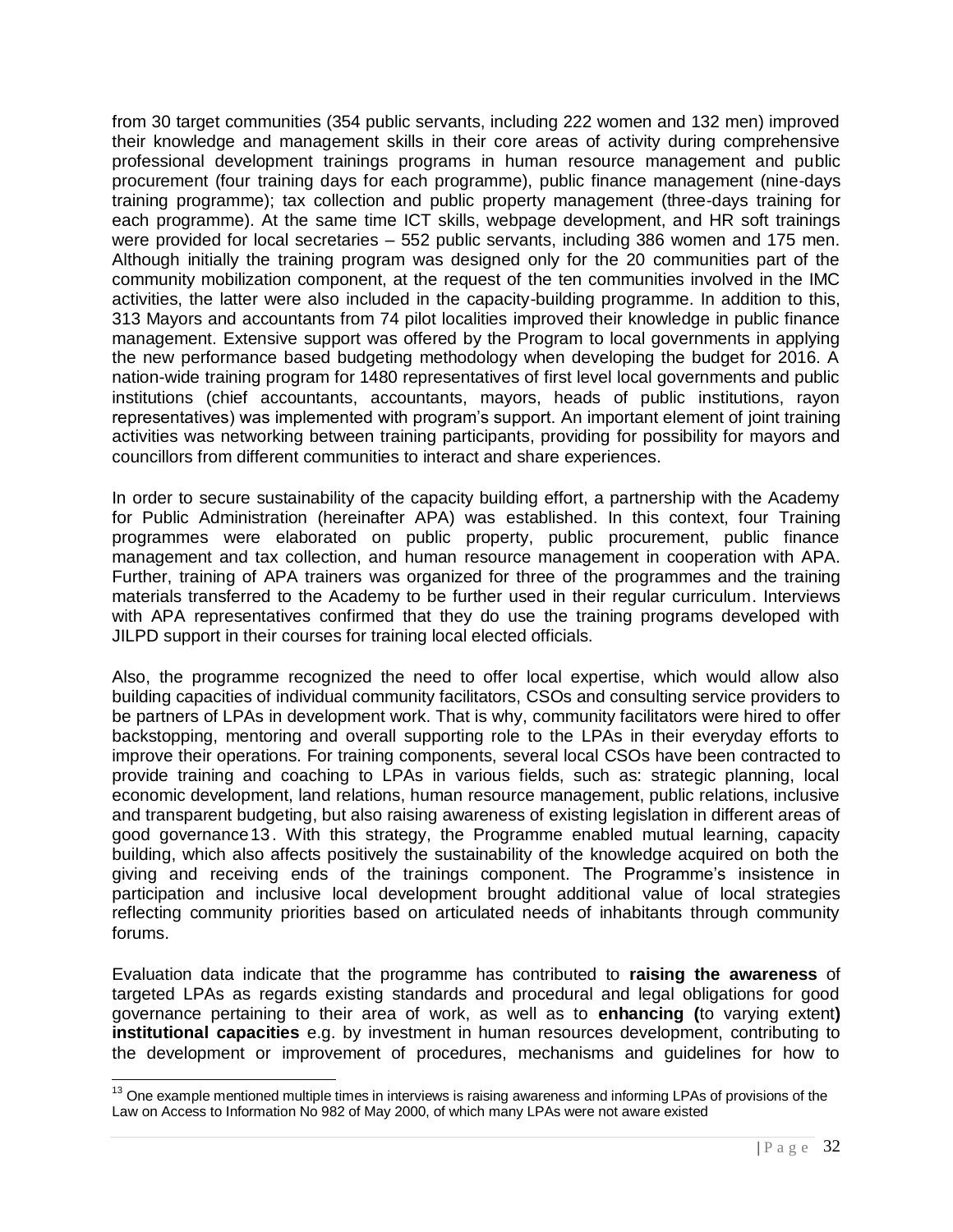organise LPA operations and improvement of LPA profile among citizens and wider. **Direct engagement with LPAs resulted in changing ways in which LPAs operate**. Procedures and mechanisms for LPA operations have been improved, as, for instance, the local development strategies; budgeting and application of the new Local Public Finance law; internal regulations on HR or transparency, profiles of the communities have been updated or adopted from scratch. The local development strategies and the local profiling (which includes most important information about the community, and can be included later as a component of the strategy) are not only important for the community to be able to prioritize interventions, but also a precondition for attracting investments and grants. Through training sessions provided, the LPAs

also learned how to develop policy documents and will be able to adjust/update them when necessary. From discussions with mayors from the beneficiary communities, a large part of these documents are being used, even by newly elected mayors, who did not take part in the process of elaboration of these documents. Piloting of services showed clearly that there is capacity to institutionalize some of the new models. However, it showed also different level of success, depending on the motivation, level of capacity and commitment of the relevant LPAs. Overall, the program has exceeded its targets in terms of improved capacities/management. It was initially planned for 20 communities; instead, extensive capacity building was implemented in 30 communities.

The Transparency week organized in 2015 was supported by JILDP and participating LPAs demonstrated best practices and new tools they use in their communities to advance transparency. Among innovative practices to communicate to citizens were, for instance, sending sms to all community inhabitants on important events/news at the mayoralty/in the community.

Another contribution of the Programme was support further strengthening of the the Women Mayors Platform, which was established under the auspices of CALM, as result of the JILDP support during the previous phase. The programme also supported the network of women secretaries of LPAs. The initiative to organise and further support women mayors and women secretaries of LPAs platforms towards stronger advocacy at all levels for meeting the needs of women came from women mayors and secretaries and was supported by the Programme through trainings and study visits. The result is visible, yet not an envisaged one – in 2015 there are 20 more women elected as mayors compared with 2011.

## **Community mobilisation**

Besides capacity building for LPAs and IMC establishment, an important contribution JILDP had in community mobilisation, whereby several community facilitators have identified and later on capacitated the local community groups, focusing on the most vulnerable ones (youth, elderly, ethnic and religious minority, women).

In a first phase, community groups have been assisted to prioritise (in a participatory way) the design and implementation of local development measures to address the needs of community groups, especially women and most vulnerable. A pool of experienced community facilitators assisted the target communities in profiling their situation and priority needs. The Programme supported the empowerment of community groups in becoming dialogue partners of LPAs, through joint meetings, coaching and information sessions. As result, 18 community-based organizations (11 of them have women leaders) have been created by representatives of vulnerable groups, and registered by the LPAs. The newly created 18 community based organizations, as well as other existing 13 community-based organizations, from all 30 target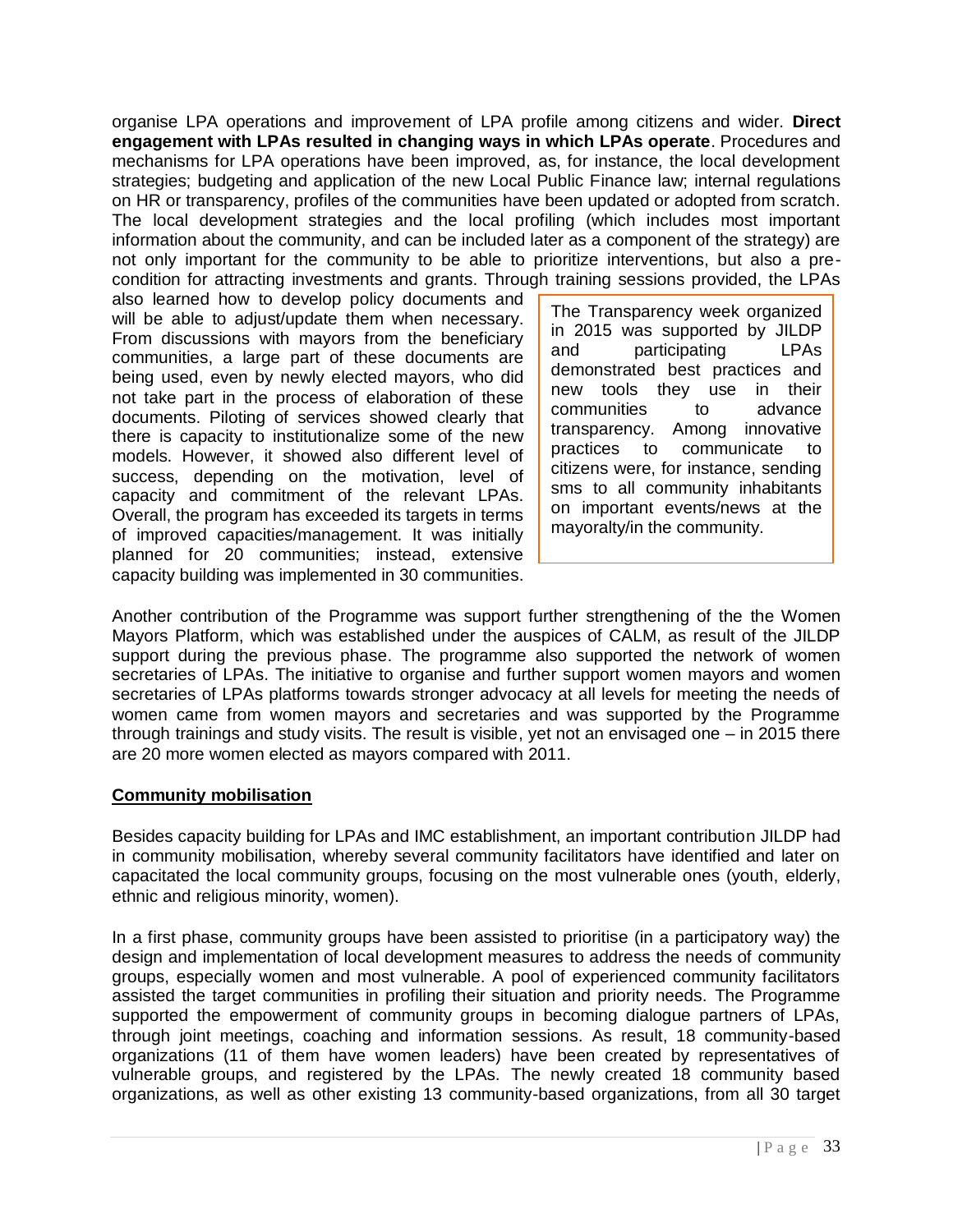communities, later in 2015 received further capacity building with additional 7 training modules, with over 120 persons trained. As result of the capacity building, the groups were able to develop and implement local projects based on the needs identified in their communities within a participatory and transparent process together with local authorities.

Interviews with facilitators revealed that the groups were very different in each community, prompting application of individual approach for each case. For instance, in some communities, members of these groups had difficulties of expressing themselves, or even writing.

The community mobilisation activities contributed to shifting the general approach to local decision-making. Community members are no more regarded as outsiders, but increasingly become partners of the mayoralty in developing the community. Capacitating the community, combined with strengthening LPA has brought a critical change in people's minds, particularly with regards to LPA activity. To exemplify, if prior to the JILDP activities councillors in a certain community might have protested against filming or taking pictures during local council meetings, now they broadcast these meetings live on the community websites, as well as some mayors are actively posting on Facebook, as well as SMS-ing citizens about events which occur in the mayoralty. For example, Larga village in Briceni district mayor has created a Facebook page of the mayoralty and daily posts news and pictures from the activity/events of the mayoralty or community, and also sends sms to community members on important issues occurring in their community. At the same time, with the contribution of MiLab Innovation Hub, an application was developed so that mayors can easily use sms system to notify local community members about various news/events.

Visible results can also be noted at the chapter of women empowerment. First of all, from the 18 registered CSOs, eleven (11) have women leaders. Secondly, participation of women in politics increased. As compared to 2011 local elections, in 2015, there were 20 more women elected as mayors. Two Roma women councillors were also elected, which was unexpected result of this Programme. This happened due to concerted efforts of JILDP, such as CALM Women's Network creation in 2011 and further strengthening during 2012-2014, including support to creation of Women Secretaries of LPAs network within CALM, as well as mobilization and empowerment of Roma women from 5 JILDP target communities which led to set up of Romani Women and Girls Network, which was strengthened with JILDP support and backed up with a small grant in 2014, and later interventions made by "Women in Politics" project14.

At the same time, challenges are faced by the two Roma women councillors. They both worked as Roma mediators before election. The normative framework provides that elected officials cannot keep the public servant positions; they need to choose between the two positions. This is a difficult decision as keeping the mediation position brings more income, while work in Council brings changes. UN Women and Roma Women network are currently working on finding a solution for this issue, to enable Roma women to take more active role in government work.

Taking into account the fact that Roma are one of the most vulnerable groups in Moldova with specific needs for social inclusion, JILDP had hired as one of community facilitators a consultant for Roma groups' social inclusion, who worked in the teams with other community facilitators to ensure Roma groups are mobilized and empowered and that they voice their need and participate actively in decision-making for solving issues related to their community. Thus,

 $\overline{a}$  $14$  UN Women and UNDP joint project "Women in politics", where UN Women is leading.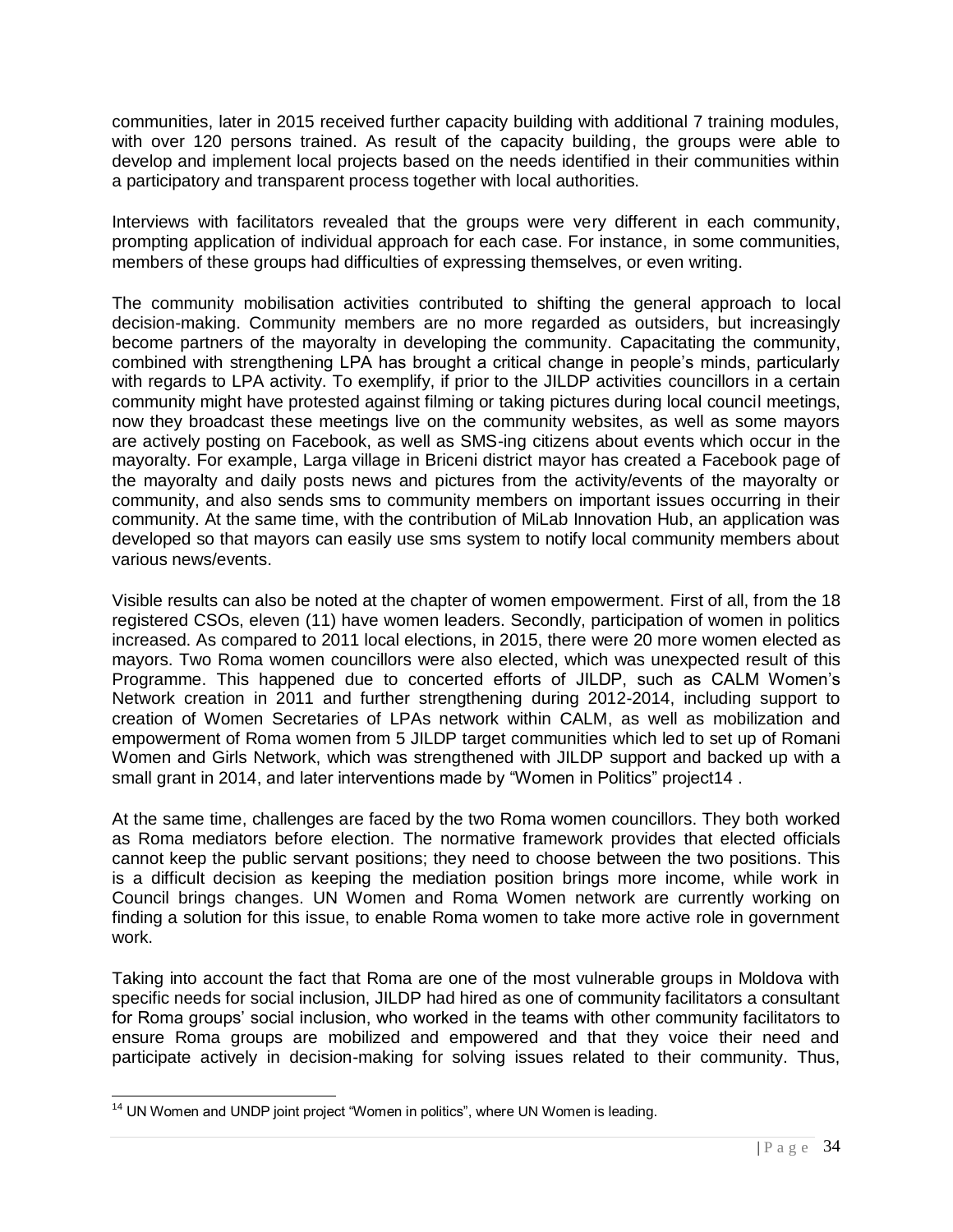JILDP has also made a visible contribution no only regarding mobilizing Roma groups, but also on raising awareness of mayoralties and local councils about the Government Decision No. 494 regarding the implementation of the Action Plan on Roma population support for 2011-2015. This Action Plan comprises activities which should be implemented at local level by the local administration, which was in most of cases totally unaware of. JILDP worked with both the LPAs and Roma groups on discussing the potential and already implemented measures that contribute to the Action plan.

## **Grants to community groups/CSOs**

Programme's grant component for community actions and investments was a timely and needed component of the overall LPA capacity development and community mobilization. The logic behind the grants was to support developmental initiatives by local community groups. As result of the community mobilization efforts described above, several active groups were established in each of the 20 communities. The groups were usually centred around common interests or belongingness to a specific category of population, such as women's group, young people's group, religious or ethnic minority group. local groups have established CSOs in 18 of communities (CSOs already existed in two communities), which then had a chance to apply for a small grant up to 5,000 USD in the grant call announced by the Program. In total 22 grants

Community members have identified interesting initiatives to be realized through small projects. One of them was transforming a potentially dangerous small forestlike area in the middle of the village into a recreational park for youth. It had a double effect: preventing some harmful activities among youth and enhancing security in the community and at the same time promoting a healthy life-style among the young generation.

have been allocated, with projects ranging from improved sports facilities, renovated kitchen and dining spaces in educational institutions, improved accessibility to local service-providers, to creation of community information centres, laundry services, accessibility services to women and vulnerable groups in terms of access to education, healthcare and social services, as well as inclusion and capacity building. Additional 4 small grants were dedicated to child care facilities, and they relate to local needs identified by LPA and community groups. The necessity comes from the idea that ensuring adequate child care facilities, women have increased opportunities to get employed or open a business, and thus have as primary result women's economic empowerment.

These projects were selected in inclusive decision-making process with local inhabitants, thus empowering citizens and their interest/representative groups to take more active part in the decision making processes. The grants also offered 'learning by doing' – experiential learning for grass roots CSOs, to test the new methods of community mobilization and development. Most of the projects also managed to attract community or LPA funds, in total value of about 40,000 USD. Interviews and site observations show multiple benefits of such interventions: selecting the most immediate priority and local support and ownership over results. The local ownership was enhanced through considerable community contribution to most of the project. Neither the LPA, nor the community members expected to mobilize significant financial resources in order to finance community projects. Another important benefit was for citizens to access local democracy and practice of decision-making in the community, which is a good incentive for change.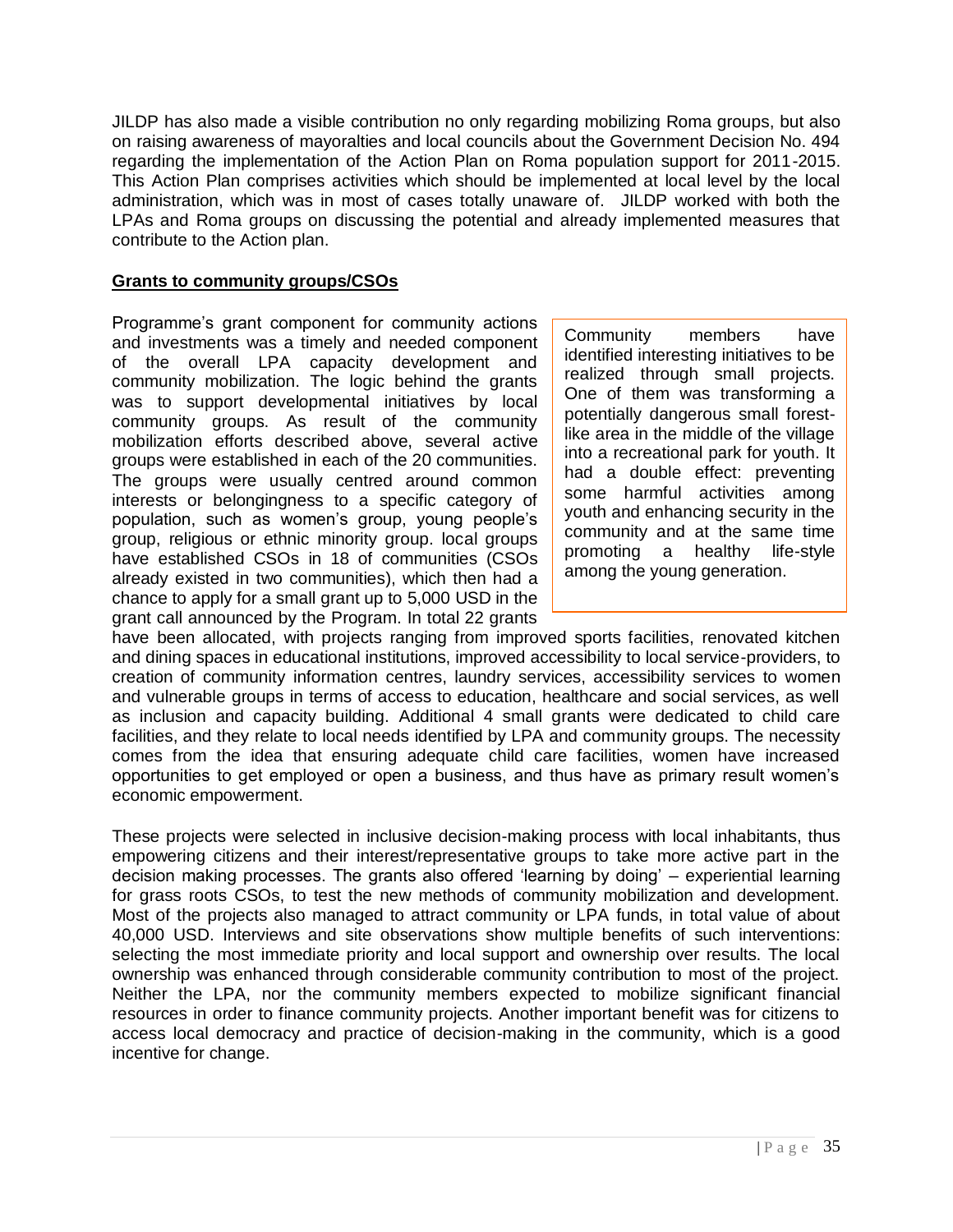Another demonstration of the sustainability of the capacity building activities for the community mobilizers and representatives of vulnerable groups from target localities, was that 15 community groups have identified local issues and needs and implemented 15 micro-projects with external funding and own resources, amounting to 200,000 USD in total. Another 15 project have been developed and/or submitted for funding.

## **Grants for LPAs**

Besides the grant competition for the local community groups, the Program envisaged offering incentives to the local authorities. Thus, following a complex process of participatory strategic planning based on HRBA and gender mainstreaming, 20 community development projects to improve the service delivery at local level were fully implemented. The projects targeted improvement of the following services: rehabilitation of public lighting in 4 communities, extending water supply in 1 community, setting up of communal services operators in 4 communities, reconstruction of education and youth infrastructure in five (5) communities, modernization of agro-markets in two (2) communities, development of social assistance infrastructure in one (1) community, rehabilitation of road and public space infrastructure in three (3) communities.

Grants up to 15,000 USD were offered for each community. In addition, each LPA had to secure a minimum of 20% co-financing, which impacted positively on local ownership of the projects. The project ideas were selected through a transparent and participatory process, through consultation with the community inhabitants and prioritization of development needs of the community.

In addition to that all the 30 communities (20 for community mobilization and plus ten (10) where IMCs were established) also received financial support for institutional development. Thus, 30 communities got grants of up to 5,000 USD to purchase the necessary equipment for the mayoralty which would improve the functioning of the institution. Although local contribution was not mandatory, most of the communities succeeded to co-finance these projects, in a total amount of about 33,000 USD. An important indicator of the ownership of the LPA is the fact that they contributed with a total average of 62% of additional financing and 15% of funds were mobilized from other donors.

Moreover, four communities also received financial support to implement e-solutions (up to 5,000 USD each), as, for instance, developing a local web-portal on local agricultural products and producers, business opportunities, local services and employment opportunities. The developed solutions will be shared among LPAs, thus ensuring multiplier effect.

Combining the capacity-building and transparency activities with such an incentive as a small grant for community needs was a good strategic approach chosen by the Program. First of all, it ensures increased interest in participating in the Program by the community leaders, and secondly, it provides a "learning-by-doing" practice, to exercise acquired skills on transparency and participatory decision-making, as well as project management and reporting.

## **Local economic development (LED) and entrepreneurship**

An important component in this phase of JILDP was support to entrepreneurship development. It was introduced as novelty for the programme and aims at supporting community mobilisation and capacity building through support to economic development, adding important component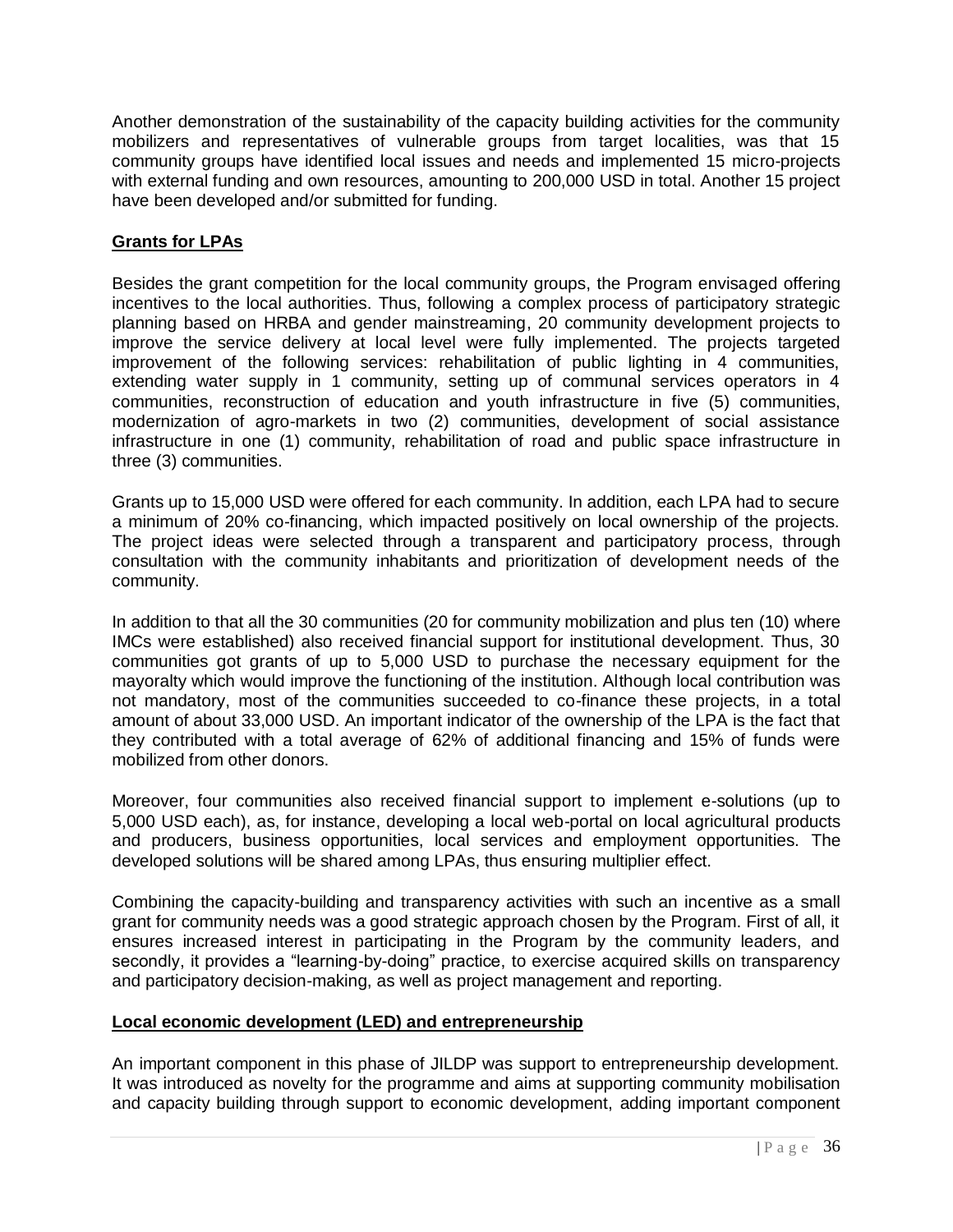of business development fulfilling the holistic approach to local development by the Programme. LED support aims to help government identify local economic development opportunities and share experiences and capacities on how to attract businesses. Trainings on business development were organized with great interest of people in all communities. All in all, 235 people from rural areas (including 45% women) were enabled to open/develop small businesses; 114 of them (including 45% women) developed business plans for their ongoing or new businesses, thus increasing employability potential at local level. 38 small local businesses were created through this component (with grants up to 5000 \$) and 21 are fully operational. Importantly, the programme succeeded in identifying and supporting 17 women business, whereby 13 are start-ups, and 4 were supported extend business. Most of the businesses supported are in agriculture (20), bringing new products or increasing business profile. Yet, some businesses are not specific to the rural area, but open new opportunities for the inhabitants of the respective villages, for instance a gym, a beauty salon, accountancy services or training services. JILDP contributed to creating 130 new jobs, as result of the business support grants. Site observation organized within the scope of the Evaluation and interviews with supported business show satisfaction and increased enthusiasm of businesses to work on improvement of their business opportunities. Overall, the Program has over delivered on the target for business development. It was initially planned for 20 businesses to be supported, instead, 38 were.

This component is of significant importance and brings added value to the capacity building and investment in local services' activities. One of the biggest problems in rural area is the lack of decent jobs and/or possibilities to generate income. This is one of the reasons for extensive labour migration of the population (particularly rural). Hence, unless comprehensive efforts towards sustainable local economic development are made, other activities may lose their relevance in time.

## **Inter-municipal cooperation (IMC)**

The programme investment in piloting partnerships between LPAs through building *intermunicipal cooperation* and other forms of partnerships, as models for improved local services is an example of best practice. The inter-municipal cooperation component focused on **10 clusters** of municipalities, which were assisted to pilot several forms of inter-municipal cooperation for common priority sectors and services, encouraging clustering of municipalities around common needs. The 10 new IMC operators are planned to ensure a multi-functional approach, by covering the whole range of communal activities in targeted communities: water and sanitation, roads maintenance and snow removal, waste management and greening, public lighting.

The **IMC model was developed** based on lessons learned and models from other countries (e.g. Romania, former Yugoslav Republic of Macedonia, Czech Republic, etc.), but building in the local solutions, through bottom up and needs based approach for organizing services in more effective manner. Document review and stakeholder consultations with LPAs applying IMC but also wider stakeholder groups confirm that IMC is an instrument for improving efficiency and effectiveness of service delivery and offer better service for lower cost. Document review and stakeholder Joining services brings some 25% of cost reduction for individual municipalities (sewerage, waste, water) and especially if more communities join to organize regional hubs. The approach to building IMC included joint trainings, exchanges and joint work towards developing partnerships: from planning and creating them, selecting the most appropriate model of cooperation to effectively managing and maintaining the selected public services. **The IMC**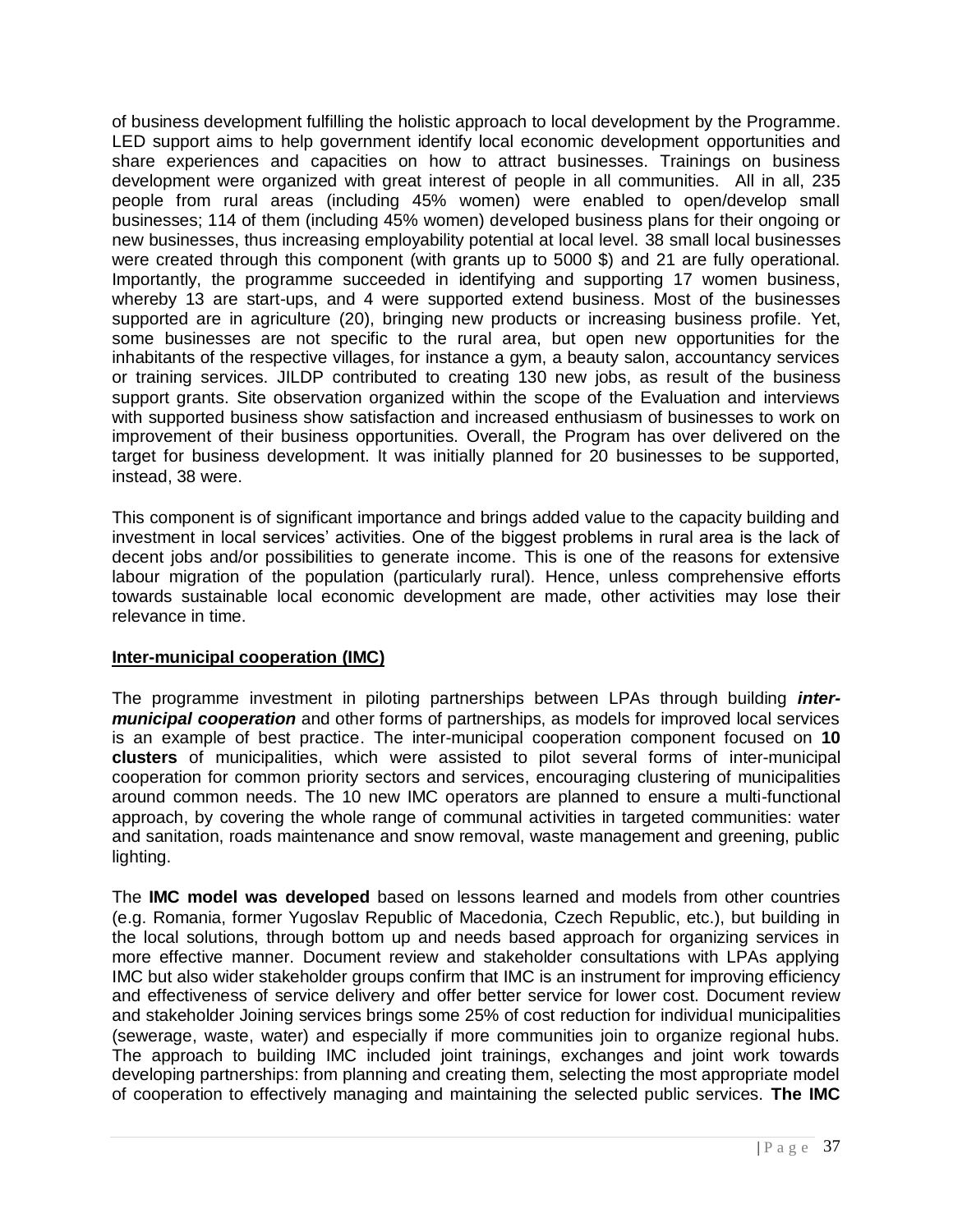support resulted in establishment of Service Operators and also improvement of services, but also in enabling clusters of communities to benefit from the Regional Development Fund, which supports local and regional initiatives. As a result of efforts and lessons learned from modelling IMC, the IMC guide of Council of Europe was adapted to Moldovan context and published, as a tool for raising awareness and guide how to organize such services locally. To date, the ten IMC service operators are serving 40 localities with over 100,000 inhabitants, and over 100 jobs were created within the IMC joint service operators. It is worth mentioning that over 40,000 citizens from rural area obtained access to regular waste management services, and other 10,000 to public street lighting, as result of the IMCs. Over 50,000 rural inhabitants got access to basic roads maintenance services, inclusively effective and timely snow removal during the winter. More than 10 illegal landfills were liquidated and others are in the process. While largely co-financed by the beneficiaries (over 2,5 million MDL), the yearly turnover recorded per each joint IMC operator is exceeding 500,000 million MDL, which goes beyond the targeted breakeven points. This comes to demonstrate that all established IMCs are functional and effective, and do not require subsidy from the government.

Being initiated on some basic public services (waste management, water supply and roads maintenance), the newly established joint IMC service operators also are launching complimentary communal services to citizens and firms, which are significantly increasing their financial and economic sustainability and viability. Particularly, thanks to JILDP granted equipment, tools and consultancy, all ten IMC joint operators are developing a comprehensive set of complimentary services required by the population (e.g. plumber, electrical and carpenter works, funeral services, emergency technical interventions, draw-well cleaning, garbage evacuation, small renovation works, goods transportation, etc.). By expanding and diversifying their activities, the IMC service operators are both increasing the quality of life in deprived rural areas, and ensuring their financial and economic sustainability.

It is also worth to mention that JILDP IMC model, based on 'joint municipal enterprises' legal form, became the IMC model promoted by the Congress of Local Authorities from Moldova (CALM) among Moldovan municipalities.

## **E-learning**

In order to assess the readiness of the LPAs to use e-tools for various purposes, including elearning and providing e-services, a baseline survey was conducted in 30 target communities on the level of information and participation of communities in the local decision making process, their satisfaction with local governments' performance and public services. An additional component of this study also looked into citizen's readiness to use IT tools and e-services to communicate with the local governments and access local services, but also local governments' capacity and willingness for e-transformation. 18% of respondents currently access public services from their personal computer, while 69% still go to mayoralty for this purpose. The survey also looked at the perspective, and 58% of respondents said they will still go to mayoralty for public services in the future, while the share of those accessing them on PC would increase to 26%. Even though the evidence of e-readiness is not strong enough at local level, the survey also shows that 44% have total or strong confidence in the security of online public services, which suggests that it is mainly a matter of appropriate promotion of benefits in using e-services, to make them more widely used.

JILDP established a partnership with the e-Governance Centre, and both looked at possibilities to localise e-solutions in the target communities, at least pilot in some of them. It is also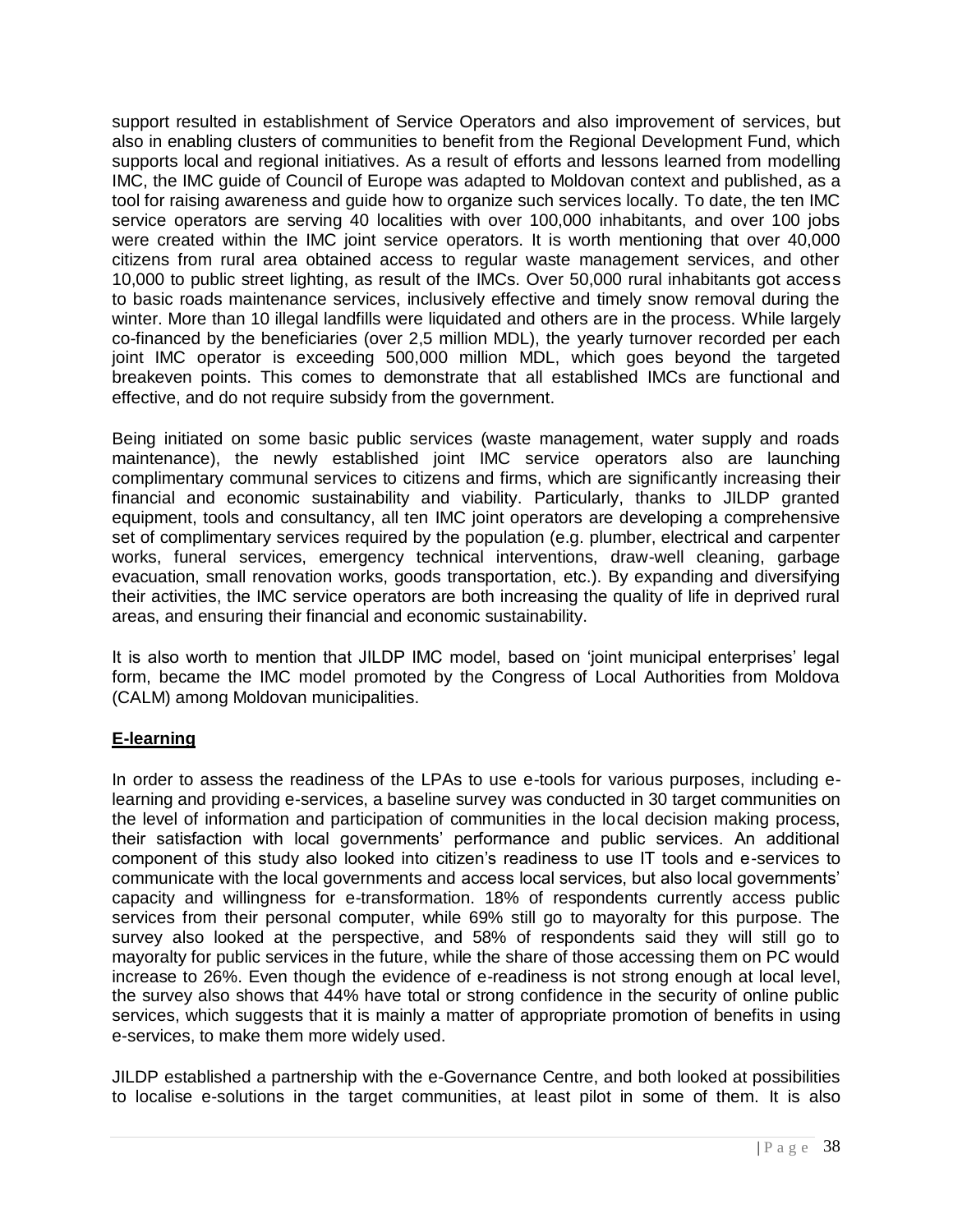important to mention that most of the products developed by the E-Governance Centre can also be used/re-used at the local level.

At the same time, there are just few services which are rendered by the local government which could be digitalized, thus, mostly the effort is worth for re-engineering existing services, which is an exercise the LPAs cannot do without external support. In this line of ideas, JILDP started an attempt of local public service re-engineering in one of its communities. The exercise was implemented in cooperation with the E-governance Centre and the UNDP MiLab project. Based on the piloting results, JILDP explored the possibility of re-engineering other local services.

In order to make the activity of the mayoralty more efficient and effective, JILDP has designed a software solution called the Integrated Documents and Records Management System (IDRMS). It allows the institution to introduce data electronically, exchange it between personnel, as well as other local institutions monitor and track requests, letters, generate reports, etc. At this stage, the system is being finalized and will soon be piloted in ten target communities.

With an aim to maximise impact and sustainability of training activities, an e-learning platform is currently being developed in partnership with APA. It will constitute a good tool for minimizing time and costs of training, as well as contribute to a greater number of local officials trained.

In terms of using e-tools for promoting transparency and information about LPA activity, we should mention that out of 30 localities, only 3 had web pages at the beginning of the project. By the end of project implementation, half of communities have created web pages and all 30 – Facebook profiles. This comes in contrast to general data per country, where only 28% from the localities from Moldova have a webpage and only 7%-social media profile<sup>15</sup>.

## <span id="page-38-0"></span>**5.4.1 Gender and human rights**

l

The most valuable feature of the Programme and probably the best practice for joint UN programmes was the Moldovan JILDP work on engendering policy making and applying the human rights to development of policies and other aspects of the local development. The programme succeeded in ensuring buy-in of the governments at both central and decentralized levels to integrate HRBa and gender equality in different segments of joint efforts of the government and the programme. Also, important were efforts to increase capacities for gender mainstreaming and Human rights, equitable participation of women that resulted in better quality of drafted policies and stronger focus of services and LPA interventions on Human rights and women empowerment. The Programme insisted in integrating gender in policies supported and developing policy documents applying HRBa. The programme worked with women groups, particularly at local level, to empower them to become more active agents of change. As a result of efforts, the Decentralisation strategy but also sectorial strategies that followed from this one include separate chapters on gender or make it a cross cutting theme. This is an example of good practice both in Moldova and regionally and globally.

Also, a Women Mayors Platform was established within the framework of CALM, in the previous phase of JILDP, promoting women in decision making processes. It has as members not only women Mayors, but also other women working in local administration. The Women Mayors Platform can be considered one of the professional networks within CALM, with currently over

<sup>&</sup>lt;sup>15</sup> "Presence on the web of the Moldovan communities", [http://idsi.md/prezenta-web-a-localitatilor-din-Republica-](http://idsi.md/prezenta-web-a-localitatilor-din-Republica-Moldova)**[Moldova](http://idsi.md/prezenta-web-a-localitatilor-din-Republica-Moldova)**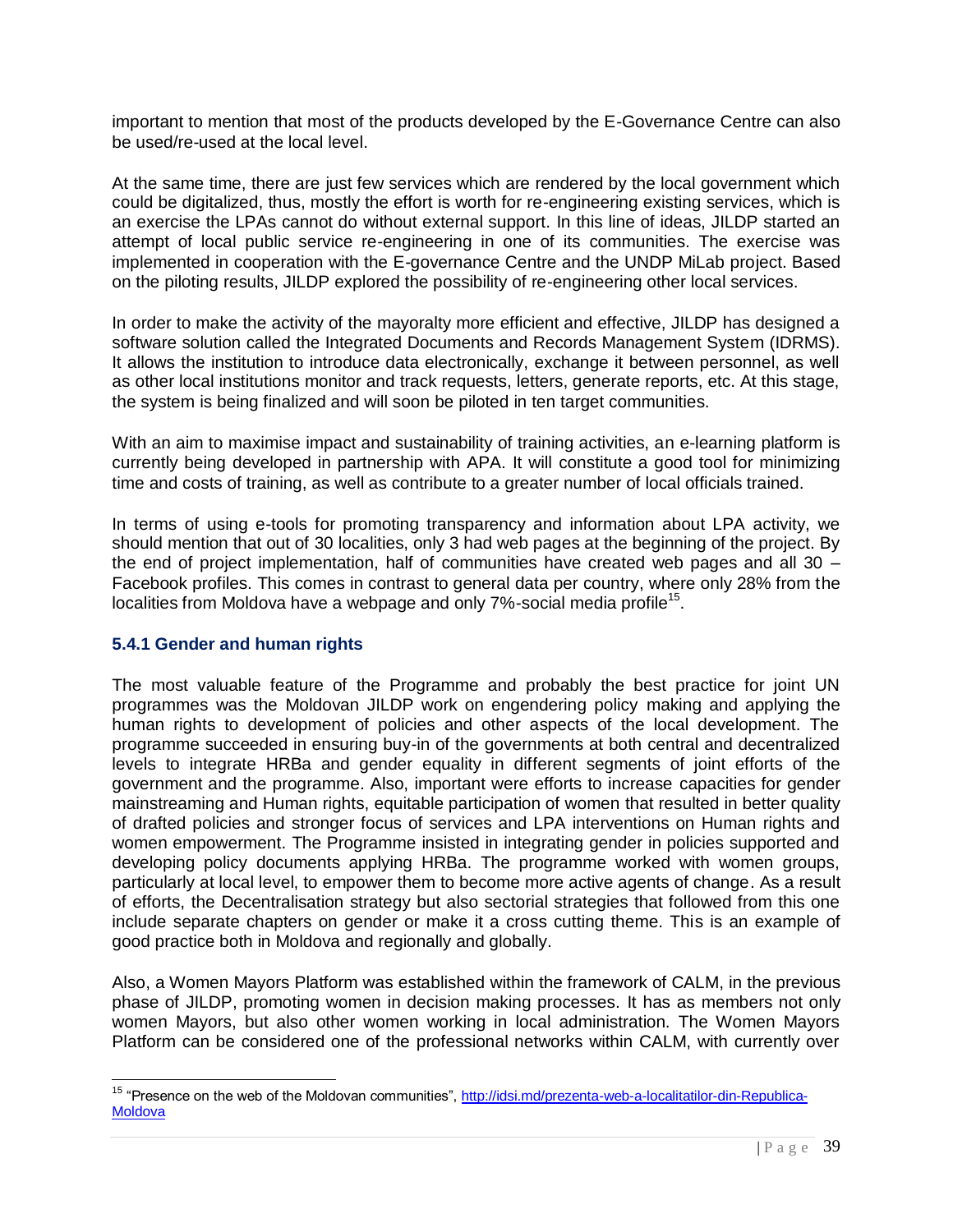160 members. Another professional network of Women Secretaries was created under CALM with support of JILDP.

JILDP has made an essential contribution to empowering Roma women, through supporting the creation and further strengthening of the Romani Women and Girls. The Network is very active and has high prospects for sustainability, also demonstrating first "tangible" results, by election of two Roma women as local councillors.

Needless to say that JILDP has promoted women's empowerment throughout the program, in all its components. Thus, women were particularly encouraged to start-up a business or supported to extend an existing one, as well as, taking the lead and establishing community based organisations.

## <span id="page-39-0"></span>**5.4.2. Partnerships and cooperation**

This section provides an analysis of the partnerships and cooperation of the Programme with other development partners.

**Partnership with the Government was strategic***.* Government of Moldova, its State Chancellery, Ministries and relevant institutions as well as LPAs have been main strategic partners of the Programme. The team ensured close cooperation and support to the government institutions, basing its interventions on the articulated priorities and needs. Stakeholder consultations and site observations confirm that JILDP team included them in planning and implementation of interventions, responding to their needs for different kinds of support (to capacity building, support to strategic planning, introducing innovative methods, granting, etc.) Cooperation with LPAs, particularly in the context of the support to the local development, has been effective.

The partnership with the **Academy for Public Administration** was fruitful. The Academy is an important stakeholder for JILDP since 2012, when JILDP developed a training programme for LPAs and CPAs about decentralisation. During 2013-2015, a more comprehensive training program was carried out. Several companies were contracted to develop training modules on public procurement, public finance management, human resources management, public property management. A ToT was organized and later, 30 trainings were carried out for all employees of the target communities. The courses which have been developed are now used by the APA in its curriculum. In May 2015 JILDP supported the development of the platform for distance learning. APA representatives highly praised their cooperation with JILDP, outlining the staff' responsiveness and professionalism. At the same time, for JILDP, the partnership with APA contributes to securing sustainability of the training effort, as well as enhancing local ownership of the project activities.

**Partnerships with Civil Society and Private Sector were effective***.* JILDP partnered with CSOs and businesses in provision of capacity building and mentoring support to LPAs, local CSOs and businesses. This cooperation was effective as it offered the space for building local expertise but also profiling CSOs and businesses as leaders in local development. Also, efforts to build grass roots civil society and citizen activism was a needed and welcome component of local development and creation of vibrant civil society.

**Partnership between UNDP and UN Women was effective in achieving the objectives of the Programme.** The two UN Agencies implemented joint programme in successful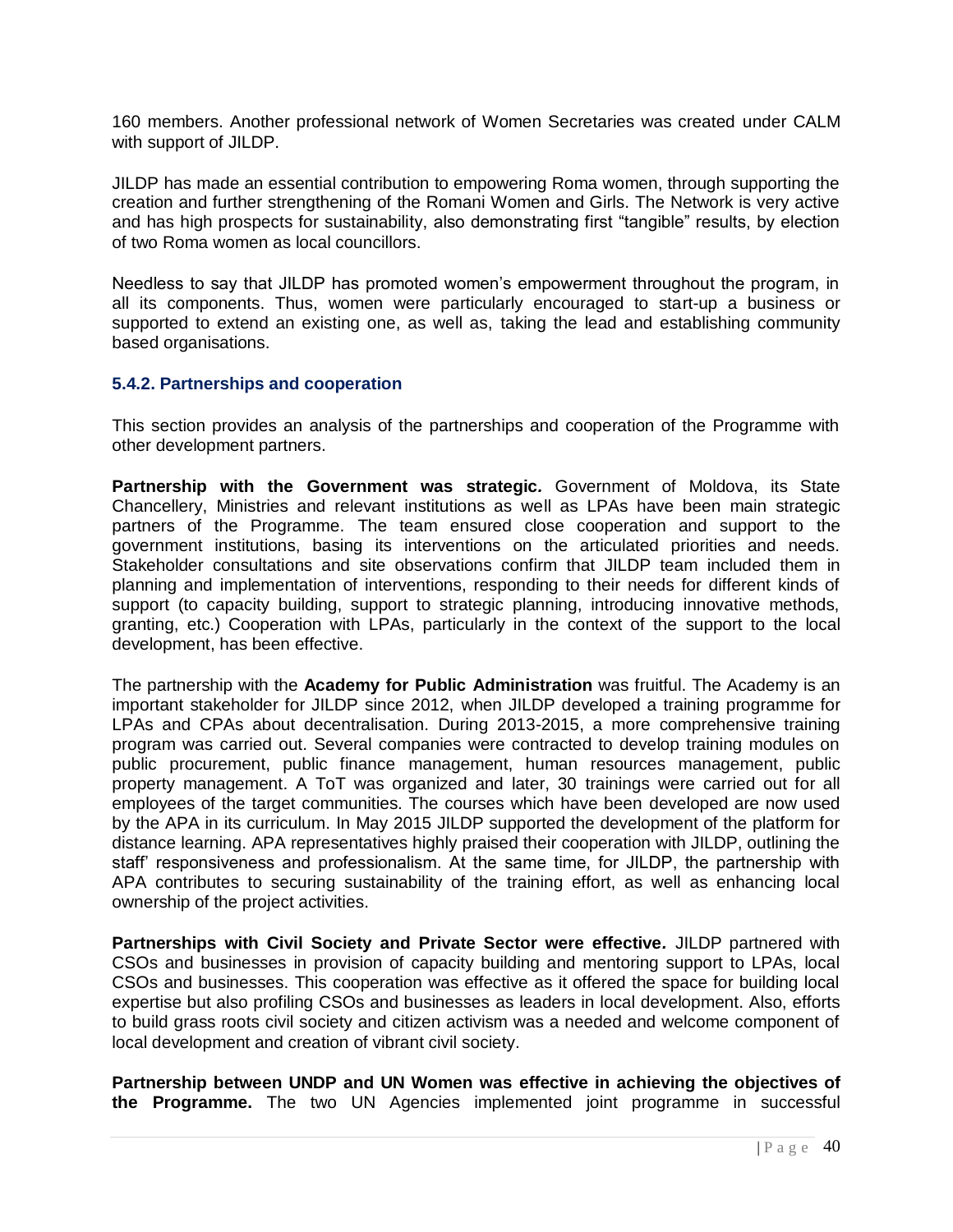partnership, relying on knowledge and expertise base towards joint goals. Interviews with teams of the two agencies reveal good cooperation based on open communication of potential problems or issues arising from differing procedures or approaches. A joint monitoring and evaluation mechanism was established, as agreed by both UNDP and UN Women teams in JILDP, and guided the program activity throughout the cycle. Joining forces, the two agencies succeeded to build in the HRBa and gender equality into the efforts of the Programme and the government, also ensuring holistic approach was applied.

**Coordination and cooperation with other development partners was open and ensured avoiding overlaps.** JILDP ensured a good cooperation with other stakeholders present in the area of local development and decentralization, particularly ensuring that the common activities such as trainings to LPAs and regionally, conferences and support activities are not overlapping. For example, synergies were observed in organizing joint events with GIZ and USAID, such as conferences. (e.g. the National Decentralization Conference to be held in November 2015) as well as coordination in implementing IMC-related activities, while training activities have also been coordinated to avoid duplication. In cases where multiple development partners support some initiative, for instance CALM and the Academy for Public Administration, coordination was ensured to avoid double financing. JILDP also used the USAID-developed web-page format for local governments that can be adapted and used by all communities.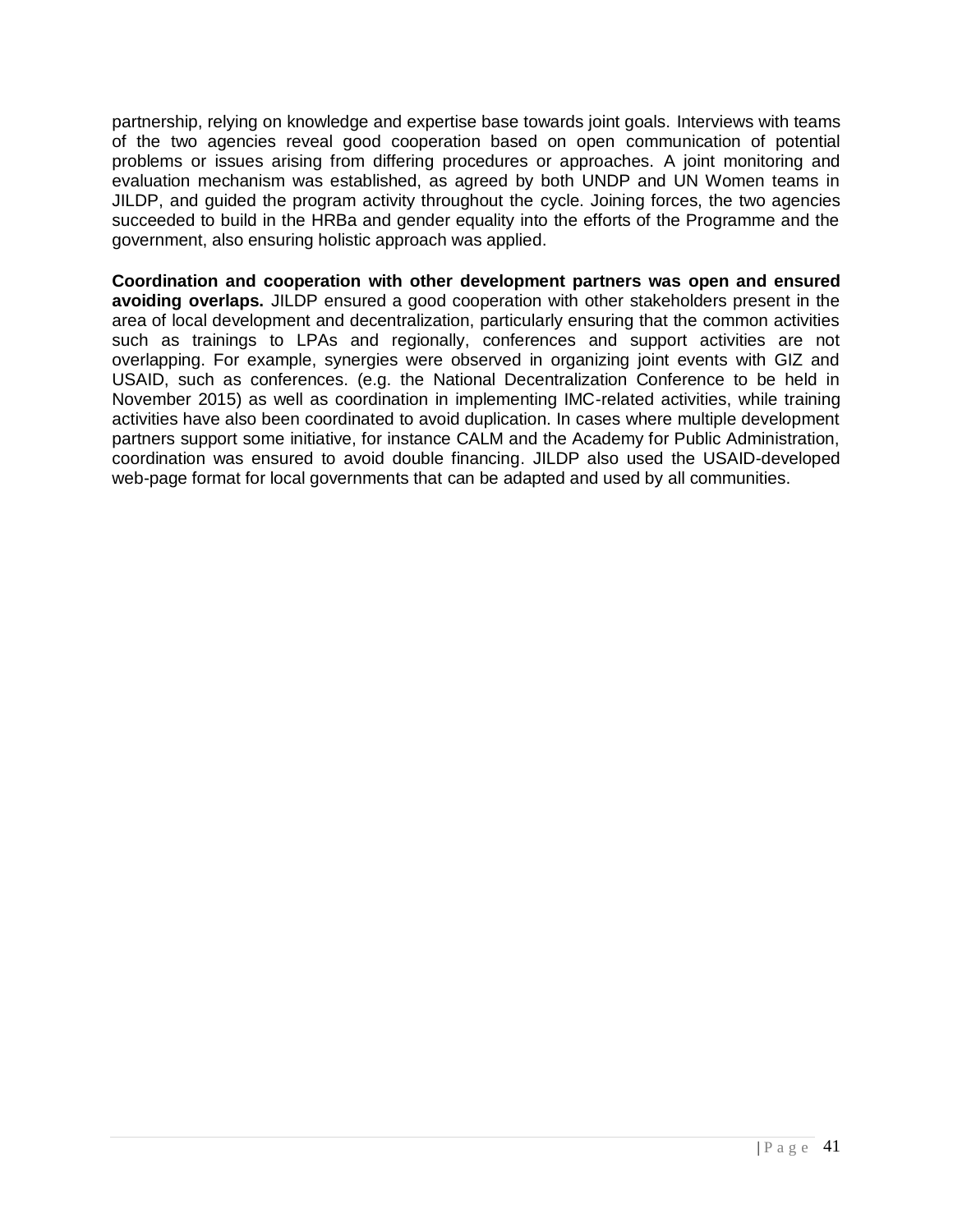## <span id="page-41-0"></span>**5.5 EFFICIENCY**

Have resources (financial, human, technical support, etc.) been allocated strategically to achieve the Programme outcomes?

Have the outputs been delivered in a timely manner? Was programme design approach considered a viable and relevant execution instrument to attain development results?

To what extent were relevant stakeholders and actors included in the Programme planning and implementation, as well as policy advocacy processes?

Does the Programme have effective joint monitoring mechanisms in place to measure progress towards results?

How adaptably and rapidly did Programme react to changing country context?

JILDP is a joint programme implemented by UNDP and UN Women, applying National Implementation Modality. Joining forces of the two agencies towards supporting integrated local development has been a suitable choice as the two agencies brought into the programme their mandates, expertise and experiences toegether with UN impartiality and neutrality in implementation of inteventions.

**Utilisation of funds through the joint programme was efficient and generally effective.**  The Joint Programme has succeeded in the phase of focus of this Evaluation to define procedures and processes applied by the two UN agencies, ensuring efficiency of Programme implementation. The Project was steered by the Programme Steering Committee, which ensured transparency and accountability of the programme in selection of partners, grants through decision making and monitoring of the programme performance.

**The JILDP is a multidimensional and complex intervention**, working on a number of policy and local development thematic areas, which bring value in holistic approach to the local development, but brings the risk of fragmentation and spreading resources too thin. This is particularly relevant taking into account the withdrawal of SIDA funding, which affected the outcomes significantly. The review of financial project data and narrative reports, and consultations with programme partners show that JILDP was still able to achieve a lot with limited resources. The total amounts made available to grass roots organisations through small grants were 5,000 USD, making them for the most part significant contribution for their start-up. The achievements made with these small grants were particularly relevant and useful for local communities given the new practices and tools they acquired, including in fund-raising. Another set of grants, 15,000 USD were offered to the LPAs for improvement of most needed local services. Additionally, 5,000 USD grants were given to LPAs for institutional development. Cooperation agreements signed with CSO partners implementing training activities had an average size of 68,000 USD, amounting to 340,000 USD in total. IMC grants valued 1,452,500 altogether. Business grants value of 176,500 USD.

Nevertheless, consulted stakeholders agreed that the contribution was highly relevant. This was also due to the fact that the provided financial assistance was complemented by ongoing technical assistance, advice, and support from Programme teams.

**The Programme's efficiency was enhanced by an experienced team of local experts and outsourced consultants.** JILDP team members have extensive experience from the previous phases of the programmes. The team has been further strengthened by outsourcing local expertise for Community Facilitators, LED consultants and CSOs which implemented trainings and other relevant capacity building activities. The choice of having different consultants for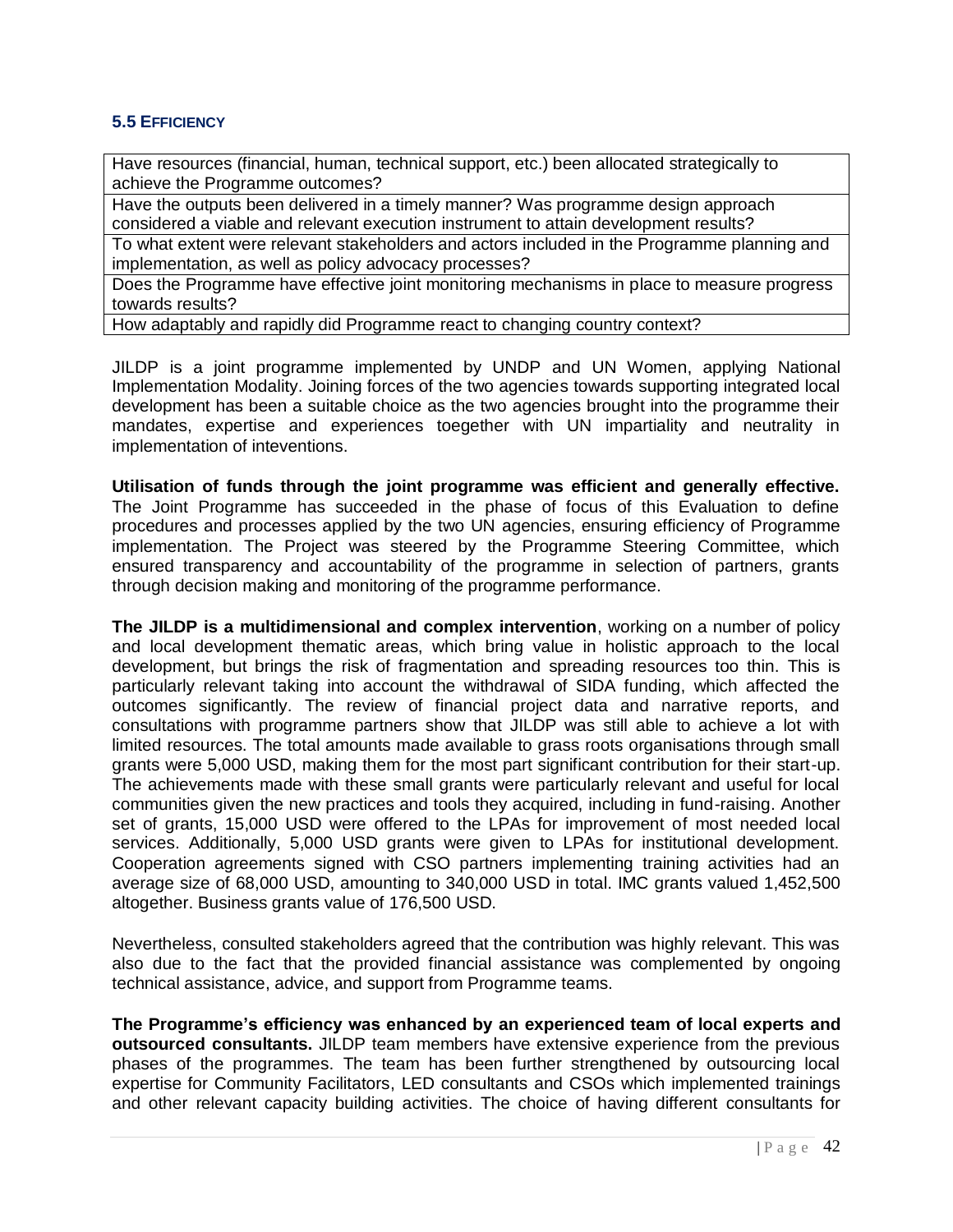each target group (LPA, community mobilization, Roma inclusion) was a strategic one for the Program and proved to be highly effective. Each of these groups need a particular approach as well as special knowledge and skills, and makes it clear that separate, specialized consultants would make best value. For promoting the HRBA and GE principles at community level, of particular importance was the contracting of community facilitators with professional background in human rights issue. They have managed to bring HRBA and gender sensitivity and understanding to the local community and local decision-makers. On the other hand, the programme is led by a Moldovan, which is positive practice and also contributes to efficient allocation of budget. All other team members and community facilitators are also local staff, however only two Community Facilitators are based outside of the capital. Employing local expertise is a significant value added for the Programme both in terms of utilization of local skills and expertise, efficiency and as a measure to further invest in human capital by utilising and building on the experience and expertise of local experts.

Document review and stakeholder consultations point to the fact that **outputs have been delivered in a timely manner and that the programme approaches and interventions were viable and efficient** in achievement of results. Also, the interviews reveal programme's openness and inclusion of partners from the government and civil society in planning and implementation of the programme activities, strengthening the relevance of the Programme to developmental context of Moldova.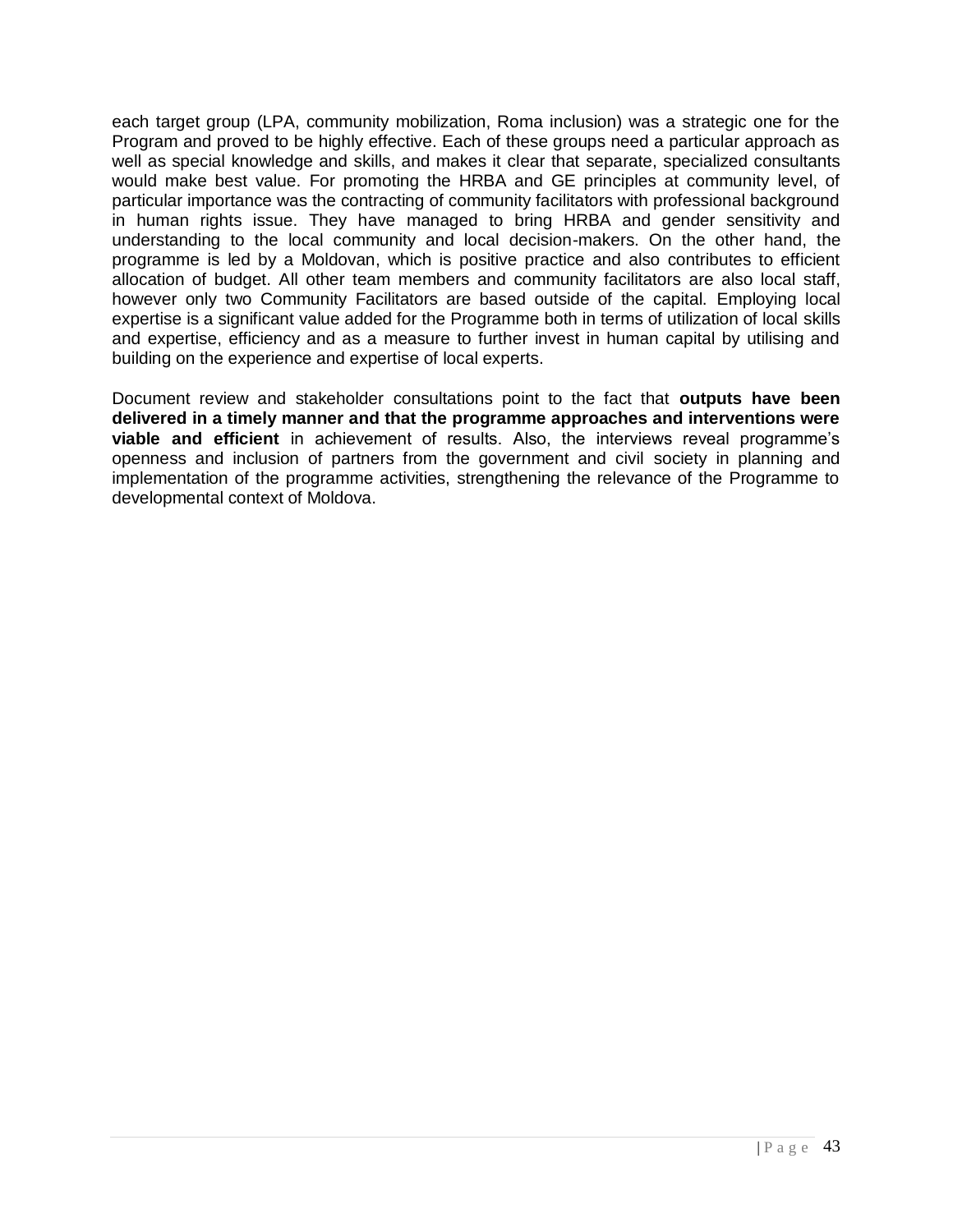#### <span id="page-43-0"></span>**5.6 SUSTAINABILITY**

What is the likelihood that the benefits from the Programme will be maintained for a reasonably long period of time after the Programme phase out?

How effectively has the programme been able to contribute to the generation of national ownership of the results achieved, the establishment of effective partnerships and the development of national capacities?

To what extent has the programme been able to promote replication of Programme successes?

The Programme has made appropriate and largely successful efforts to create or strengthen existing conditions likely to foster the continuation of the decentralization reforms in the country. These efforts are presented in this section.

The programme was steered by national government, ensuring ownership over and relevance of interventions and achieved results. The Programme ensured that partners were not only beneficiaries, but co-creators and drivers of different initiatives. All processes included local government counterparts, ensuring the information, ownership but also informed advocacy by local governments for adoption and implementation of reforms.

Overall, policy level interventions guarantee the sustainability of a development effort. In the Moldovan context it was difficult to advance policy change, yet the Programme managed to "influence" political will, through consistent promotion of policies and constant dialogue with decision-makers. Many policies need to be adopted, but it is deemed that with the JILDP contribution a good start for more comprehensive reforms has been made and upcoming government will take over and follow up.

The programme contributed to strengthening the overall **enabling environment** for addressing local development and decentralization. This was done through strengthening evidence base and policy alternatives through relevant research and data on territorial, fiscal and overall decentralization context in Moldova and international experiences, integrating local development dimension, which will remain available to stakeholders beyond the duration of the programme. Extensive research was done in the area of territorial-administrative reform, hence, the future decision-makers have all arguments on the table to make a well-informed decision and implement the reform successfully.

The programme helped to develop individual and organisational capacities of key actors (duty bearers as well as rights holders), and supported these actors to move the development of local communities forward. This is an important investment and brings sustainable change at individual but also to some extent community level of the ways in which actors understand local development, decentralization and inclusion and exchanged between duty bearers and right holders. Through its activities (capacity building, community mobilization, transparency and awareness-raising), the programme has contributed to changing the mind-set of local public authorities as well as of the local population. This is a result which is going to last and produce impact over time.

The programme facilitated exchanges, joint initiatives and platforms for cooperation and networking among national and local actors, thereby enhancing actual and potential future coordination and cooperation efforts among them. This is an important investment in sustaining the initiatives steered by the programme towards territorial and decentralization reforms, but also in strengthening efficiency of duty bearers.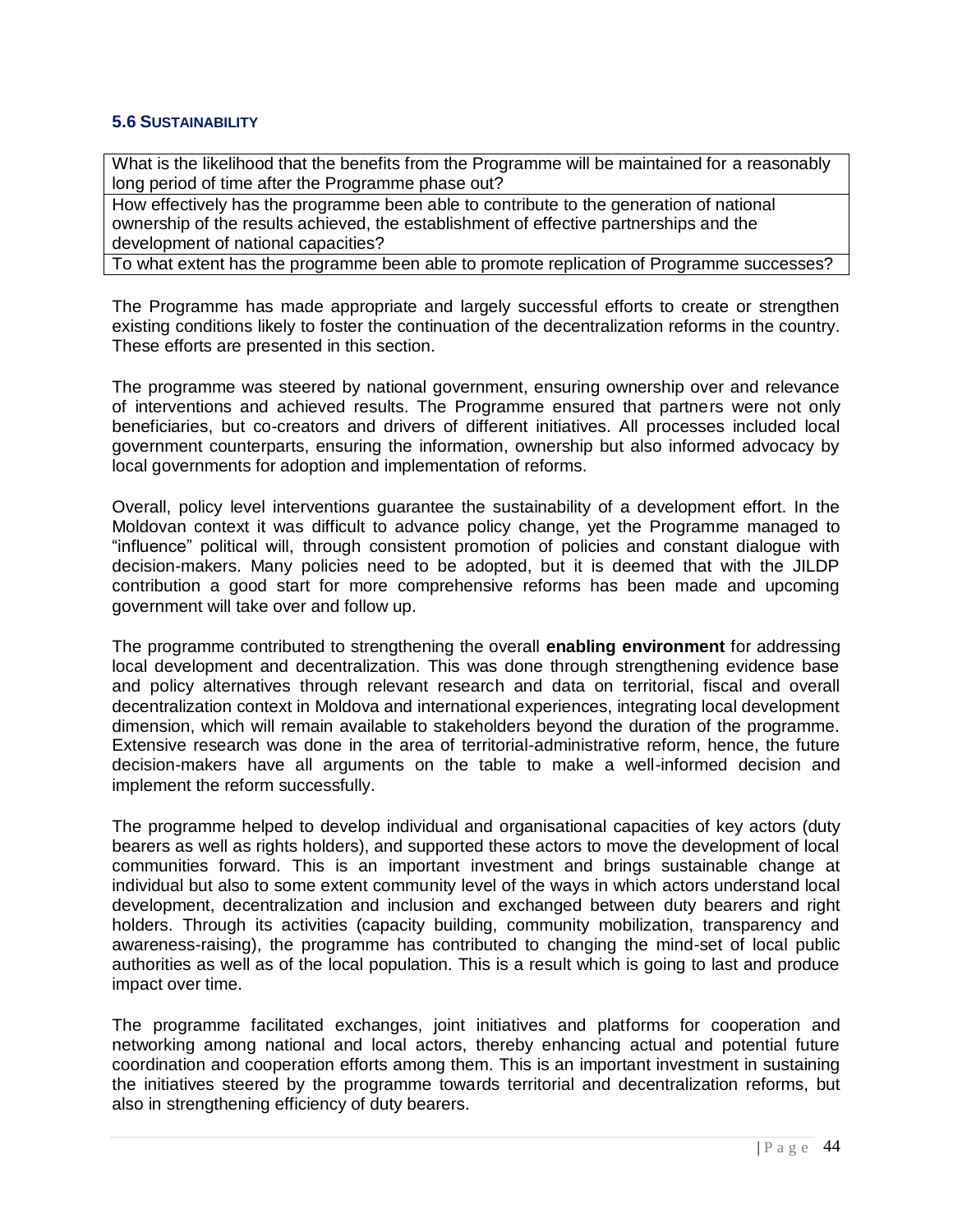The programme implemented a number of trainings and capacity building activities in cooperation with local CSOs and the Academy for Public Administration, facilitating **institutionalisation** of capacity building packages through incorporating them in (mandatory) training programmes for public officials and civil servants, and by supporting the development of practice-oriented guidelines and manuals (e.g. IMC guide).

The IMC support resulted in establishment of Service Operators and also improvement of services, but also in enabling clusters of communities to benefit from the Regional Development Fund, which supports local and regional initiatives. The IMCs established with support of the Programme are sustainable and self-standing, without the need for government subsidies. Also, their initiative to organise commercial activities is a good investment in longer term sustainability.

However, there are many contextual factors beyond the immediate influence of the programme or other actors that **threaten the sustainability** of the achievements that the programme has contributed to that are discussed in the section 5.3.1. of this Report. Key issue affecting sustainability of the programme results is the political factors and lack of common vision of the Moldovan government to continue the reforms that are of vital relevance for local development. The programme established evidence base and policy alternatives for necessary reforms. Now, government has all necessary justification for all these new reform laws and strategies but it needs political will and support for their adoption and further implementation. These reform processes are complex, and the programme's value added was to support necessary reform preparations, so that the government has all background information and policy options on the table for faster decision making and adoption of the documents. However, adoption of reform documents is beyond the influence of the Programme and will depend on the government/political readiness to embrace reforms.

The Programme is also deemed to have an important spill-over effect. Even though it technically involved 74 communities altogether, in various activities, the number of communities who will indirectly benefit from the Programme is larger. On one hand, there has been evidence that neighbouring communities have approached the LPA from target communities to ask for support in replicating some of the results of the capacity building program, such as drafting some internal regulations, clarifying some financial provisions, etc. On the other hand, the IMC will certainly provide a best practice of cooperation between communities as well as of efficient organization of public service delivery, which will be taken over by other communities in time.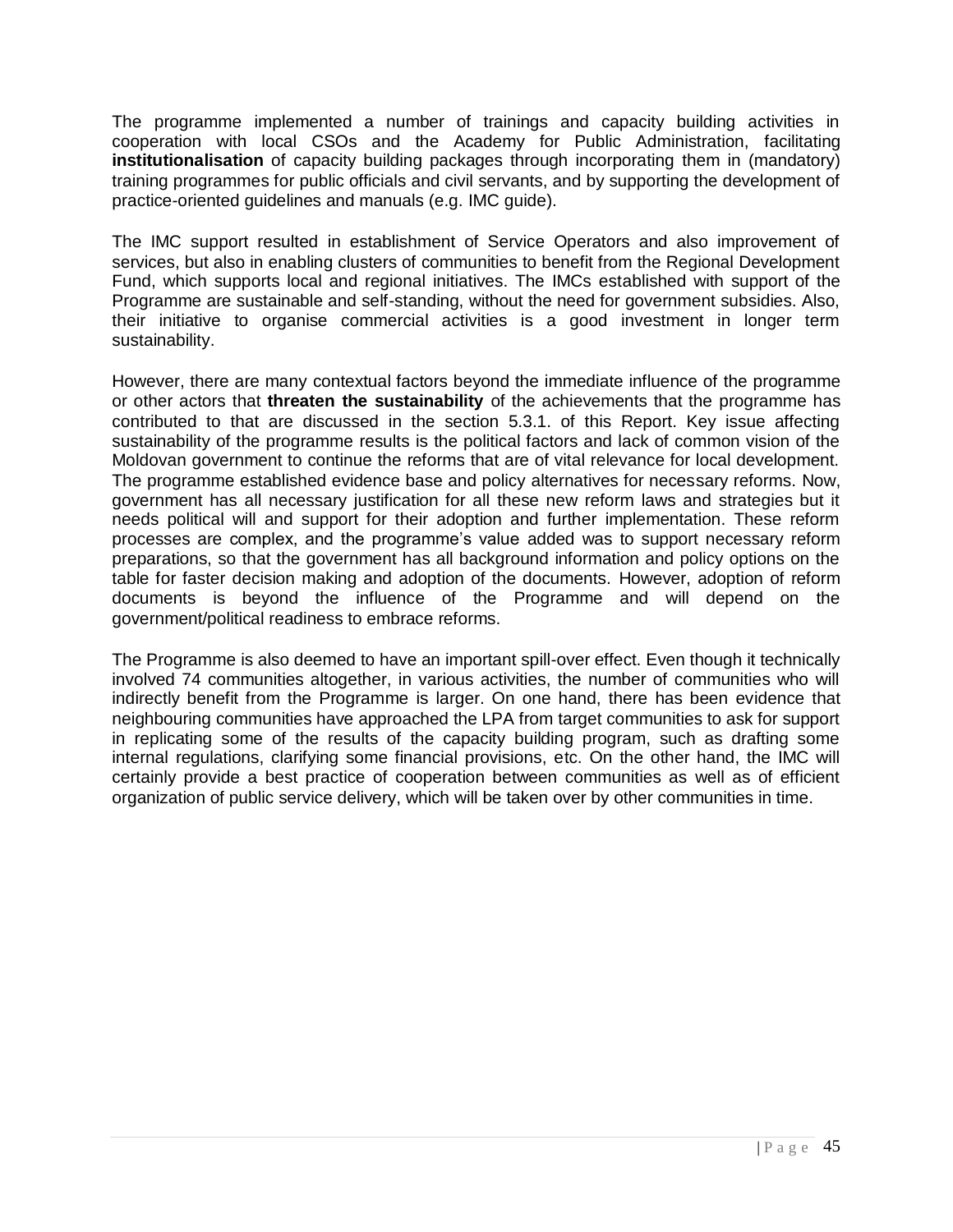## <span id="page-45-0"></span>**6. LESSONS LEARNED**

The Programme implementation thus far generated relevant lessons learnt for a potential successor Programme. The lessons learnt are:

- Investment in strengthening local level good governance through investment in **LPAs and on community mobilization (through strengthening CSOs and entrepreneurship) brings positive outcomes for citizens.** Data gathered through this evaluation shows that there is potential for positively affecting livelihoods by programmes that offer holistic approach towards strengthening duty bearers and empowering right holders.
- **Local development cannot be achieved without investment in integration of good governance principles and mechanisms in practices of both duty bearers and right holders**. The programme supports raising awareness, enhancing approaches and improving practices for transparent, accountable and participatory decision making and prioritization at local (and central) levels of governance. Further investment in integration of good governance in (preferably all) interventions supported through its successor Programme of JILDP will be of utmost importance for improved outcomes and impacts of the Programme.
- **Modeling new approaches to service delivery and basing advocacy for new policy or legislative solutions for improvement of public services is a good approach.** JILDP modelled IMCs and based its advocacy with the government on positive experiences and lessons learned gathered. Showcasing new practices and models assists government to grasp the extent to which new approaches can facilitate development, which in turn facilitates adopting decisions and legislative/policy solutions for replication of such practices.
- **Co-financing from LPAs may be a challenge due to reasons such as budget limitations, political interests, and lack of strategic approach in development work.** However, flexibility of programme to work with LPAs and explore different avenues for local fundraising (even from citizens) and including community organizations in this process has showed positive outcomes and was welcomed by LPAs and citizens.
- **Strengthening capacities and changing institutional culture needs champions of change, characterized by motivation, commitment and trust that the change will bring benefits to the institution and wider community.** Mathematical selection of targeted LPAs or central government beneficiaries is not enough – it does not analyse the ambition of the municipality/institution. Competitive selection of municipalities may bring additional results in programmes focusing on local development.
- **Grants for LPAs provide good opportunity to apply the community mobilization practices in small projects.** Although higher costs are associated, grants programs for LPAs constitute an important financial input for communities to practice their acquired knowledge while also solving communal needs. Also, the fact should not be underestimated that grants give motivation for the local administration to actively participate in the capacity building activities, thus a combination of the two tools is effective.
- **Continued, longer term engagement with national partners facilitates results achievement.** The good example is cooperation with LPAs and central government counterparts as well as CSOs. Such investments into long-term partnerships are valuable as they bring ownership over processes, and support to introduction of new concepts. These partnerships need to be further strengthened and government and CSO capacity increased for more in-depth work on the issues of service provision.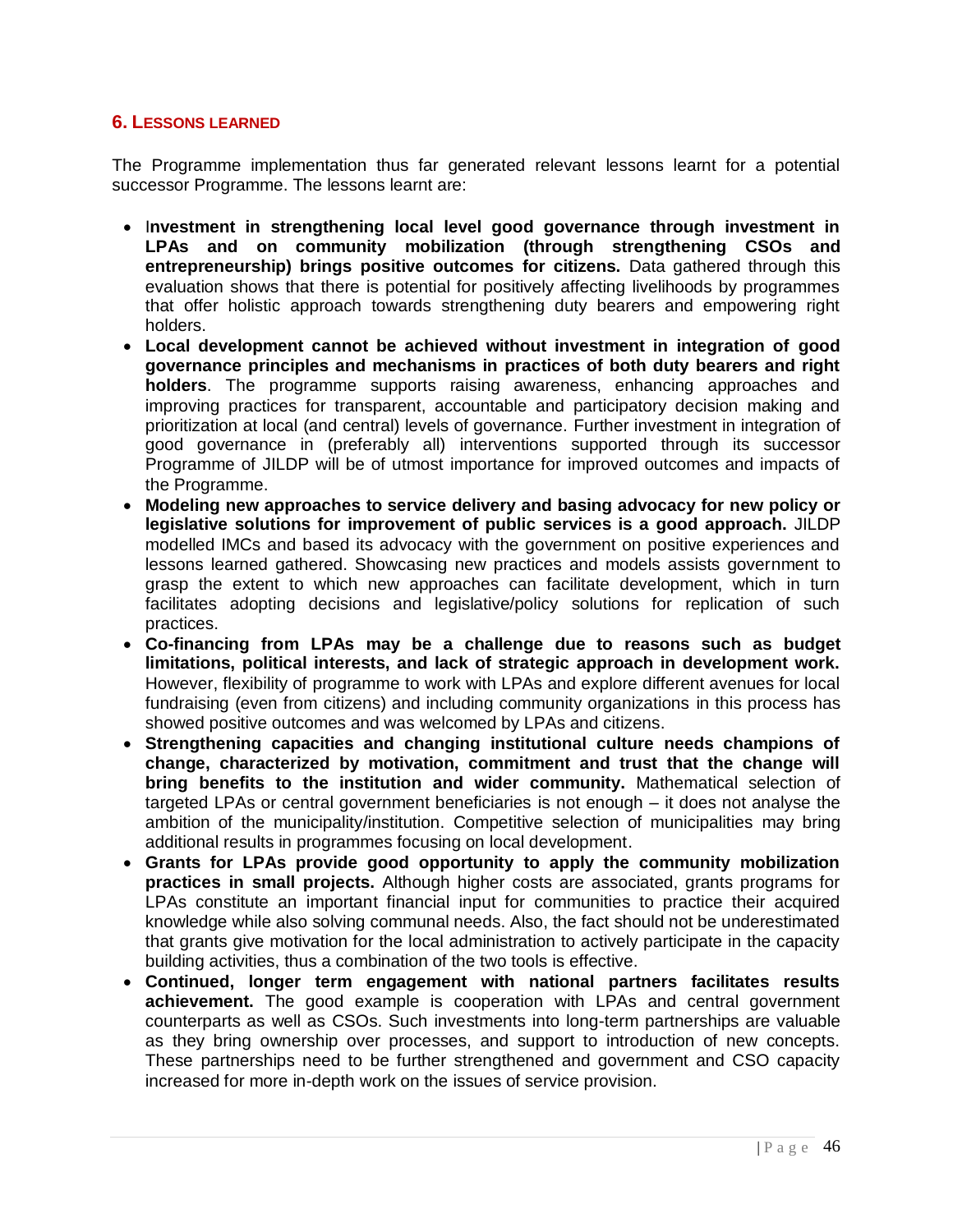## <span id="page-46-0"></span>**7. CONCLUSIONS**

This chapter sets out the Evaluators' conclusions on the strategy and performance of the JILDP Programme based on the triangulation of data gathered through desk review, interviews and focus group discussions as well as site observations.

**The programme has been relevant in view of existing and emerging priorities of the Moldovan government to furthering the decentralisation reforms and in light of existing gaps in evidence-based policy inputs and solutions at central and local levels and also low awareness and skills of relevant actors of the process, new mechanisms and their benefits.** The project addressed important gaps in the evidence base for existing and new policy frameworks, as well as capacity development needs of partners from government, civil society and business sector. The project also addressed the needs of right holders: most vulnerable groups, through empowering them to take more active part in community life.

**Evaluation findings as regards contribution to envisaged results are positive, overall, albeit lower effects are recorded for support to policy level.** The programme has succeeded in achieving strong results in its work with local level duty bearers and right holders. However, the achievements in the area policy making are partial, mainly due to external political factors, beyond control of the Programme. At policy level, contributions are visible in encouraging dialogue and supporting evidence based and inclusive policy making processes, albeit not all supported policy processes materialised in adopted and implemented policies. At local level, the Programme achieved a lot of promising results in stimulating an inclusive process of municipal planning and service delivery with enhanced good governance mechanisms. Programme's support to LPAs, CSOs, business and inter-municipal cooperation enhances access to social services, thus improving livelihoods and increasing economic prospects. Cooperation between civil society and local governments towards enabling access to, empowerment of vulnerable groups, and strengthening mechanisms for citizen participation are already bringing results in the communities.

**JILDP has been efficiently implemented, contributing to effectiveness of results.** Yet, the programme has tackled a range of issues at different levels of governance and involving diverse stakeholders, both duty bearers and right holders, which provides the risk of spreading resources thing and fragmentation. This risk was mitigated by JILDP's experienced team with expertise in policy making and local development as well as ongoing support by both UN Agencies involved in the programme and the donor. Management efforts by JILDP team were appropriate and contributed to the effective and efficient implementation of planned initiatives. While grants and cooperation agreements with individual partners varied in size, they often contributed to achieving results that have the potential to positively influence further development of communities and partners.

However, the *sustainability prospects of the Programme achievements are mixed*. Envisaged policy changes have not been achieved as planned, which makes the sustainability of the development efforts limited only to areas where government response was ensured in the form of adopted policies/legislation (e.g. Sectorial decentralisation strategies for education, social protection; Regulation for IMCs, etc.). At local level, acquired skills and institutionalised governance mechanisms, services and practices have higher sustainability prospects. Improved and established infrastructure and structures (IMCs, businesses, CSOs, social and community infrastructure) have also high sustainability prospects. Also, staff turnover, frequent institutional changes reduce the benefits of capacity building investment.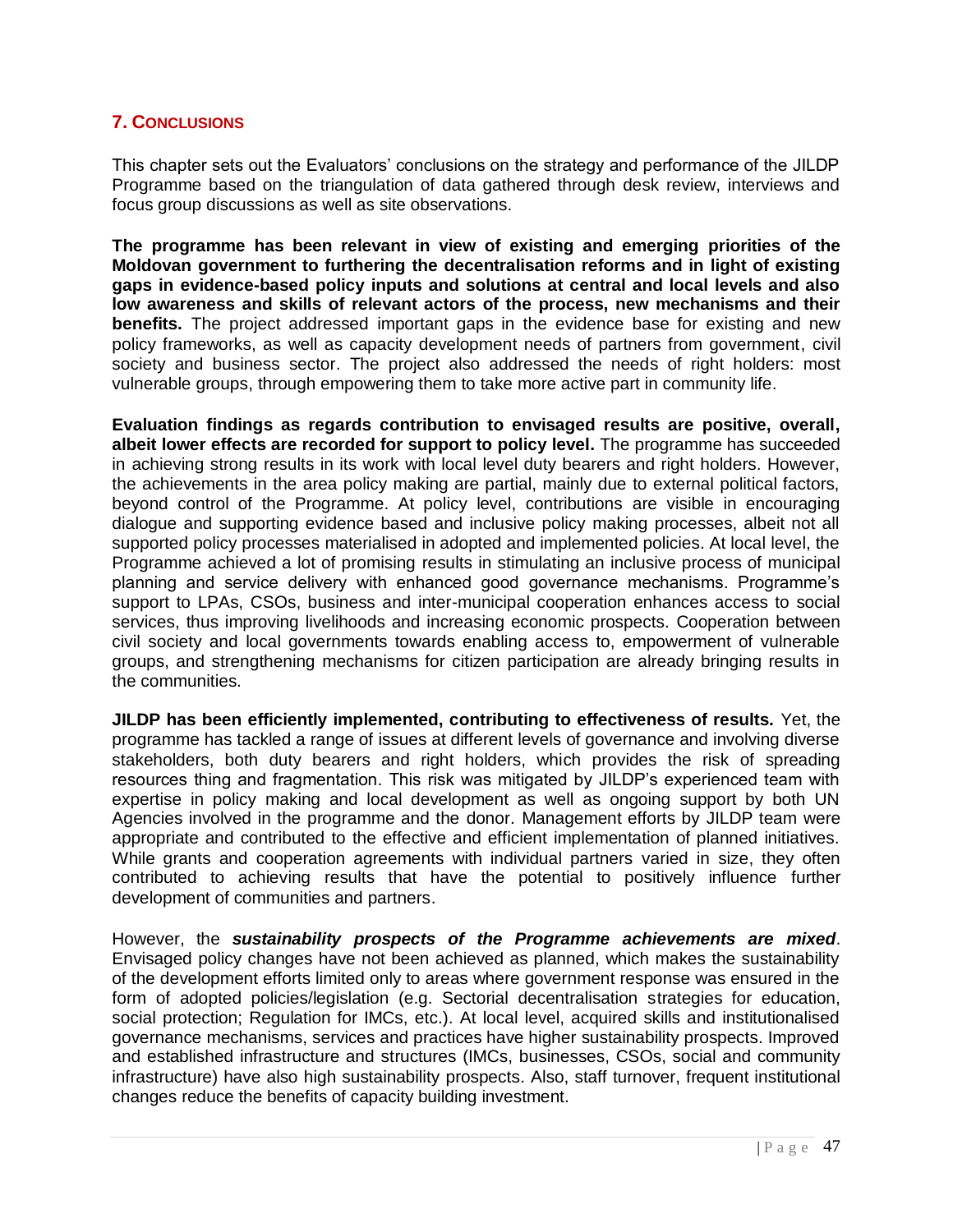#### <span id="page-47-0"></span>**8. RECOMMENDATIONS**

Recommendations presented below are based on the findings and conclusions of the evaluation as well as on consultation with all key stakeholders that were interviewed during the field phase. Each interview and discussion group has checked the perceptions of various stakeholders (government counterparts, UNDP and UN Women, development and programme partners and beneficiaries) concerning the priorities of reforms of local government that need to be addressed in the coming years (see Interview Guides in Annex 2). Validation of recommendations was done in two phases: 1) during de-briefing session with UNDP and UN Women, 2) following submission of the draft report with evaluation findings, conclusions and recommendations.

. For ease of reference, recommendations are divided into two categories, as follows:



#### **No Recommendation**

#### **Strategic (S)**

S1 **Continue the initiatives started by the Programme towards further institutionalisation of positive results and to contribute to the Programme goal** *to support better and equitable service provision and sustainable local development,*  facilitated by the improved legal and institutional framework resulting from the *implementation of the National Decentralization Strategy*.

The joint development initiative of UNDP and UN Women, government partners and donors for enabling stronger framework for advancement of decentralisation reforms and strengthening duty bearers and right holders should be continued. The JILDP Programme laid foundations for good governance and more inclusive policy processes and created momentum for change. This momentum should not be lost but utilised for supporting government to reach the national and international priorities and standards in service provision and policy making. The new programme should include, but not be limited to efforts to:

#### *At central level:*

 Further support and advocacy for territorial-administrative reform as a prerequisite for all other related reform activities in different sectors

#### *At local and regional levels:*

Continued capacity building of selected LPAs to apply good governance principles in developmental planning and service provision (insisting on transparency, accountability, effectiveness and efficiency of municipal operations, while ensuring participation and inclusion of citizens);

Replication of good practices of IMCs and PPPs for better service provision;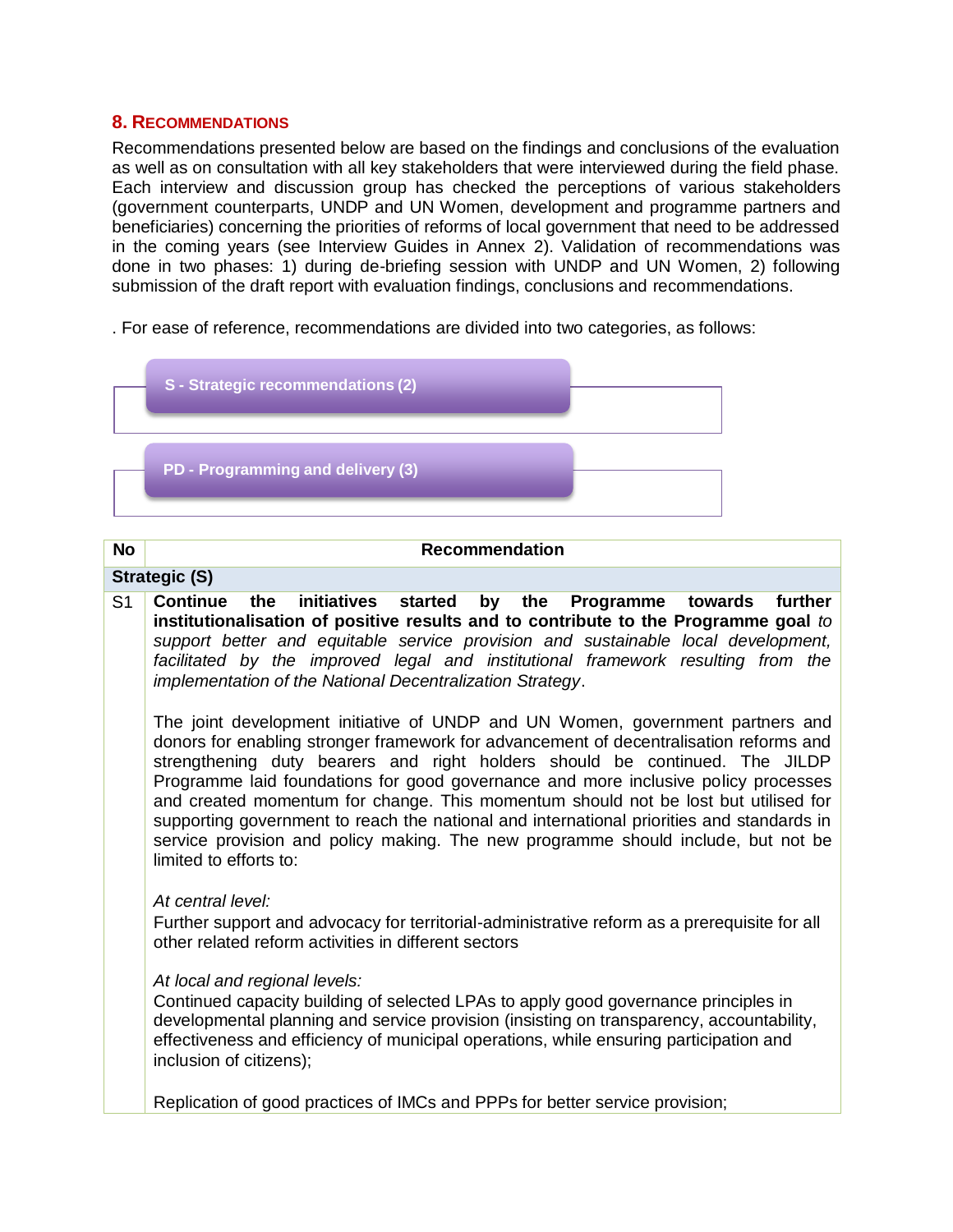| <b>No</b>      | <b>Recommendation</b>                                                                                                                                                                                                                                                                                                                                                                                                                                                                                                                                                                                                                                                                                                                                                                                                                                                                                                                                                                                                                     |
|----------------|-------------------------------------------------------------------------------------------------------------------------------------------------------------------------------------------------------------------------------------------------------------------------------------------------------------------------------------------------------------------------------------------------------------------------------------------------------------------------------------------------------------------------------------------------------------------------------------------------------------------------------------------------------------------------------------------------------------------------------------------------------------------------------------------------------------------------------------------------------------------------------------------------------------------------------------------------------------------------------------------------------------------------------------------|
|                | Continue with in-country exchange visits between target communities and eventually<br>include communities not covered by the project, to contribute to possible spill-over effect.<br>Invest in CSOs as drivers of change and community development, empowering them to<br>be policy actors;                                                                                                                                                                                                                                                                                                                                                                                                                                                                                                                                                                                                                                                                                                                                              |
|                | Integrate entrepreneurship and business development initiatives in the programme<br>support to local development                                                                                                                                                                                                                                                                                                                                                                                                                                                                                                                                                                                                                                                                                                                                                                                                                                                                                                                          |
| S <sub>2</sub> | Conduct Impact Assessment of the (J)ILDP Programme(s)                                                                                                                                                                                                                                                                                                                                                                                                                                                                                                                                                                                                                                                                                                                                                                                                                                                                                                                                                                                     |
|                | The (J)ILDP Programme has been investing significant efforts and resources in building<br>policies, capacities and new models of services and good governance approaches since<br>its first programme which started in 2007. Impact assessment of the (J)ILDP is seen as<br>an important process to gain knowledge on effects and impacts of these interventions<br>within the Programme. It should be an in-depth assessment of outcomes and impacts of<br>the development interventions on duty bearers and right holders, and should apply sound<br>impact assessment methodologies. Such assessment will be used for designing better<br>development policies at national and local level, as well as for creating new development<br>interventions that will better suit the needs of local government units and citizens. It is<br>recommended that the potential successor Programme is designed based on a<br>comprehensive impact assessment, which would serve as a baseline study for<br>Programme's results (and indicators). |
|                | <b>Programming and delivery (PD)</b>                                                                                                                                                                                                                                                                                                                                                                                                                                                                                                                                                                                                                                                                                                                                                                                                                                                                                                                                                                                                      |
| <b>P1</b>      | Ensure good governance principles are mainstreamed into all development efforts<br>towards integrated local development                                                                                                                                                                                                                                                                                                                                                                                                                                                                                                                                                                                                                                                                                                                                                                                                                                                                                                                   |
|                | Integration of some good governance principles in Programme activities has already<br>been bringing positive results. Further on-going efforts towards integrated local<br>development should ensure good governance principles are imperative for all efforts in<br>order to benefits for LPAs and impacts on improvement of livelihoods. Also, it will<br>contribute to improvement of investment prospects of municipalities, as they will<br>contribute to better competitiveness. The future impact and long term sustainability can<br>be enhanced by focusing on good governance elements.                                                                                                                                                                                                                                                                                                                                                                                                                                         |
| P <sub>2</sub> | Identify and provide capacity building support to local/community experts (agents<br>of change) for community facilitation and mobilization (Community Facilitators)                                                                                                                                                                                                                                                                                                                                                                                                                                                                                                                                                                                                                                                                                                                                                                                                                                                                      |
|                | During the evaluation, the benefits of outsourcing Community facilitators have been<br>visibly shown. The programming of such future efforts should ensure that<br>local/community experts (agents of change) are identified and capacity building support<br>to them is provided towards strengthening critical mass of local experts in targeted<br>communities or regions is maintained.                                                                                                                                                                                                                                                                                                                                                                                                                                                                                                                                                                                                                                               |
| P <sub>3</sub> | Continue investing in local economic development and IMCs                                                                                                                                                                                                                                                                                                                                                                                                                                                                                                                                                                                                                                                                                                                                                                                                                                                                                                                                                                                 |
|                | The Programme has established important foundations and developed successful<br>models for economic development and IMCs. These models should be further replicated<br>in the follow up and other UN/DP programmes.                                                                                                                                                                                                                                                                                                                                                                                                                                                                                                                                                                                                                                                                                                                                                                                                                       |
| P4             | Invest in CSOs representing business interests (e.g. Business associations,<br>associations of employers, etc.)                                                                                                                                                                                                                                                                                                                                                                                                                                                                                                                                                                                                                                                                                                                                                                                                                                                                                                                           |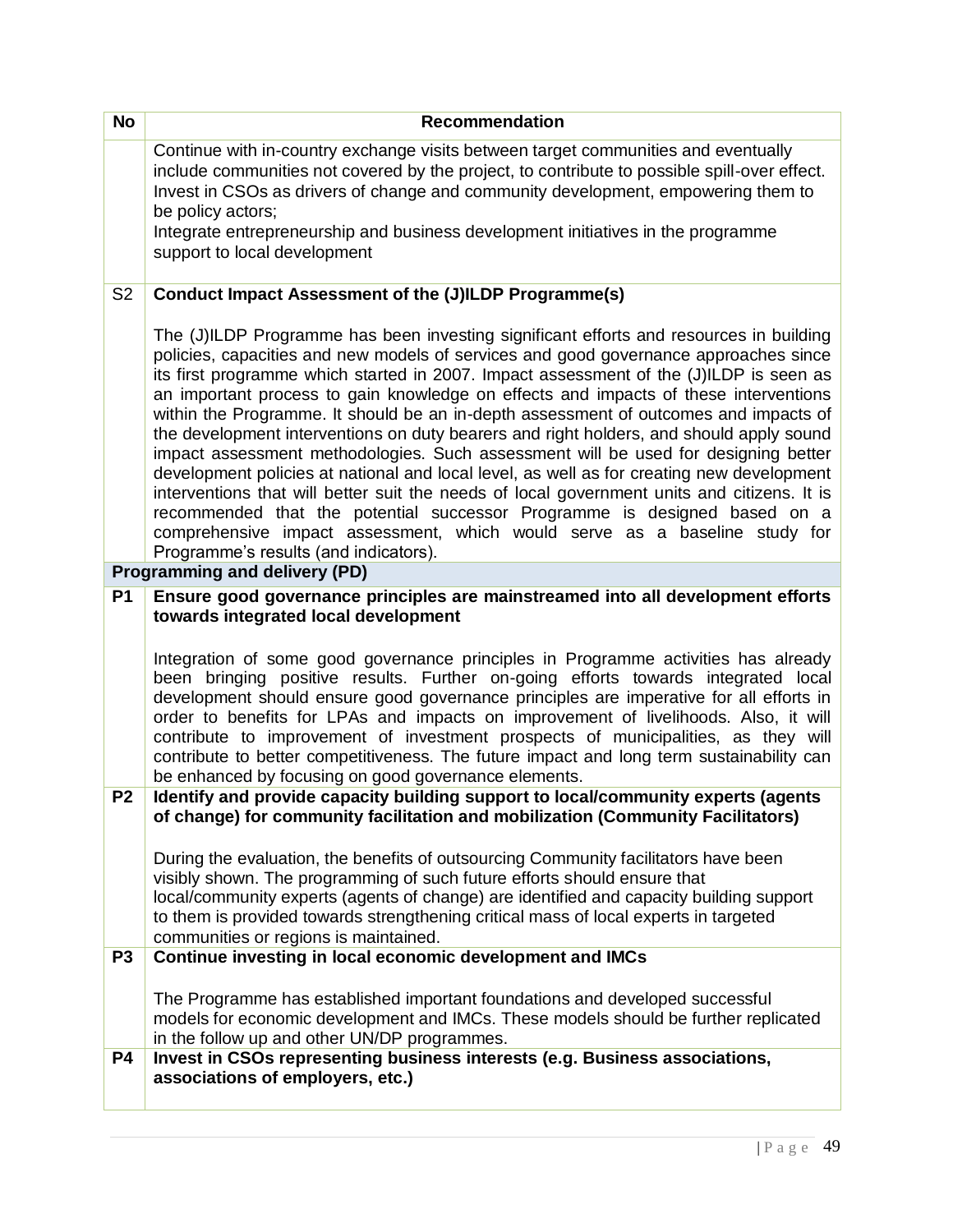| <b>No</b> | <b>Recommendation</b>                                                               |
|-----------|-------------------------------------------------------------------------------------|
|           | Invest in CSOs as drivers of change, empowering them to be policy actors (evidence  |
|           | based advocacy) from different areas of business sector to enable them to influence |
|           | policies relating to economic and business development (e.g. supporting advocacy in |
|           | agribusiness by agribusiness associations).                                         |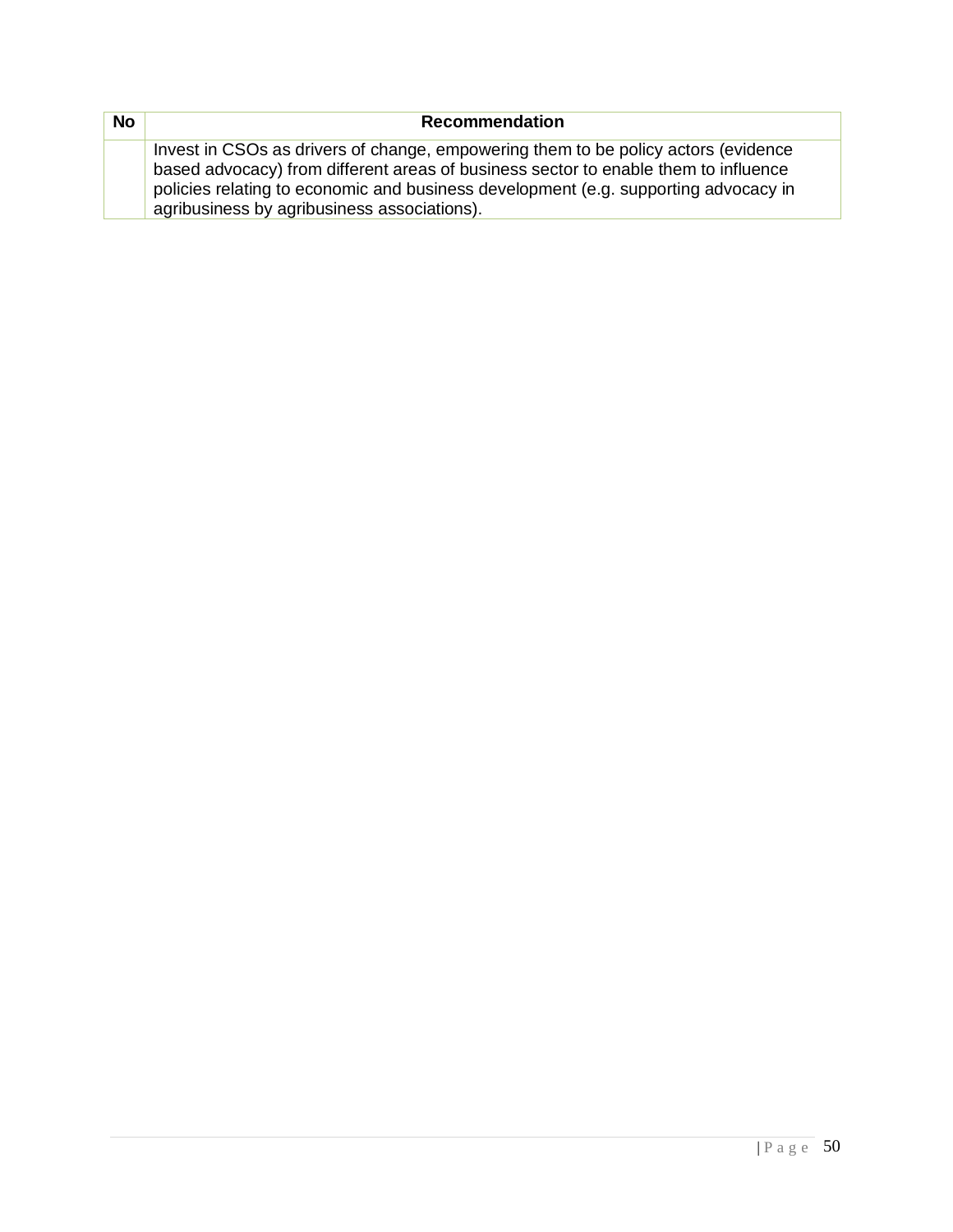<span id="page-50-0"></span>

| No.              | <b>Evaluation question</b>                                                                                                                                                          | <b>Judgment criteria</b>                                                                                                                                                                                                                                                                                                                                                                                        | <b>Indicator</b>                                                                                                                                                                                                                                                      | <b>Sources of information</b>                                                                                                                                                                                                                  |
|------------------|-------------------------------------------------------------------------------------------------------------------------------------------------------------------------------------|-----------------------------------------------------------------------------------------------------------------------------------------------------------------------------------------------------------------------------------------------------------------------------------------------------------------------------------------------------------------------------------------------------------------|-----------------------------------------------------------------------------------------------------------------------------------------------------------------------------------------------------------------------------------------------------------------------|------------------------------------------------------------------------------------------------------------------------------------------------------------------------------------------------------------------------------------------------|
| <b>Relevance</b> |                                                                                                                                                                                     |                                                                                                                                                                                                                                                                                                                                                                                                                 |                                                                                                                                                                                                                                                                       |                                                                                                                                                                                                                                                |
| EQ 1.            | How does the<br>Programme design<br>match with the<br>complexity of national<br>structures, systems and<br>decision-making<br>processes?                                            | Alignment of PD<br>$\bullet$<br>objectives and<br>activities to the<br>complexity of national<br>structures, systems<br>and decision-making<br>processes for<br>advancement of<br>availability of<br>resources, and<br>effective local<br>management to deliver<br>efficient, equitable and<br>accessible local public<br>services, to facilitate<br>sustainable<br>development and<br>foster social inclusion. | Evidence of consistency<br>$\blacksquare$<br>between needs and priorities<br>of local communities and<br>complexity of<br>national/regional/local<br>structures, systems and<br>decision-making processes<br>and the PD objectives and<br>activities of the Programme | PD and progress reports<br>Key legislation on decentralisation<br>and local development<br>Relevant strategic documents<br>Relevant studies and reports<br>National and local reports,<br>research studies<br>Interviews with key stakeholders |
| EQ 2.            | Is the Programme<br>design based on quality<br>analysis, including<br>gender and human<br>rights based analysis,<br>risk assessments, socio-<br>cultural and political<br>analysis? | Programme<br>design<br>$\bullet$<br>founded on the needs<br>assessments;<br>human<br>rights based analysis,<br>socio-cultural<br>and<br>political analysis and<br>risk<br>assessments<br>focusing<br>on targeted<br>groups.                                                                                                                                                                                     | consistency<br>Evidence<br>of<br>$\bullet$<br>between needs and priorities<br>for human rights and the<br>strategy/approach<br>developed<br>the<br>by<br>Programme.<br>Evidence of rooting the PD<br>on risk, socio-cultural and<br>political analysis                | Programme document                                                                                                                                                                                                                             |
| EQ 3.            | Were the programmatic<br>strategies appropriate to                                                                                                                                  | Alignment of the<br>Programme with                                                                                                                                                                                                                                                                                                                                                                              | Evidence of consistency<br>$\blacksquare$<br>between needs and priorities                                                                                                                                                                                             | National<br>and<br>local<br>reports,<br>research studies                                                                                                                                                                                       |

# **ANNEX 1. EVALUATION MATRIX**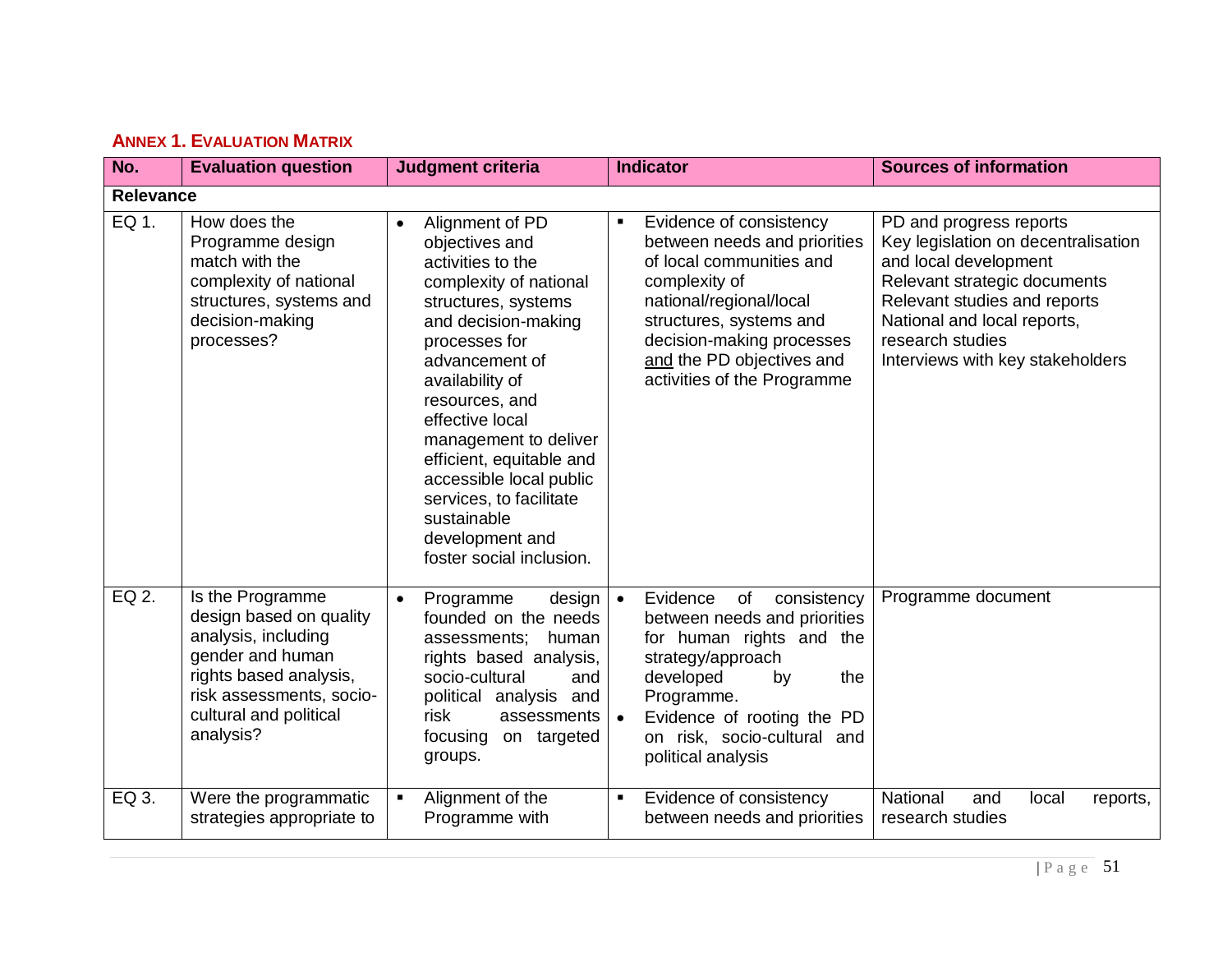|                      | address the identified<br>needs of beneficiaries?                                                                                                | needs and priorities<br>identified in<br>national/regional and<br>local strategies aimed<br>to guide and advance<br>availability of<br>resources, and<br>effective local<br>management to deliver<br>efficient, equitable and<br>accessible local public<br>services, to facilitate<br>sustainable<br>development and<br>foster social inclusion. | Interviews with key stakeholders<br>for local development and<br>the strategy/approach<br>Programme reports<br>developed by the<br>Programme                                                                                                                                                                                                                                                                                                                                                                                                                                 |  |
|----------------------|--------------------------------------------------------------------------------------------------------------------------------------------------|---------------------------------------------------------------------------------------------------------------------------------------------------------------------------------------------------------------------------------------------------------------------------------------------------------------------------------------------------|------------------------------------------------------------------------------------------------------------------------------------------------------------------------------------------------------------------------------------------------------------------------------------------------------------------------------------------------------------------------------------------------------------------------------------------------------------------------------------------------------------------------------------------------------------------------------|--|
| <b>Effectiveness</b> |                                                                                                                                                  |                                                                                                                                                                                                                                                                                                                                                   |                                                                                                                                                                                                                                                                                                                                                                                                                                                                                                                                                                              |  |
| EQ 4.                | What has been the<br>progress made towards<br>achievement of the<br>expected outcomes and<br>expected results? What<br>are the results achieved? | The Programme<br>$\blacksquare$<br>produced the outputs<br>planned for the<br>reference period <sup>16</sup><br>Progress achieved at<br>outputs level is likely to<br>lead to intended<br>results (quantitative<br>and qualitative)                                                                                                               | Programme reports (progress and<br>% outputs and results<br>$\bullet$<br>field monitoring)<br>achieved (indicators)<br>Interviews with stakeholders, focus<br>Quality of outputs and<br>$\bullet$<br>groups and discussion groups<br>results<br>Site visits to a selected number of<br>The Programme has a well<br>municipalities, including interviews<br>$\bullet$<br>defined intervention logic,<br>with final beneficiaries<br>demonstrating how the<br>outputs will produce the<br>intended results<br>Evidence and examples of<br>$\bullet$<br>high/poor effectiveness |  |
| EQ 5.                | What were the key<br>factors influencing the<br>achievement or non-<br>achievement of the                                                        | which<br>Extent<br>to<br>$\bullet$<br>external factors affect<br>the operations of the<br>Programme                                                                                                                                                                                                                                               | Programme<br>Evidence of external factors<br>reports<br>(yearly,<br>$\bullet$<br>monitoring)<br>and their effects on the<br>Site visits<br>Programme operations<br>Interviews with key stakeholders<br>Evidence<br>0f<br>successful<br>$\bullet$                                                                                                                                                                                                                                                                                                                             |  |

 $\overline{a}$ <sup>16</sup> Reference period is 2013 – October 2015, i.e. the Programme implementation period subject to this evaluation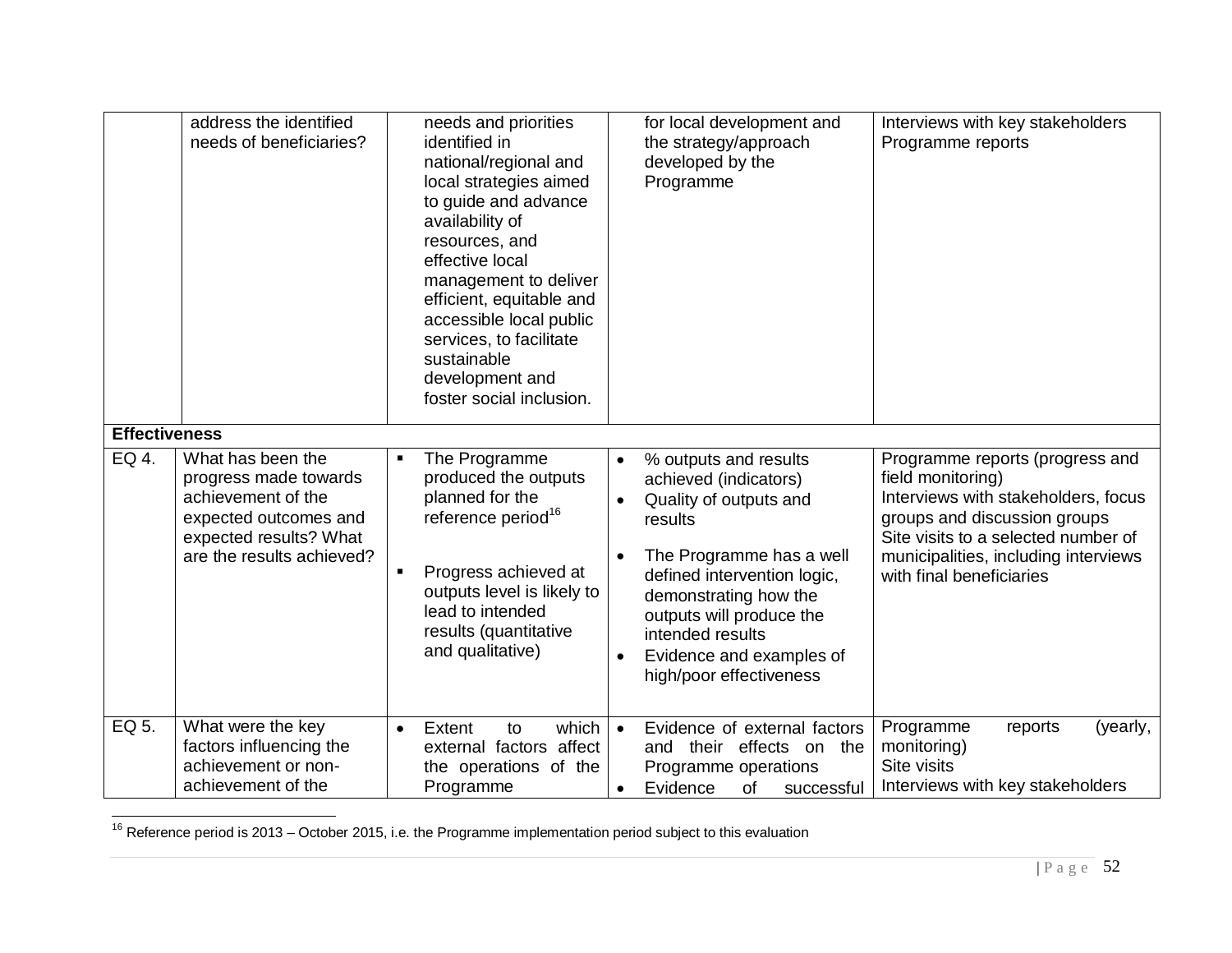|       | Programme objectives to                                                                                                                                                                                                                                   |                                                                                                                                                                                                                                                                                                                                                                                                                                                                                                                                    | mitigation strategies for risks                                                                                                                                                                                                                                                                                                                                                                                                                                                                                                                                                                                                                                                                                                                    |                                                                                                                                                                                                                                                                                                                                              |
|-------|-----------------------------------------------------------------------------------------------------------------------------------------------------------------------------------------------------------------------------------------------------------|------------------------------------------------------------------------------------------------------------------------------------------------------------------------------------------------------------------------------------------------------------------------------------------------------------------------------------------------------------------------------------------------------------------------------------------------------------------------------------------------------------------------------------|----------------------------------------------------------------------------------------------------------------------------------------------------------------------------------------------------------------------------------------------------------------------------------------------------------------------------------------------------------------------------------------------------------------------------------------------------------------------------------------------------------------------------------------------------------------------------------------------------------------------------------------------------------------------------------------------------------------------------------------------------|----------------------------------------------------------------------------------------------------------------------------------------------------------------------------------------------------------------------------------------------------------------------------------------------------------------------------------------------|
|       | date?                                                                                                                                                                                                                                                     |                                                                                                                                                                                                                                                                                                                                                                                                                                                                                                                                    | and assumptions                                                                                                                                                                                                                                                                                                                                                                                                                                                                                                                                                                                                                                                                                                                                    |                                                                                                                                                                                                                                                                                                                                              |
| EQ 6. | To what extent have<br>capacities of relevant<br>duty-bearers and rights-<br>holders been<br>strengthened?                                                                                                                                                | Capacity building<br>$\blacksquare$<br>activities enhanced the<br>knowledge, skills and<br>abilities of government<br>actors in<br>advancement of<br>availability of<br>resources, and<br>effective local<br>management to deliver<br>efficient, equitable and<br>accessible local public<br>services, to facilitate<br>sustainable<br>development and<br>foster social inclusion.<br>Quality of capacity<br>building<br>packages/programmes<br>(training packages,<br>guides, manuals)<br>developed with the<br>Programme support | Government actors use the<br>knowledge and skills acquired to<br>overcome constraints and<br>improve the coverage of<br>advancement of availability of<br>resources, and effective local<br>management to deliver efficient,<br>equitable and accessible local<br>public services, to facilitate<br>sustainable development and<br>foster social inclusion.<br>Local government<br>$\bullet$<br>counterparts use the<br>knowledge and skills<br>acquired to implement local<br>policies and measures for<br>advancement of availability<br>of resources, and effective<br>local management to deliver<br>efficient, equitable and<br>accessible local public<br>services, to facilitate<br>sustainable development<br>and foster social inclusion. | Relevant assessments, reviews,<br>evaluations, researches, studies on<br>local and regional development<br>Programme reports (progress, field<br>monitoring)<br>Site visits<br>Interviews with key stakeholders<br>and discussion groups<br>Focus groups<br>Programme outputs (curricula,<br>manuals, training packages)<br>Training reports |
| EQ 7. | To what extent has the<br>joint programme<br>promoted or led to<br>improved communication,<br>synergies, coordination<br>and collaboration among<br>national stakeholders,<br>e.g. between different<br>line ministries and among<br>government and civil | The Joint Programme<br>intervention approach<br>promoted and enhanced<br>functioning coordination,<br>synergies and<br>communication with<br>stakeholders and<br>beneficiaries (local and<br>national government, civil<br>society, and other actors                                                                                                                                                                                                                                                                               | Level of coordination and<br>$\blacksquare$<br>cooperation between<br>partners in activities<br>contributing to Programme<br>objectives<br>Programme contains strong<br>$\blacksquare$<br>reference to coordination<br>mechanisms between<br>partners<br>Programme<br>document<br>$\bullet$                                                                                                                                                                                                                                                                                                                                                                                                                                                        | Programme documents and<br>Reports<br>Meeting minutes<br>Government and donor Reports<br>Interviews with partners                                                                                                                                                                                                                            |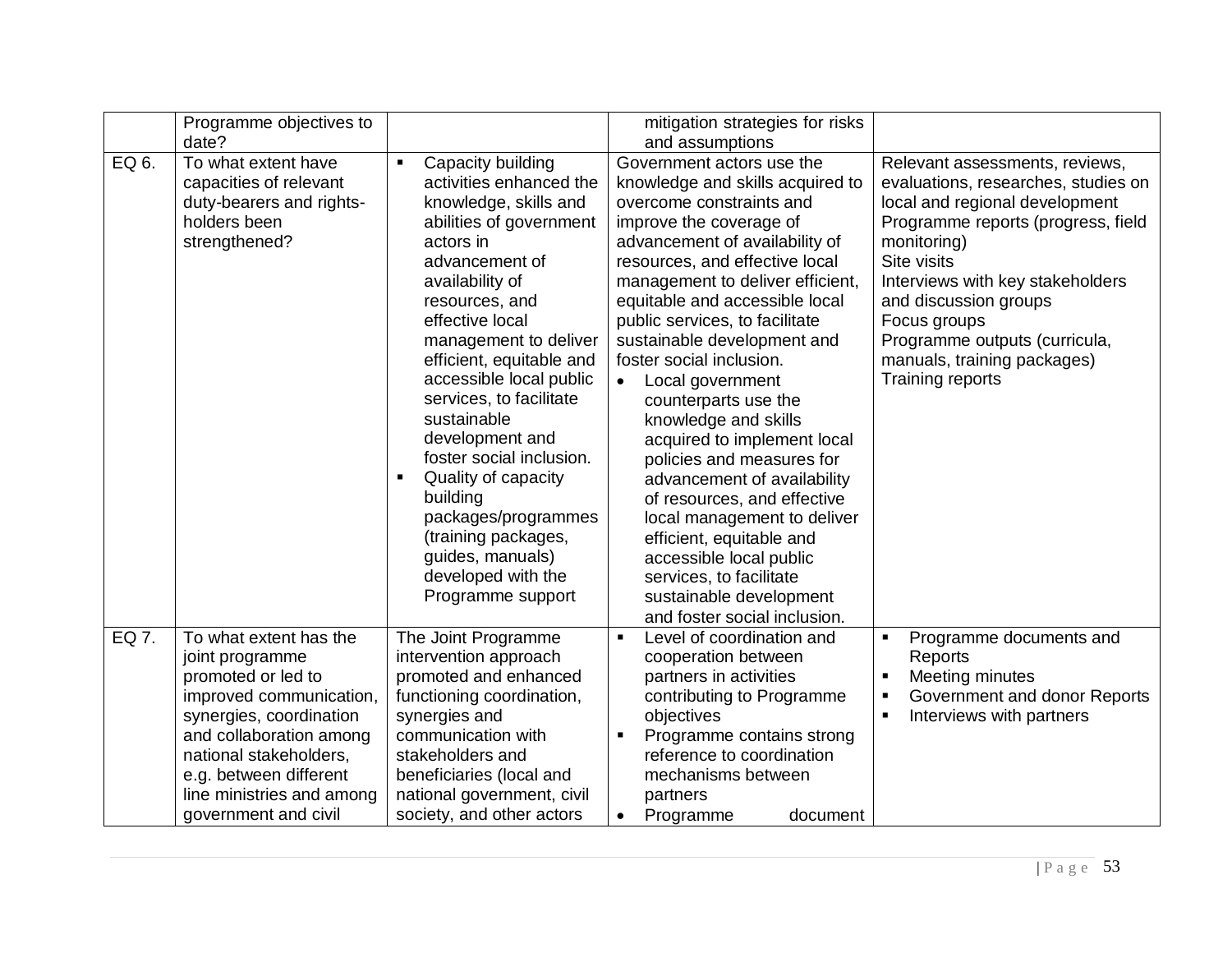|       | society?                                                                                                                                                                                                                                                                                                                                    | operating nationally and<br>locally)                                                                                                                                                                                                                                                                                                                                                                                                   |                             | contains reference to other<br>interventions promoted by<br>government, civil society and<br>donors and other actors                                                                                                                                                                                                                                                                      |                                  |                                                                                                  |
|-------|---------------------------------------------------------------------------------------------------------------------------------------------------------------------------------------------------------------------------------------------------------------------------------------------------------------------------------------------|----------------------------------------------------------------------------------------------------------------------------------------------------------------------------------------------------------------------------------------------------------------------------------------------------------------------------------------------------------------------------------------------------------------------------------------|-----------------------------|-------------------------------------------------------------------------------------------------------------------------------------------------------------------------------------------------------------------------------------------------------------------------------------------------------------------------------------------------------------------------------------------|----------------------------------|--------------------------------------------------------------------------------------------------|
| EQ 8. | To what extent this joint<br>programme affected<br>increased collaboration,<br>coordination, and<br>information exchange<br>between UNDP and UN<br>Women in relation to<br>local development?                                                                                                                                               | Complementarity,<br>coordination and<br>collaboration between<br><b>UNDP and UN Women</b><br>Regular consultations and<br>coordination between the<br>two UN Agencies,<br>particularly within the<br>efforts focusing on local<br>development                                                                                                                                                                                          | $\blacksquare$<br>$\bullet$ | Level of coordination and<br>cooperation between<br>partners in Programme<br>PD contains strong<br>reference to coordination<br>mechanisms between<br>partners<br>PD contains references to<br>other interventions<br>implemented by the two UN<br>Agencies<br>Examples<br>of<br>synergies<br>between UNDP<br>and UN<br>Women<br>Programmes<br>contributing<br>local<br>to<br>development | $\blacksquare$<br>$\blacksquare$ | <b>Programme Reports</b><br>Meeting minutes<br><b>UNDP/UN Women Reports</b><br><b>Interviews</b> |
| EQ 9. | To what extent has this<br>joint programme modality<br>contributed to inter-<br>agency networking,<br>informal information<br>exchange, a constructive<br>team spirit, a conscious<br>feeling of being a<br>member of one UN<br>family, etc. among the<br>UN agencies involved in<br>the design and<br>implementation of this<br>programme? | Intended contributions to<br>inter-agency<br>networking,<br>informal<br>information<br>exchange, a constructive<br>team spirit, a conscious<br>feeling of being a member<br>of one UN family, etc.<br>among the UN agencies<br>involved in the design and<br>implementation<br>of<br>this<br>programme (i) have been<br>achieved, (ii) have<br>been<br>partially<br>achieved<br>(in<br>which areas) or (iii) have<br>not been achieved |                             | Quality of inter-agency<br>networking, informal<br>information exchange, a<br>constructive team spirit, a<br>conscious feeling of being a<br>member of one UN family,<br>Evidence and examples of<br>high/poor inter-agency<br>networking, informal<br>information exchange, a<br>constructive team spirit, a<br>conscious feeling of being a<br>member of one UN family                  | $\blacksquare$                   | Programme reports (annual<br>and monitoring)<br>Interviews with UNDP and UN<br>Women teams       |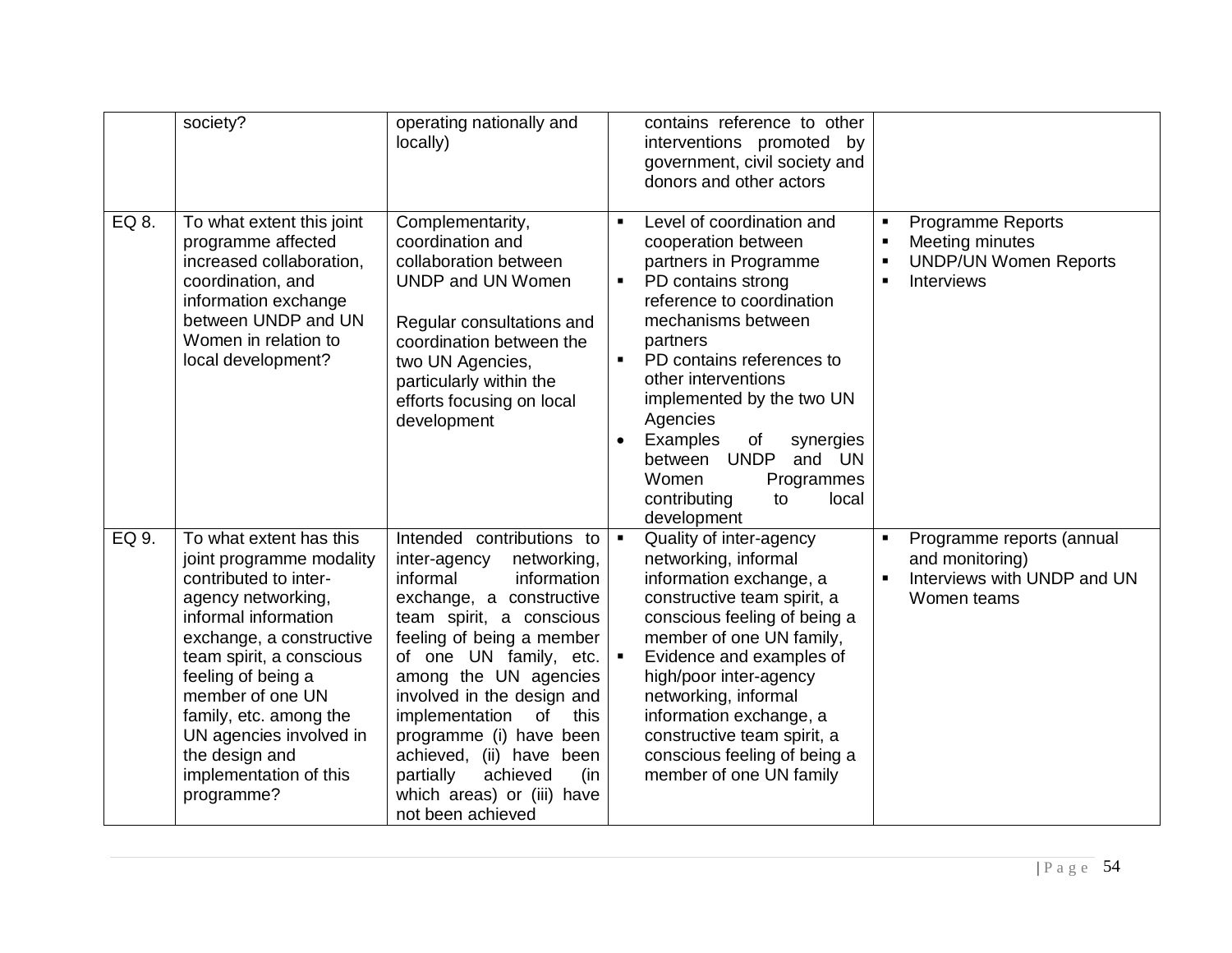|        | <b>Efficiency</b>                                                                                                                                                                              |                                                                                                                                                                                                                                                                                                                                                                                                                                                                                                                                                                                                                                                                                                           |                                                                                           |  |
|--------|------------------------------------------------------------------------------------------------------------------------------------------------------------------------------------------------|-----------------------------------------------------------------------------------------------------------------------------------------------------------------------------------------------------------------------------------------------------------------------------------------------------------------------------------------------------------------------------------------------------------------------------------------------------------------------------------------------------------------------------------------------------------------------------------------------------------------------------------------------------------------------------------------------------------|-------------------------------------------------------------------------------------------|--|
| EQ10.  | Have resources<br>(financial, human,<br>technical support, etc.)<br>been allocated<br>strategically to achieve<br>the Programme<br>outcomes?                                                   | Administration and<br>Management and<br>$\blacksquare$<br>administrative tasks being<br>monitoring)<br>management<br>discharged timely and<br>arrangements and<br>information flows are<br>respecting established<br>Women staff<br>deadlines<br>appropriately ensured<br>Adaptation/flexibility in<br>at reasonable cost<br>and beneficiaries<br>$\blacksquare$<br>Financial and human<br>Programme implementation<br>Site visits to selected<br>$\blacksquare$<br>Examples of management<br>resources spent for the<br>communities<br>$\blacksquare$<br>achievement of<br>intervention for overcoming<br>barriers and constraints in<br>outputs and results are<br>Programme implementation<br>adequate | Programme reports (annual,<br>Interviews with UNDP and UN<br>Interviews with stakeholders |  |
| EQ 11. | Have the outputs been<br>delivered in a timely<br>manner? Was<br>programme design<br>approach considered a<br>viable and relevant<br>execution instrument to<br>attain development<br>results? | Evidence<br>that<br>chosen<br>Programme<br>of<br>the<br>$\blacksquare$<br>Management<br>modalities<br>monitoring)<br>Programme<br>management<br>ensured<br>timeliness and efficient<br>provided<br>for<br>needed<br>beneficiaries<br>efficiency,<br>timely<br>delivery<br>use of resources<br>and adaptation/flexibility in<br>Site visits<br>Programme implementation                                                                                                                                                                                                                                                                                                                                    | reports<br>(annual,<br>Interviews with stakeholders and                                   |  |
| EQ 12. | To what extent were<br>relevant stakeholders<br>and actors included in<br>the Programme planning<br>and implementation, as<br>well as policy advocacy<br>processes?                            | Relevant stakeholders<br>Evidence of participation of<br>Interviews with partners<br>$\blacksquare$<br>$\blacksquare$<br>relevant stakeholders and<br>Programme report<br>and actors are<br>$\blacksquare$<br>Site visits<br>actors in Programme<br>systematically involved<br>planning and<br>in Programme<br>planning and<br>implementation,<br>implementation, as<br>well as policy planning<br>Evidence of participation of<br>$\blacksquare$<br>relevant stakeholders and<br>processes<br>actors in policy processes                                                                                                                                                                                 |                                                                                           |  |
| EQ 13. | Does the Programme<br>have effective joint<br>monitoring mechanisms<br>in place to measure                                                                                                     | Monitoring and<br>Monitoring and reporting<br>Programme reports (annual,<br>$\blacksquare$<br>monitoring)<br>reporting tools are<br>tasks being conducted with<br>Interviews with UNDP and UN<br>appropriate and<br>quality<br>ensure evidence<br>Women staff                                                                                                                                                                                                                                                                                                                                                                                                                                             |                                                                                           |  |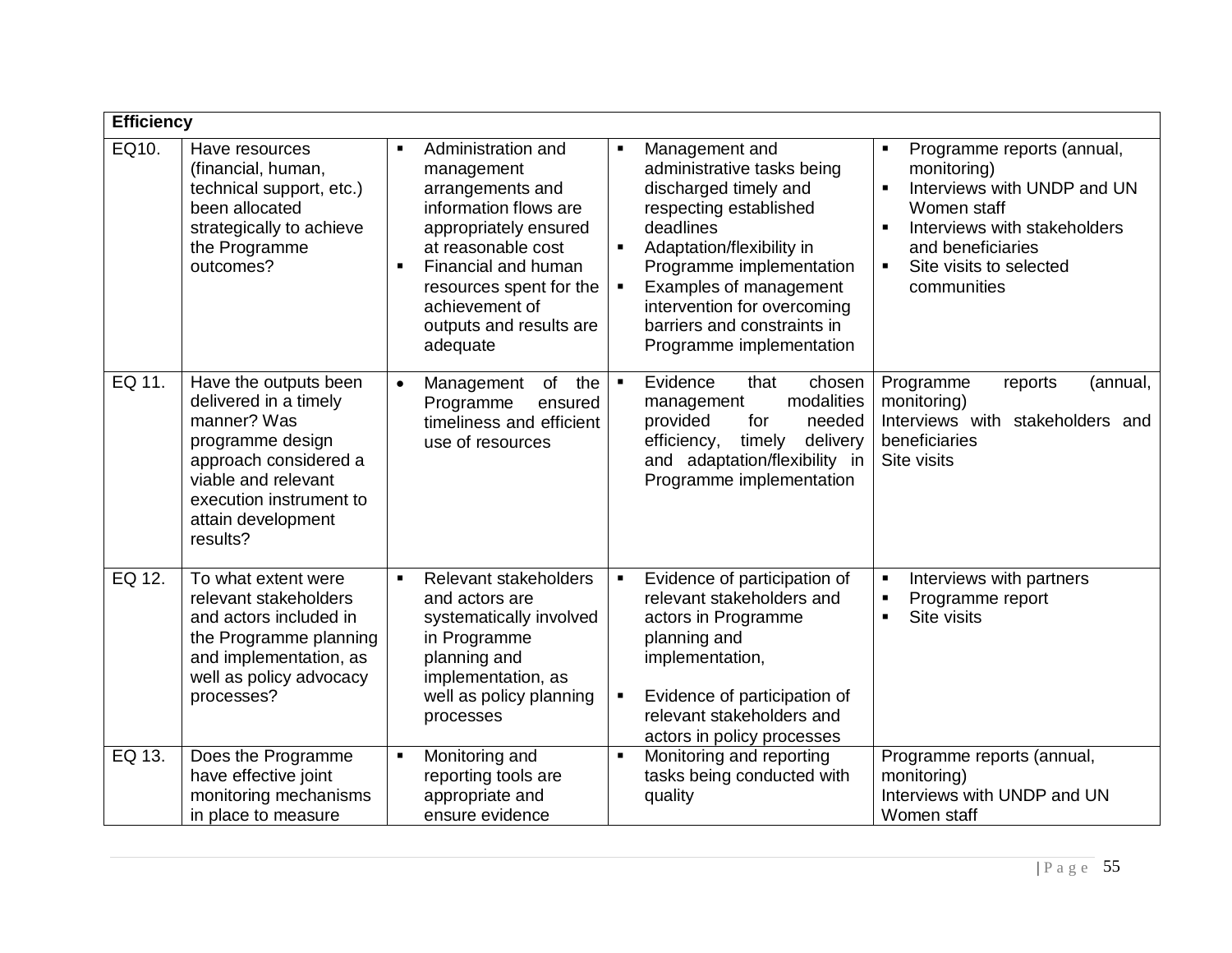|                       | progress towards<br>results?                                                                                                                                                                                                                  | based reporting and<br>reflection                                                                                |                                                                                                                                                                                                                                                                                                                                                                                  | Interviews with donors,<br>government, partners                                                                                                                                                                                   |
|-----------------------|-----------------------------------------------------------------------------------------------------------------------------------------------------------------------------------------------------------------------------------------------|------------------------------------------------------------------------------------------------------------------|----------------------------------------------------------------------------------------------------------------------------------------------------------------------------------------------------------------------------------------------------------------------------------------------------------------------------------------------------------------------------------|-----------------------------------------------------------------------------------------------------------------------------------------------------------------------------------------------------------------------------------|
| EQ 14.                | How adaptably and<br>rapidly did Programme<br>react to changing<br>country context?                                                                                                                                                           | Flexibility of the<br>$\blacksquare$<br>Programme to adapt to<br>the changing country<br>context                 | Evidence of successful<br>$\blacksquare$<br>mitigation strategies for risks<br>and assumptions                                                                                                                                                                                                                                                                                   | Programme<br>reports<br>(yearly,<br>monitoring)<br>Site visits<br>Interviews with key<br>stakeholders                                                                                                                             |
| <b>Sustainability</b> |                                                                                                                                                                                                                                               |                                                                                                                  |                                                                                                                                                                                                                                                                                                                                                                                  |                                                                                                                                                                                                                                   |
| EQ 15.                | Programme phase out?                                                                                                                                                                                                                          |                                                                                                                  | What is the likelihood that the benefits from the Programme will be maintained for a reasonably long period of time after the                                                                                                                                                                                                                                                    |                                                                                                                                                                                                                                   |
| EQ 16.                | How effectively has the<br>programme been able to<br>contribute to the<br>generation of national<br>ownership of the results<br>achieved, the<br>establishment of<br>effective partnerships<br>and the development of<br>national capacities? | Commitment of the<br>$\blacksquare$<br>government exists to<br>continue working on<br>local development          | Institutional strategies are in<br>$\blacksquare$<br>use by beneficiaries<br>Supporting<br>$\blacksquare$<br>legislation/policies in place<br>Government policies<br>$\blacksquare$<br>towards the relevant sectors<br>encourage/ require regular<br>maintenance and<br>continuation<br>Quantitative targets of the<br>٠<br>respective Programme are<br>met (continue to be met) | Administrative data from<br>$\blacksquare$<br>government (if available);<br>Monitoring and Evaluation<br>Reports;<br>Interviews with government,<br>programming and implementing<br>actors, and beneficiaries of the<br>Programme |
| EQ 17.                | To what extent has the<br>programme been able to<br>promote replication of<br>Programme successes?                                                                                                                                            | Extent to which<br>$\blacksquare$<br>UNDP/UN Women are<br>able to promote<br>replication of<br>Programme success | Evidence of UNDP/UN<br>$\blacksquare$<br>Women's ability to promote<br>replication of Programme<br><b>SUCCESS</b>                                                                                                                                                                                                                                                                | Interviews with key stakeholders<br>and donors<br>Programme document<br>Programme reports                                                                                                                                         |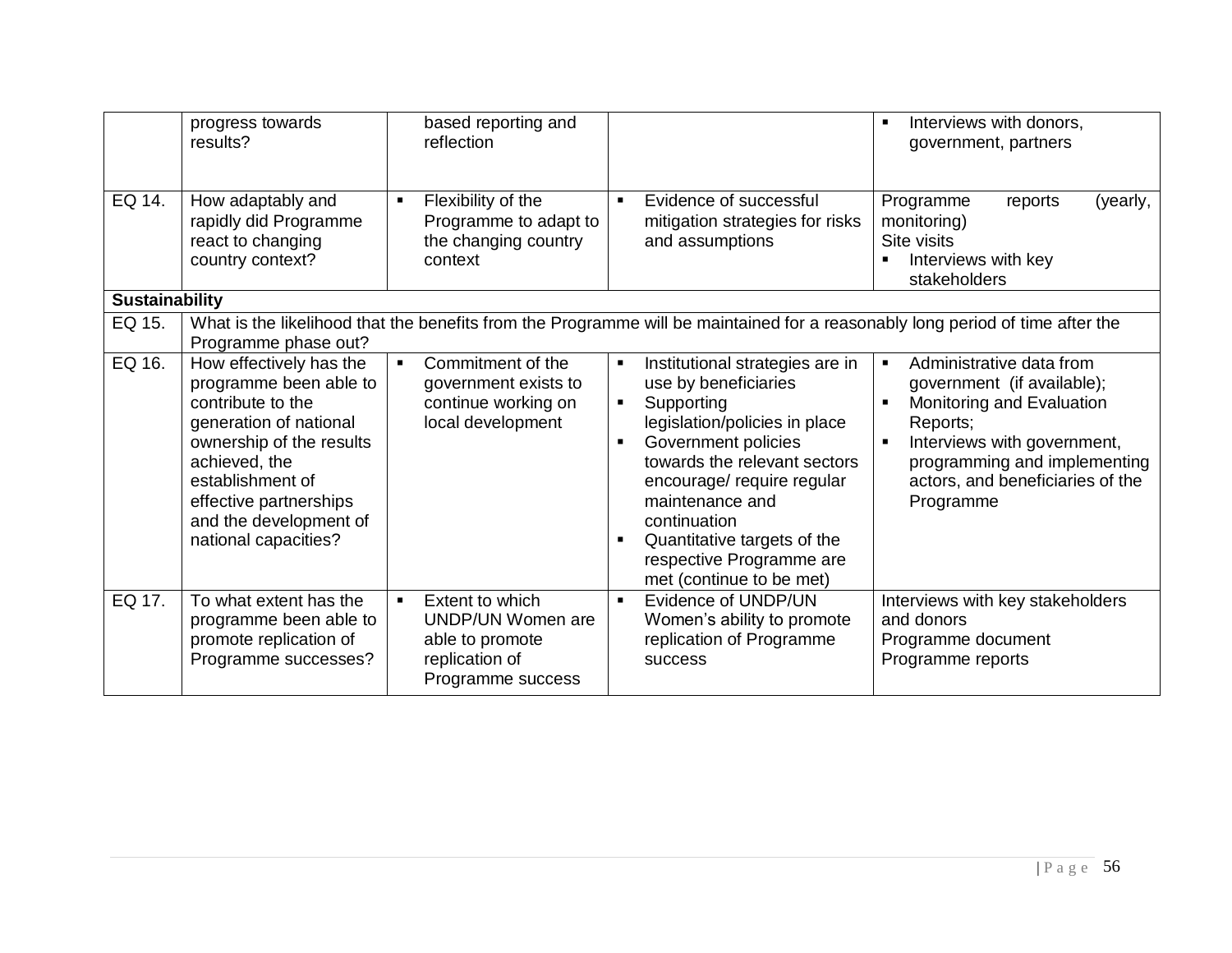## <span id="page-56-0"></span>**ANNEX 2. INTERVIEW GUIDES**

## **Programme Staff**

Identification (name, gender, position, contact details, relevant experience, coordinates), date and location.

- 1. How do the Programme Interventions relate to strategic to national goals in the field of local development? How did the interventions contribute to achievement of targets within the National Decentralisation Strategy and the National Strategy for Regional Development 2013-2015?
- 2. Tell us about your Programme activities? What specific measures did you implement?
- 3. What have been the main achievements of your Programme?
- 4. Which long term effects can be well attributed to Programme interventions? How these achievements relate to improvement of availability of resources, effective local management to deliver efficient, equitable and accessible local public services, to facilitate sustainable development and foster social inclusion?
- 5. What is the evidence of achievement of the Programme objective in your view? (i) has been achieved, (ii) has been partially achieved (in which areas) or (iii) has not been achieved? Why?
- 6.What other possible outputs could have been planed to increase Programme's contribution to the achievement of the objective?
- 7. Which were the main constraints/challenges during preparation and implementation? (prompt political, social, economic, administrative, etc.)
- 8. Do you have a developed mitigation strategy? Pls, share with us
- 9. Did communication and coordination work with government, civil society and other actors well for your Programme?
- 10. Did coordination between UNDP and UN Women work well for your Programme? What were the challenges? How were they overcome?
- 11. How well have the implementation of activities been managed in terms of a) quality, b) timeliness; c) administration; d) finances?
- 12. What monitoring and reporting tools have been used?
- 13. How strong is the level of ownership of the results by the relevant government entities and other stakeholders?
- 14. What is the level of capacity of the Government to ensure sustainability of the results?
- 15. Do you think there are any lessons/recommendations that should be considered for the future?
- 16. What are the most important priorities for the next phase of the programme?
- 17. What should be the focus of the programme and what activities would bring most benefits for integrated local development? How can they be implemented? Who should be the partners?
- 18. What modality of the programme would be efficient?
- 19. What are the main risks? How can they be mitigated?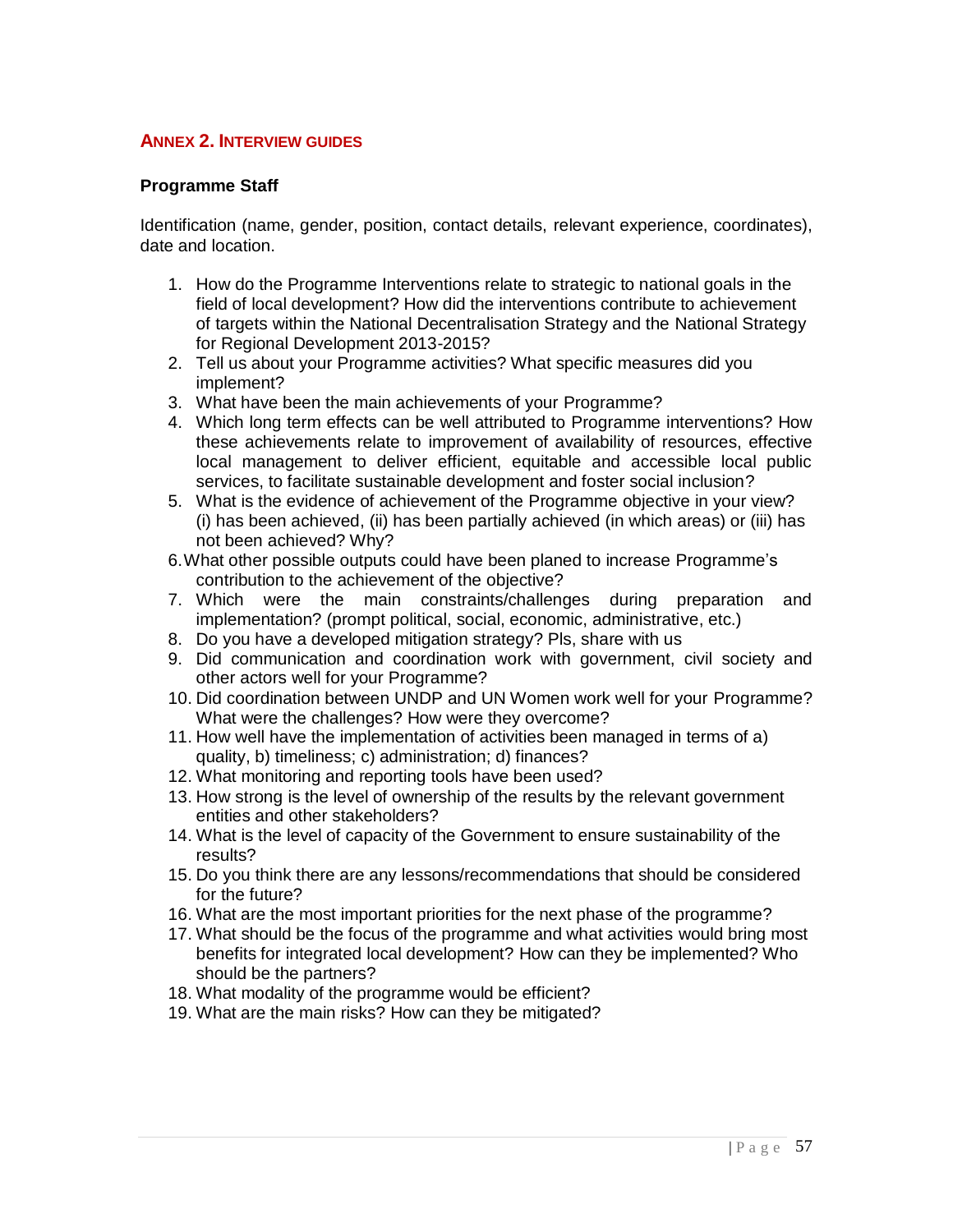## **Donors/International partners**

Identification (name, gender, position, contact details, relevant experience), date and location.

- 1. Do you consider that the JILDP Programme has been is an adequate and balanced response to the identified needs in Moldova?
- 2. How would you describe the level of efficiency and effectiveness of the Programme in making contributions to improvement of availability of resources, effective local management to deliver efficient, equitable and accessible local public services, to facilitate sustainable development and foster social inclusion?
- 3. Is coordination and cooperation between UNDP and UN Women sound and does it deliver the desired outputs and results? Which are the main constraints?
- 4. Can you provide an illustration of impact achieved by the Programme?
- 5. How do you assess the achieved degree of sustainability for the Programme?
- 6. What is the level and quality of dialogue between UNDP, UN Women, government, civil society, donors, other actors in planning and implementing the Programme?
- 7. What is the added value of Programme support in the field of local development?
- 8. Do you think there are any lessons/recommendations regarding UN Joint interventions in the area of local development that should be considered for the future?
- 9. What are the main priorities for local development in the context of reforms of local governance in Moldova?
- 10. What kind of activities would bring most benefits to local development? What should be the focus?
- 11. Are UNDP/UN Women well placed to continue supporting integrated local development?
- 12. What other initiatives for local development are implemented with your or other donors' support?

Wider donor community:

- 1. Do you consider that the JILDP support is an adequate and balanced response to the identified needs in Moldova?
- 2. Is coordination and cooperation sound and does it deliver the desired outputs and results? Which are the main constraints?
- 3. Do national and donor coordination work well for the Programme?
- 4. What is the value added of Programme support?
- 5. Do you think there are any lessons/recommendations that should be considered for the future?
- 6. What are the main priorities for local development in the next phase of the reforms in Moldova?
- 7. What kind of activities would bring most benefits to local development? What should be the focus?
- 8. Are UNDP/UN Women well placed to continue supporting integrated local development?
- 9. What other initiatives for local development are implemented with your or other donors' support?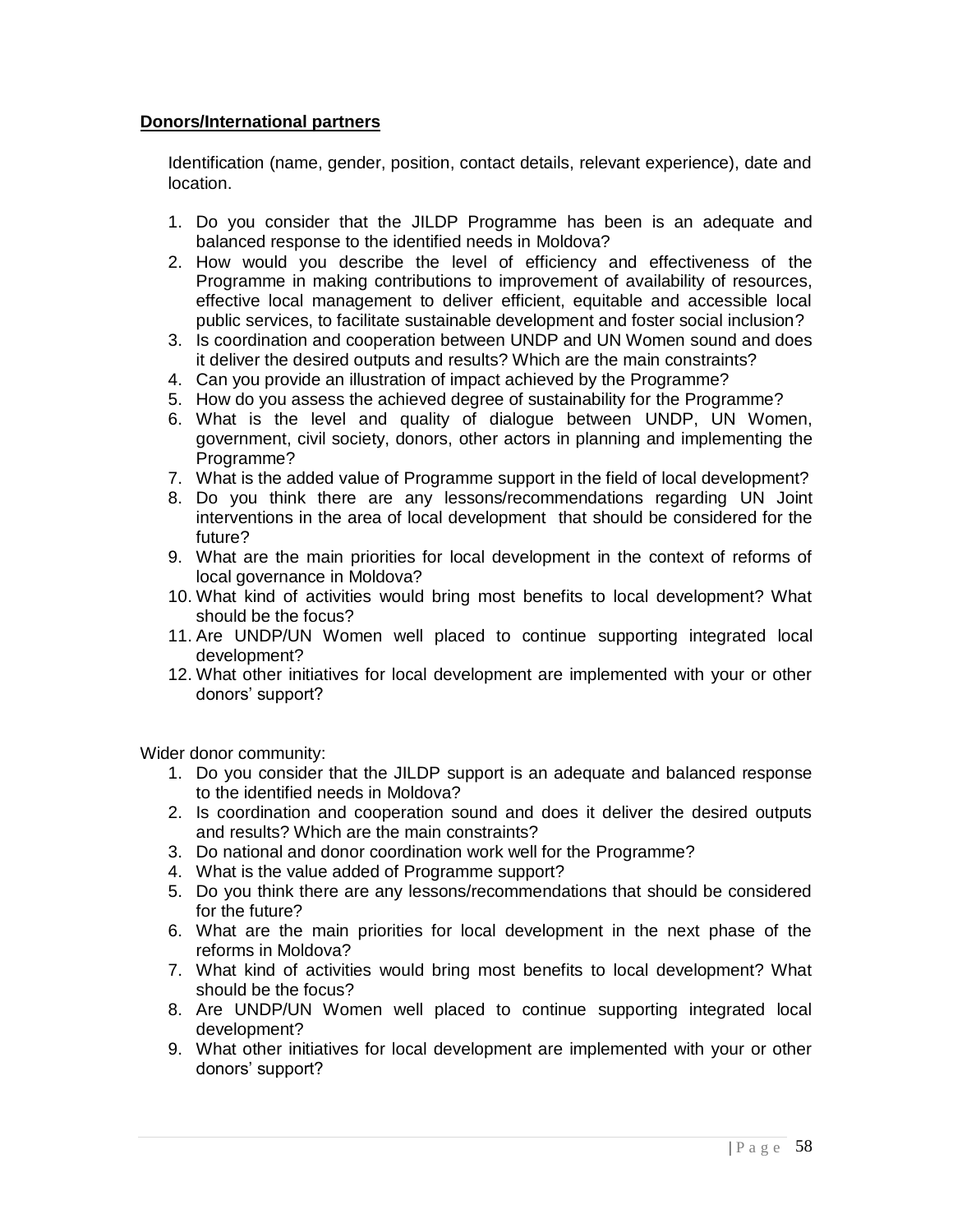## **Government and other national counterparts, beneficiaries**

Identification (name, gender, position, contact details, relevant experience), date and location.

- 1. Do you consider that the JILDP support given to your institution was adequate and a balanced response to the identified needs?
- 2. Does the Programme support correspond to the national/local strategic priorities and your institution/sector strategies?
- 3. How would you describe the level of efficiency and effectiveness of the JILDP structures in terms of taking into account local community/country-specific views and needs of your institution?
- 4. Was Programme implementation sound and did it deliver the desired outputs and results? What have been the main results achieved?
- 5. Which were the main constraints during implementation?
- 6. Are the results of the Programme implemented in partnership with your institution (beyond the output level) well documented and if so, what are these?
- 7. Can you provide an illustration of impact achieved by the Programme implemented in partnership with your institution?
- 8. How do you assess the achieved a degree of sustainability of the Programme implemented in partnership with your institution?
- 9. What was the level and quality of dialogue between UNDP/UN Women, government, civil society, donors, other actors in planning and implementing the Programme?
- 10. Do you think there are any lessons/recommendations that should be considered for the future?
- 11. What are the most important priorities for the next phase of reforms of local governance in Moldova?
- 12. Is there a need for continuation of the programme? If yes, what should be the focus of the programme and what activities would bring most benefits for integrated local development? How can they be implemented?
- 13. Are UNDP/UN Women well placed to continue supporting integrated local development?
- 14. What other initiatives for local development are implemented in cooperation between your institution and international/local development partners?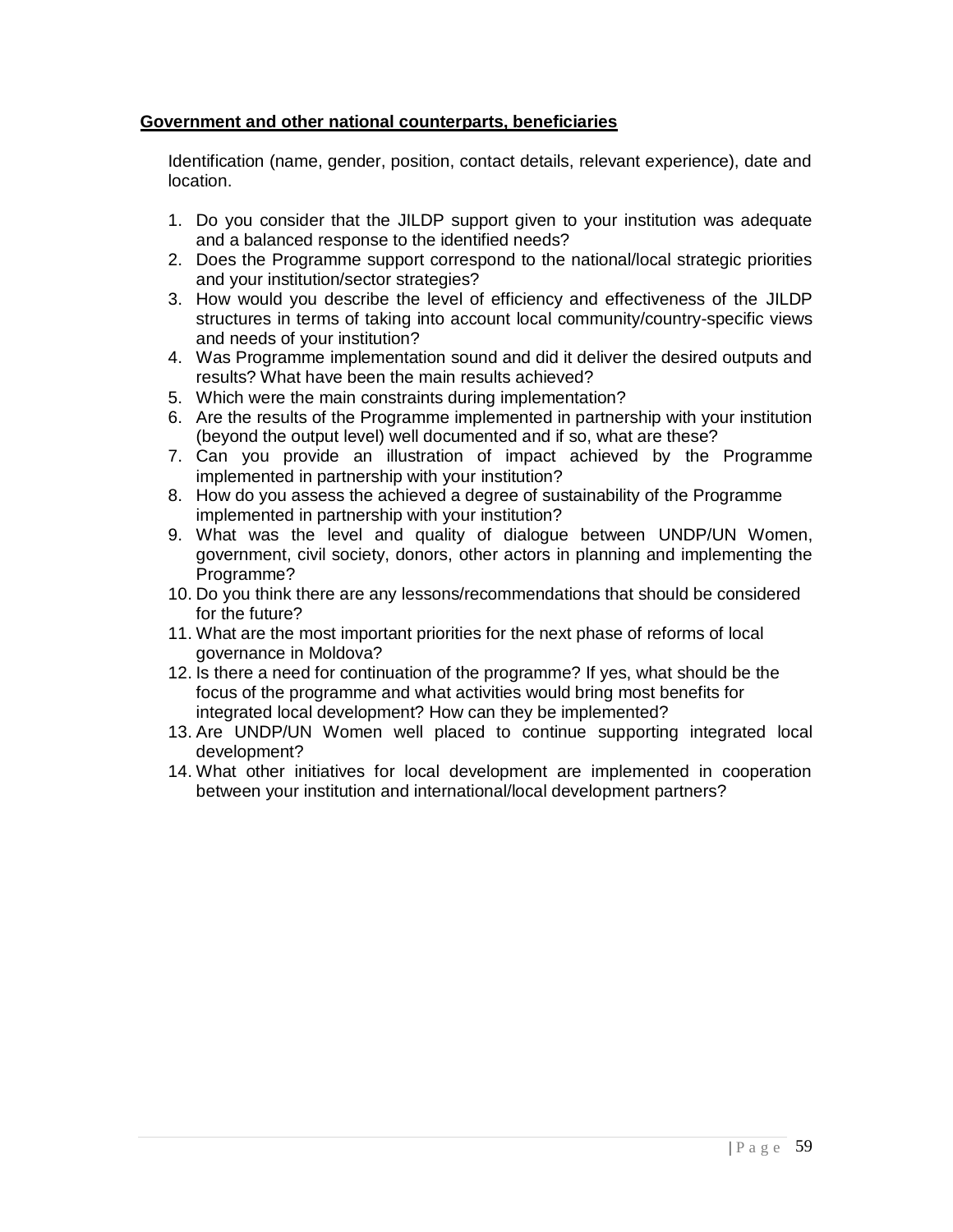## <span id="page-59-0"></span>**ANNEX 3. FOCUS GROUP DISCUSSIONS GUIDE**

The focus group discussions will be organized with target groups or beneficiaries of JILDP interventions (local government representatives, local service users, etc.)

#### **Introduction**

- Introduction of the consultant to the group, and of the group members to each other.
- Provision of information on background to the interview:
	- The purpose of the discussion
	- The intended recipients of findings and how they will be used
	- How feedback will be handled (issues of anonymity, confidentiality, data protection, etc).
	- Rules of the focus group: who speaks when and agreement on how to indicate when one wants to speak
	- The amount of time the discussion is anticipated to take
- Answering any questions participants may have.

## **Discussion Topics**

#### **1. Overall context**

- *How is the current operating environment for starting local development?*
- *What have been the main changes in past few years? [Prompt government approach; funding]*

#### 2. **Effectiveness of the JILDP interventions**

- *What was the most important benefit or result of the [type of assistance] you received? (Each to name one.)*
- *What was most difficult problem you faced in applying the knowledge/support received in [training/technical assistance/other] activities?*

#### **3. Recommendations**

- *How do you think your experience of this [type of assistance] could have been improved?*
- *What are your recommendations for future support by UN Agencies (what are the priorities)?*
- What are the main priorities for local development in the context of reforms of *local governance in Moldova?*
- *What kind of activities would bring most benefits to local development? What should be the focus?*
- *Are UNDP/UN Women well placed to continue supporting integrated local development?*

#### **Rounding up**

- Is there anything further anyone would like to add about any of the *issues* we've *discussed, that you feel you've not had a chance to say?*
- *Is there anything anyone would like to add about any issue we've not really covered which you feel reflects an important aspect of your experience?*

## **End of Discussion**

Thanking participants for attending and giving feedback.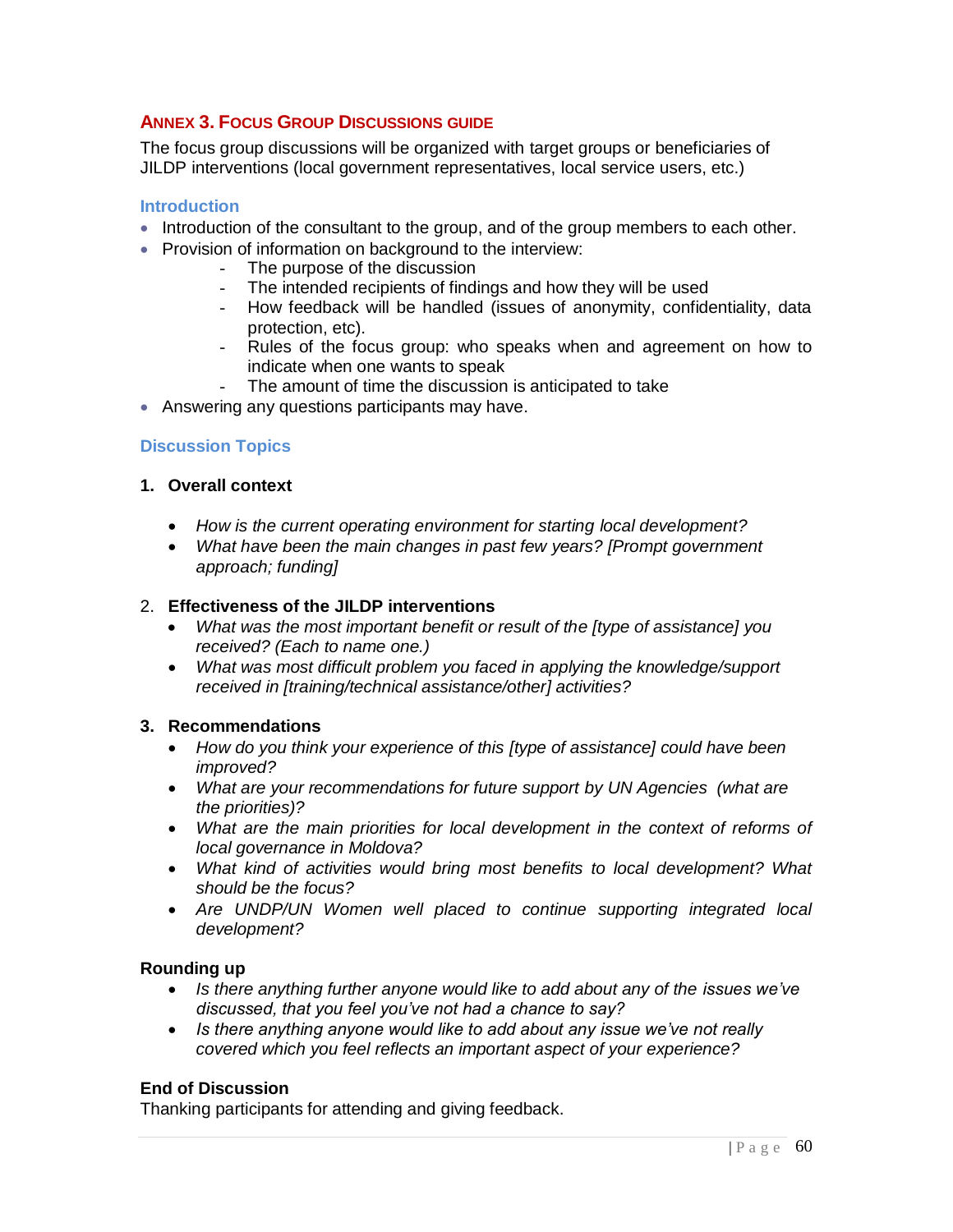## <span id="page-60-0"></span>**ANNEX 4. LIST OF INTERVIEWS**

| No. | <b>Name</b>             | <b>Position</b>                                                                                        |
|-----|-------------------------|--------------------------------------------------------------------------------------------------------|
| 1.  | Dafina Gercheva         | <b>UNDP Moldova Resident Representative</b>                                                            |
| 2.  | Narine Sahakyan         | <b>UNDP, Deputy Resident Representative</b>                                                            |
| 3.  | Valeria leseanu         | UNDP, Portfolio Manager                                                                                |
| 4.  | Monica Moldovan         | <b>UNDP, Advisor</b>                                                                                   |
| 5.  | Doina Munteanu          | UNDP, Portfolio Manager                                                                                |
| 6.  | Ulzii Jamsran           | <b>UN Women Country Representative</b>                                                                 |
| 7.  | Lucretia Ciurea         | UN Women, M&E Officer                                                                                  |
| 8.  | Elena Spinu             | JILDP, programme analyst                                                                               |
| 9.  | Mihai Roscovan          | Program manager, UNDP                                                                                  |
| 10. | Olesea Cazacu           | Project Manager, JILDP                                                                                 |
| 11. | Zina Adam               | Capacity Building Consultant, JILDP                                                                    |
| 12. | Ghenadie Ivașcenco      | <b>IMC Consultant, JILDP</b>                                                                           |
| 13. | Natalia Suschevici      | Finance Associate, JILDP                                                                               |
| 14. | Tatiana Solonari        | Communication Officer, JILDP                                                                           |
| 15. | Alex Oprunenco          | Policy Analyst, UNDP                                                                                   |
| 16. | Victor Munteanu         | <b>SCBM Program manager</b>                                                                            |
| 17. | Sergiu Ceaus            | Deputy Secretary General, State Chancellery                                                            |
| 18. | Victoria Cujba          | Head of the Decentralization Policy Department                                                         |
| 19. | Nolina Pomparau         | Main specialist, Legal department, Public Property<br>Agency                                           |
| 20. | Tatiana Demidenco       | Deputy chief of Directorate for administration of public<br>property, Ministry of Economy              |
| 21. | Doruc Mihail            | Head of Directorate for administration of public property,<br>Ministry of Economy                      |
| 22. | Chilaru Natalia         | Deputy chief of Legal Department, Public Property<br>Agency                                            |
| 23. | Cornelia                | Officer for Social Performance and Innovation, e-                                                      |
|     | Amihalachioae           | <b>Governance Center</b>                                                                               |
| 24. | Oxana Casu              | Government's e-Transformation, project manager, e-<br>Governance Center                                |
| 25. | Valerian Bînzari        | Chief of Regional Development Department, Ministry of<br><b>Regional Development and Constructions</b> |
| 26. | Igor Malai              | Deputy-Chief Regional Development Departament,<br>Ministry of Regional Development and Constructions   |
| 27. | Galina Norocea          | Ministry of Environment                                                                                |
| 28. | <b>Bolocan Svetlana</b> | Head, waste management directorate, Ministry of<br>Environment                                         |
| 29. | Elena Breahnă           | Water management division, Ministry of Environment                                                     |
| 30. | Dietrich Hahn           | GIZ                                                                                                    |
| 31. | Valentina Plesca        | GIZ                                                                                                    |
| 32. | Natalia lachimov        | GIZ                                                                                                    |
| 33. | Andrei Groza            | Rector APA, Academy of Public Administration                                                           |
| 34. | Aurelia Tepordei        | Academy of Public Administration                                                                       |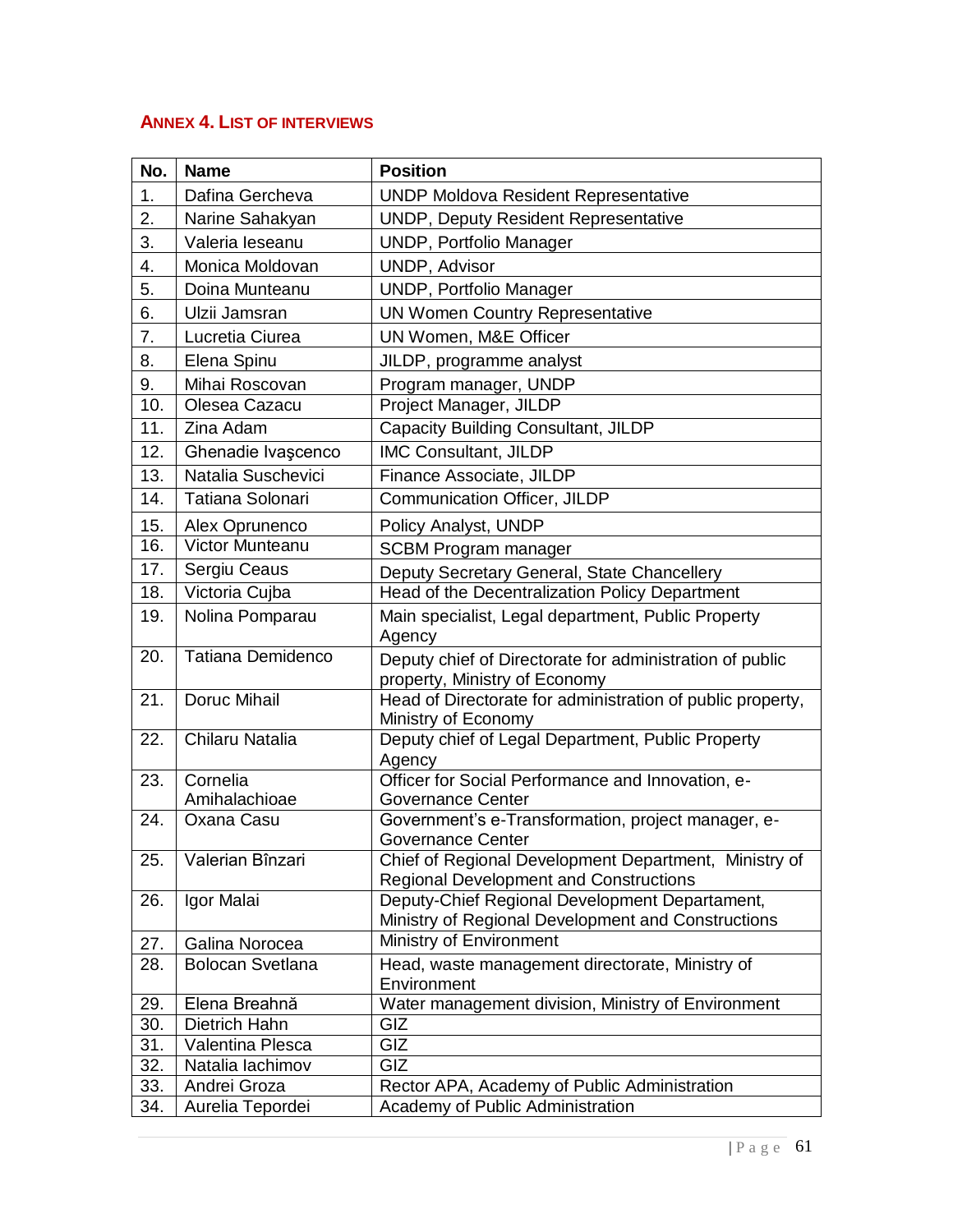| 35. | Alexandru Pelivan      | Deputy Chief of Party, USAID Local Government<br><b>Support Project</b>     |
|-----|------------------------|-----------------------------------------------------------------------------|
| 36. | Irina Ionita           | Specialist in communication, monitoring and evaluation,                     |
|     |                        | <b>USAID Local Government Support Project</b>                               |
| 37. | Dmitri Belan           | MiLab project manager                                                       |
| 38. | Gheorghe Grigoras      | Mayor, Ciuciuleni Village                                                   |
| 39. | Anatol Gremalschi      | Expert, Ministry of Education                                               |
| 40. | <b>Tudor Cojocaru</b>  | Head of DAMEP, Ministry of Education                                        |
| 41. | Rodica Josanu          | Head of Legal department, Ministry of Education                             |
| 42. | <b>Focsa Viorel</b>    | Entrepreneur supported by JILDP                                             |
| 43. | Viorica Dumbraveanu    | Ministry of Labour, Social Protection, and Family                           |
| 44. | Cristina Raducan       | Consultant, Roma Women Network                                              |
| 45. | Rada Padurean          | Roma Women Network                                                          |
| 46. | Marin Alla             | President, Tarna Rom Association                                            |
| 47. | <b>Veaceslav Bulat</b> | Institute for Urban Development                                             |
| 48. | Liubomir Chiriac       | <b>IDIS Viitorul</b>                                                        |
| 49. | Liviu Andriuta         | <b>Business Consulting Institute</b>                                        |
| 50. | Nina Orlova            | Programme manager, Swedish Embassy                                          |
| 51. | Vasile Bulicanu        | Head of Local Budgets Division, Ministry of Finance                         |
| 52. | Ion Diaconi            | Ministry of Finance                                                         |
| 53. | Aurelia Porumbescu     | Ministry of Finance                                                         |
| 54. | Diana Toma             | Ministry of Finance                                                         |
| 55. | Tatiana Badan          | CALM President, Mayor of Selemet village, Cimislia<br>district              |
| 56. | Alexandru Osadci       | Coordinator, CALM                                                           |
| 57. | Nadejda Darie          | Secretary of Network, CALM                                                  |
| 58. | Oleg Gospin            | Mayor Ivancea,                                                              |
| 59. | Valeriu Gutu           | <b>Mayor Cioresti</b>                                                       |
| 60. | Nicolae Buzu           | Mayor, Peresecina                                                           |
| 61. | Silvia Cisleanu        | Secretary, local council, Rusestii Noi                                      |
| 62. | Petru Codreanu         | Mayor, Rusestii Noi                                                         |
| 63. | Cirlan Ivan            | vice-mayor, Rusestii Noi                                                    |
| 64. | Zasmenco Vera          | Chief-accountant, Rusestii Noi                                              |
| 65. | Sabina Cotorobai       | Predisent of the local council, Rusestii Noi                                |
| 66. | lurie Tap              | Head of the Specialized Parliamentary Commission on<br>Decentralization, MP |
| 67. | <b>Veaceslav Balan</b> | National Human Rights Coordinator, OHCHR Moldova                            |

# **Focus group discussion with Community Facilitators**

|     | <b>Ghenadie Cojocaru</b> | JILDP community facilitator |
|-----|--------------------------|-----------------------------|
|     | Andrei Brighidin         | JILDP community facilitator |
| -3. | <b>Constantin Nunu</b>   | JILDP community facilitator |
| 4.  | Ion Schidu               | JILDP community facilitator |
| 5.  | Vasile Cioaric           | JILDP community facilitator |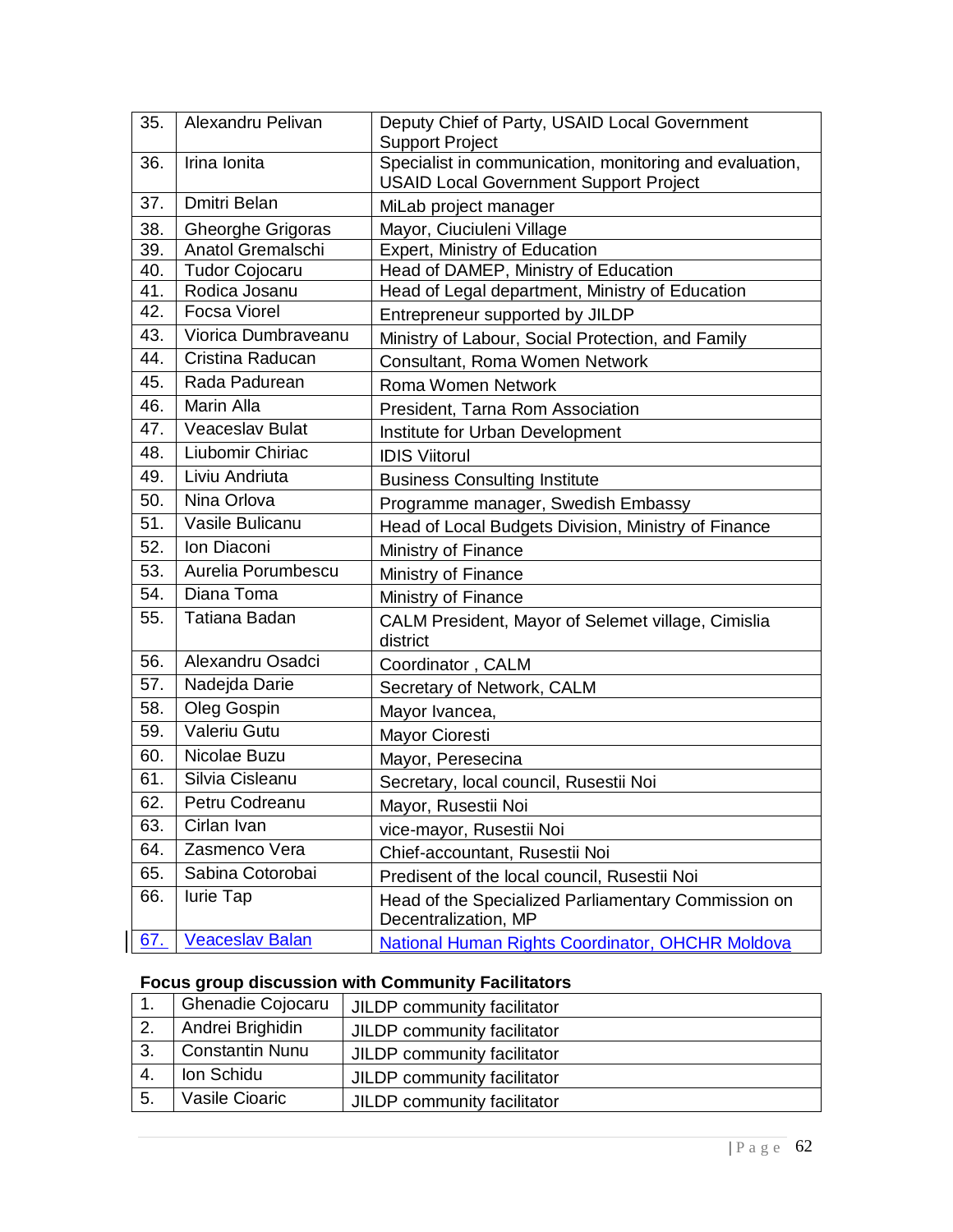| 6. | Olga Gherman          | JILDP community facilitator |
|----|-----------------------|-----------------------------|
|    | Silvia Strelciuc      | JILDP community facilitator |
|    | <b>Mihail Shalvir</b> | JILDP community facilitator |
|    | Sofia Ursul           | JILDP community facilitator |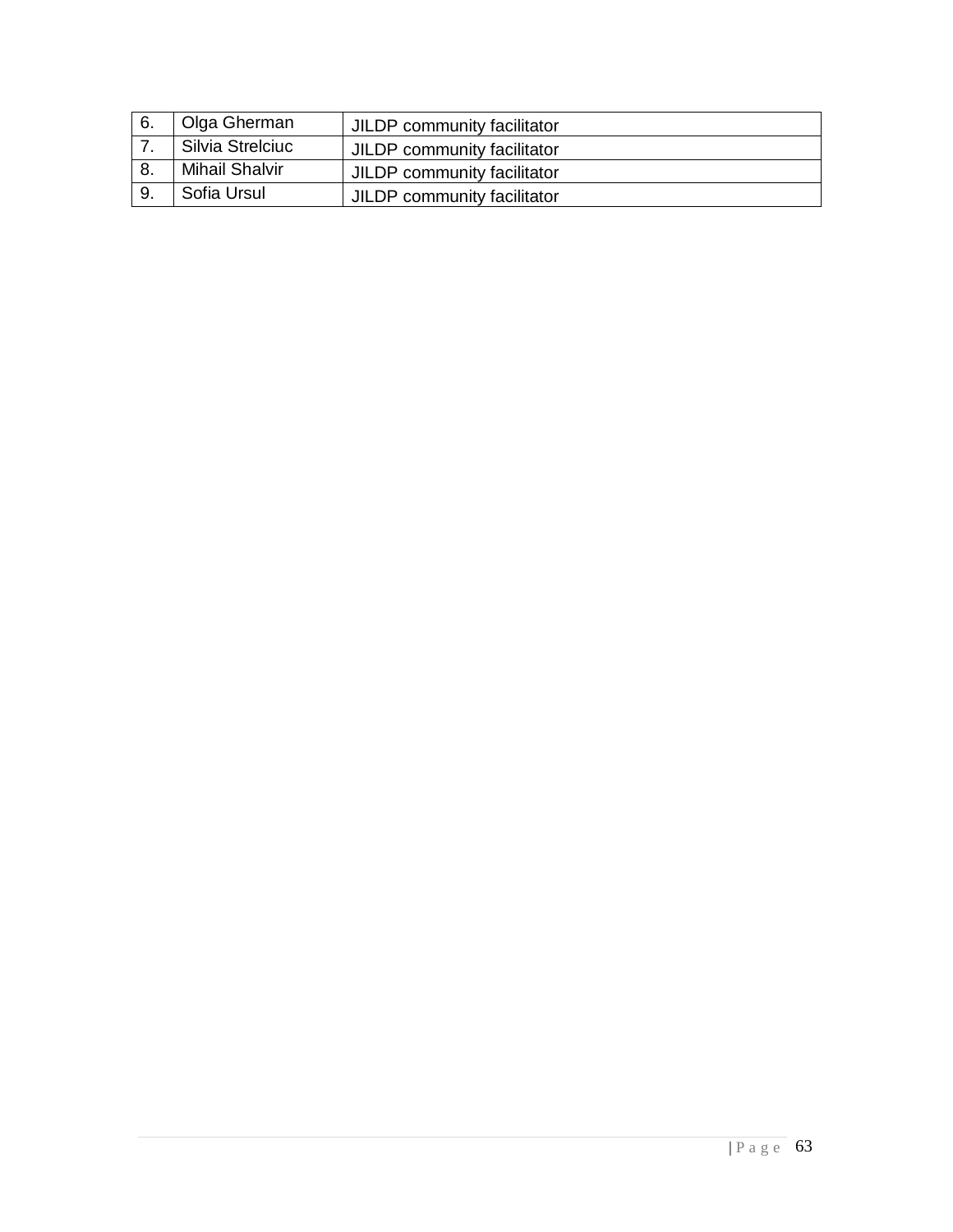## <span id="page-63-0"></span>**ANNEX 5. LIST OF DOCUMENTATION CONSULTED**

- UNDP Handbook on Monitoring and Evaluating for Results (Annex A)
- UN Women Evaluation Handbook1
- Ethical Guidelines for Evaluation (Annex B)
- UNDP Results-Oriented Annual Report (ROAR, MPTF) for Moldova (2013, 2014)
- JILDP Project Document (Description of Action) and relevant progress reports
- National Development Strategy Moldova 2020
- Government of the Republic of Moldova Activity Programme (2015 2018)
- Government of the Republic of Moldova Activity Programme (2011-2014)
- Project documents and progress reports, project evaluation reports
- UNDP Assessment of Development Results, 2012
- United Nations Republic of Moldova Partnership Framework (UNPF) "Towards
- Unity in Action"  $(2013 2017)$
- UNDP Country Programme Document (CPD) 2013 2017
- UNEG Code of Conduct for Evaluations
- UNEG Ethical Guidelines
- UNEG Norms for Evaluation in the UN System
- UNEG Standards for Evaluation in the UN System
- UNEG Guidance Integrating Human Rights and Gender in the UN System
- UN SWAP Evaluation Performance Indicator and related Scorecard
- Development Partners' Briefing Book for the Government of Moldova
- National Decentralization Strategy
- National Regional Development Strategy
- EU-Moldova Association Agreement
- EU Progress Reports on Moldova (2012, 2013, 2014)
- Law on local public administration
- Law on local public finances
- Law on administrative decentralization
- Action Plan to support Roma population in Moldova 2011-2015
- Millennium Development Goals Report
- JILDP documents, including project document, narrative and financial reports, previous evaluation reports, products produced within the project
- E-Governance Centre web-site and reports
- National Statistics Office web-site and reports
- Human Development Report 2014
- State of the Nation Report 2015
- MEGA: Analysis of economic growth in Moldova, Expert-Group
- Final Report UNPF Moldova 2013-2017
- International Labor Organization reports
- UNWOMEN reports
- World Bank reports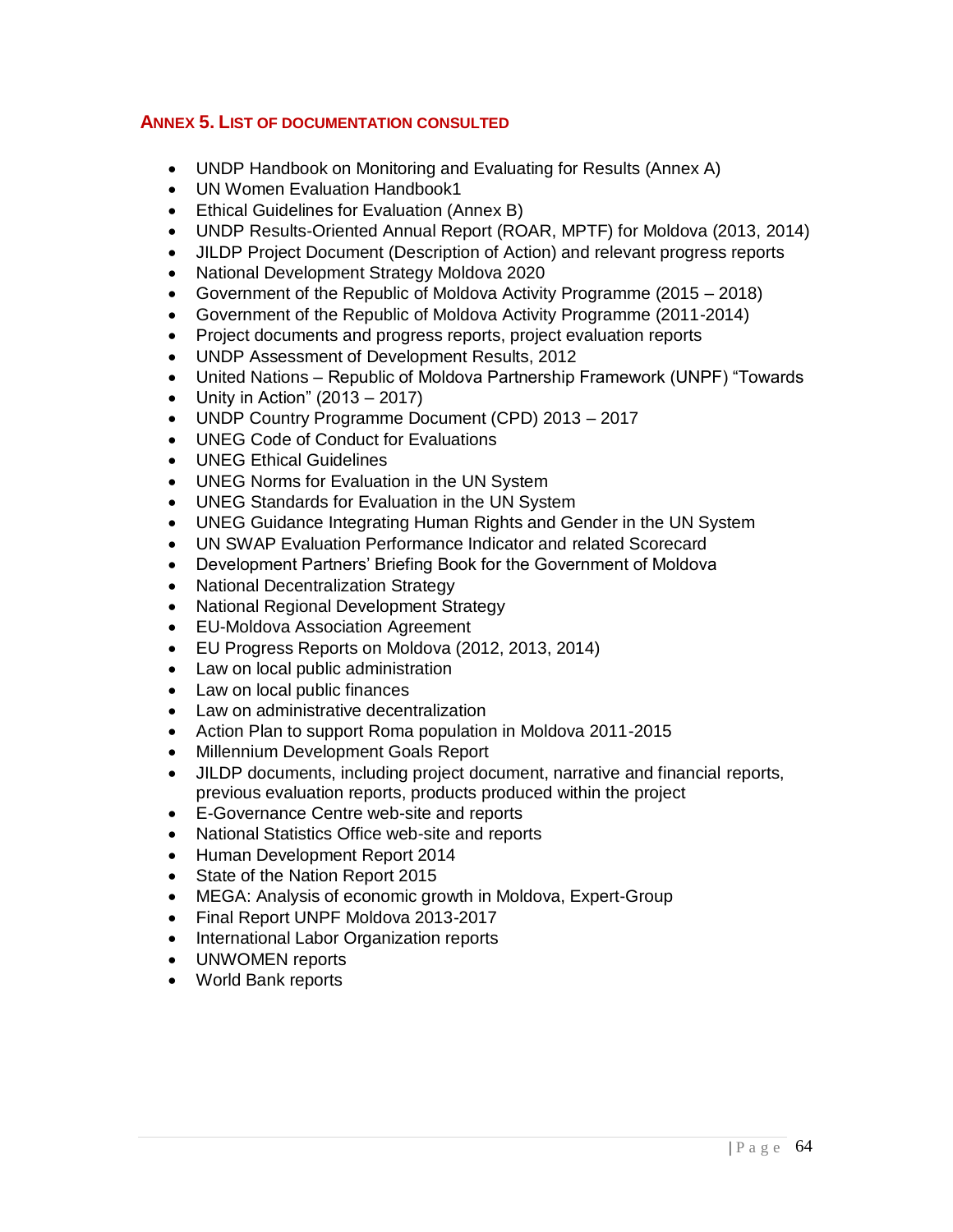## <span id="page-64-0"></span>**ANNEX 6. LIST OF DOCUMENTS PRODUCED BY THE PROGRAMME**

- Guide for Sectoral decentralization strategies developed
- Draft of the decentralization strategy in culture developed
- Draft of the decentralization strategy in youth and sport developed
- Sectoral decentralization strategy for social services developed
- Methodology of the decentralization strategies in communal service developed
- Sectoral Strategies for decentralization of services in water and sanitation, waste management and natural resources management developed
- Study on perspectives of inter-municipal cooperation in Moldova
- IMC Guide
- National local service delivery regulatory framework related to IMC in organizing and operating legal units for communal services was amended (Government Decision from 03.07.2014 on adjusting the Regulation on municipal enterprises)
- New system of local government finances approved for implementation from 2015, while three rayons and the Capital City piloted the system during 2014 (Law nr.267 from 1.11.2013, [http://lex.justice.md/md/350367\)](http://lex.justice.md/md/350367)
- Study of local revenues and study visit on increasing the local revenue base
- Assessment Report on the impact of the new local public finance system in 74 pilot LPAs
- Public Policy Document on efficient territorial-administrative organization of the Republic of Moldova
- Plan of Action for implementation of the reform of efficient territorialadministrative organization of the Republic of Moldova
- Methodology for monitoring and assessing the degree of implementation of the National Decentralization Strategy
- Strengthening Local Fiscal Autonomy in the Republic of Moldova (study)
- Baseline survey in 30 communities
- Methodology for assessment of LPA capacity